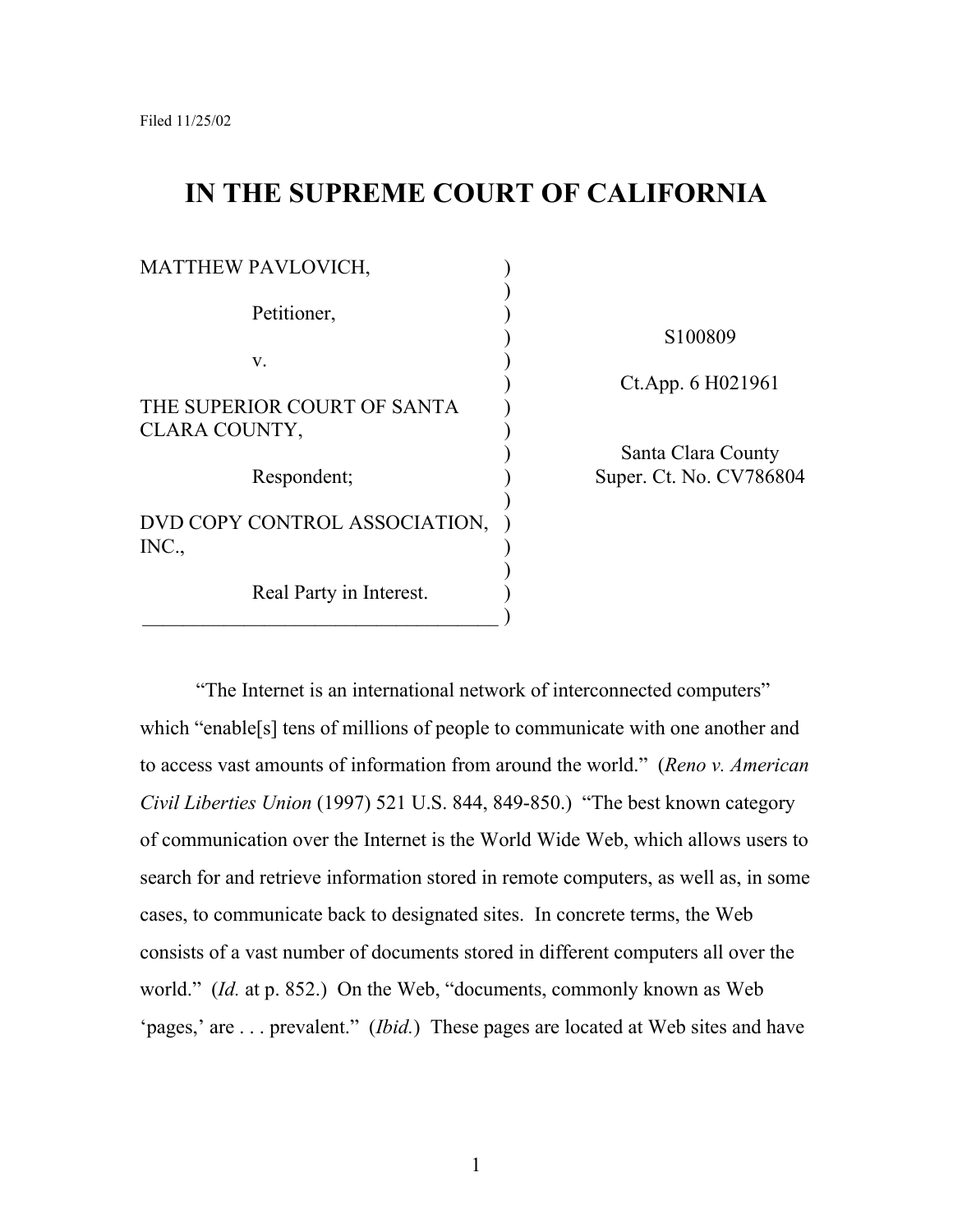addresses marking their location on the Web. (See *ibid.*) If a Web page is freely accessible, then anyone with access to a computer connected to the Internet may view that page. With its explosive growth over the past two decades, the Internet has become " 'a unique and wholly new medium of worldwide human communication.' " (*Id.* at p. 850.)

Not surprisingly, the so-called Internet revolution has spawned a host of new legal issues as courts have struggled to apply traditional legal frameworks to this new communication medium. Today, we join this struggle and consider the impact of the Internet on the determination of personal jurisdiction. In this case, a California court exercised personal jurisdiction over a defendant based on a posting on an Internet Web site. Under the particular facts of this case, we conclude the court's exercise of jurisdiction was improper.

## **I**

Digital versatile discs (DVD's) "provide high quality images, such as motion pictures, digitally formatted on a convenient 5-inch disc . . . ." Before the commercial release of DVD's containing motion pictures, the Content Scrambling System (CSS), a system used to encrypt and protect copyrighted motion pictures on DVD's, was developed. The CSS technology prevents the playing or copying of copyrighted motion pictures on DVD's without the algorithms and keys necessary to decrypt the data stored on the disc.

Real party in interest DVD Copy Control Association, Inc. (DVD CCA) is a nonprofit trade association organized under the laws of the State of Delaware with its principal place of business in California. The DVD industry created DVD CCA in December 1998 to control and administer licensing of the CSS technology. In September 1999, DVD CCA hired its staff, and, in December 1999, it began administering the licenses. Soon thereafter, DVD CCA acquired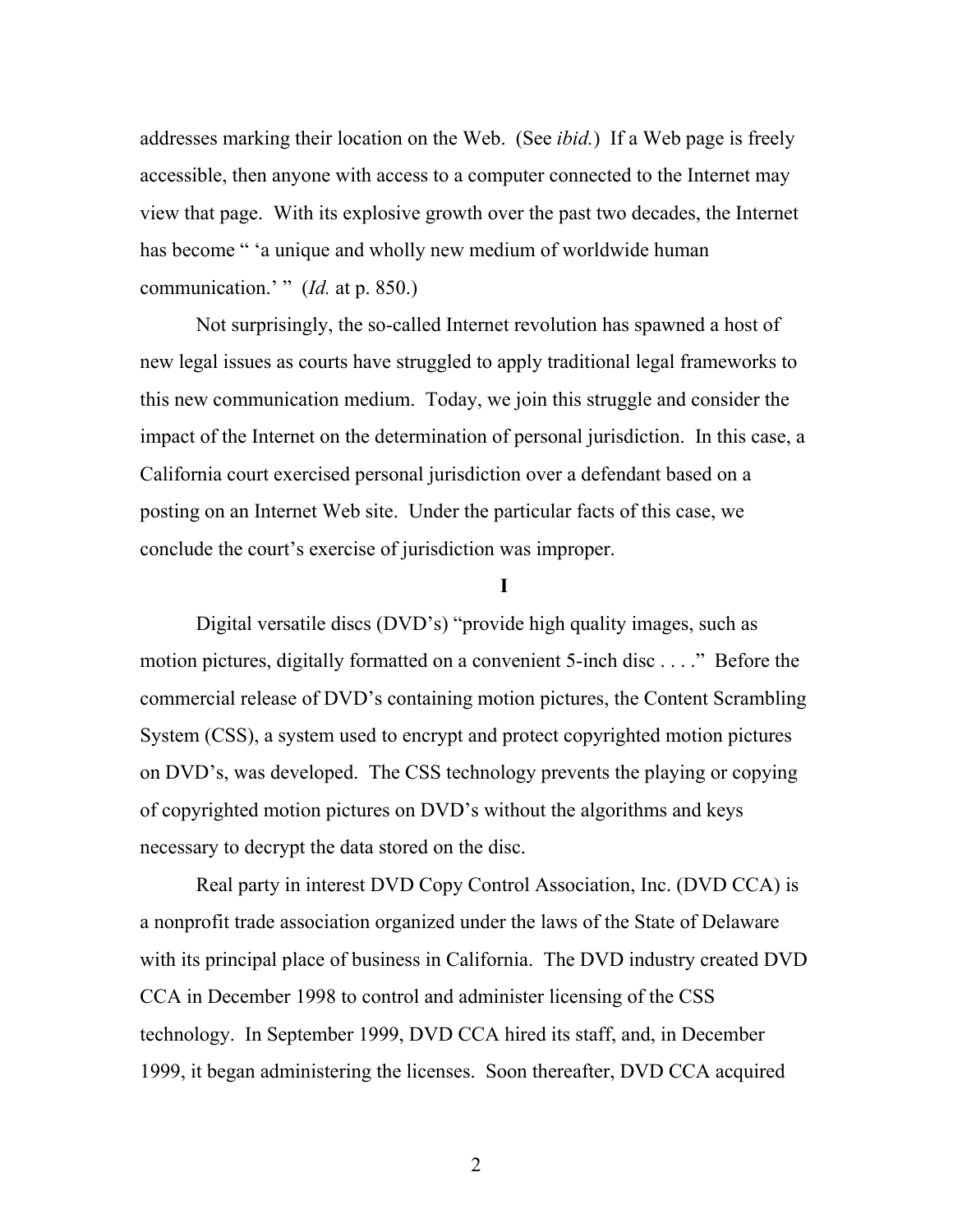the licensing rights to the CSS technology and became the sole licensing entity for this technology in the DVD video format.

Petitioner Matthew Pavlovich is currently a resident of Texas and the president of Media Driver, LLC, a technology consulting company in Texas. During the four years before he moved to Texas, he studied computer engineering at Purdue University in Indiana, where he worked as a systems and network administrator. Pavlovich does not reside or work in California. He has never had a place of business, telephone listing, or bank account in California and has never owned property in California. Neither Pavlovich nor his company has solicited any business in California or has any business contacts in California.

At Purdue, Pavlovich was the founder and project leader of the LiVid video project (LiVid), which operated a Web site located at "livid.on.openprojects.net." The site consisted of a single page with text and links to other Web sites. The site only provided information; it did not solicit or transact any business and permitted no interactive exchange of information between its operators and visitors.

According to Pavlovich, the goal of LiVid was "to improve video and DVD support for Linux and to . . . combine the resources and the efforts of the various individuals that were working on related things . . . ." To reach this goal, the project sought to defeat the CSS technology and enable the decryption and copying of DVD's containing motion pictures. Consistent with these efforts, LiVid posted the source code of a program named DeCSS on its Web site as early as October 1999. DeCSS allows users to circumvent the CSS technology by decrypting data contained on DVD's and enabling the placement of this decrypted data onto computer hard drives or other storage media.

At the time LiVid posted DeCSS, Pavlovich knew that DeCSS "was derived from CSS algorithms" and that reverse engineering these algorithms was probably illegal. He had also "heard" that "there was an organization which you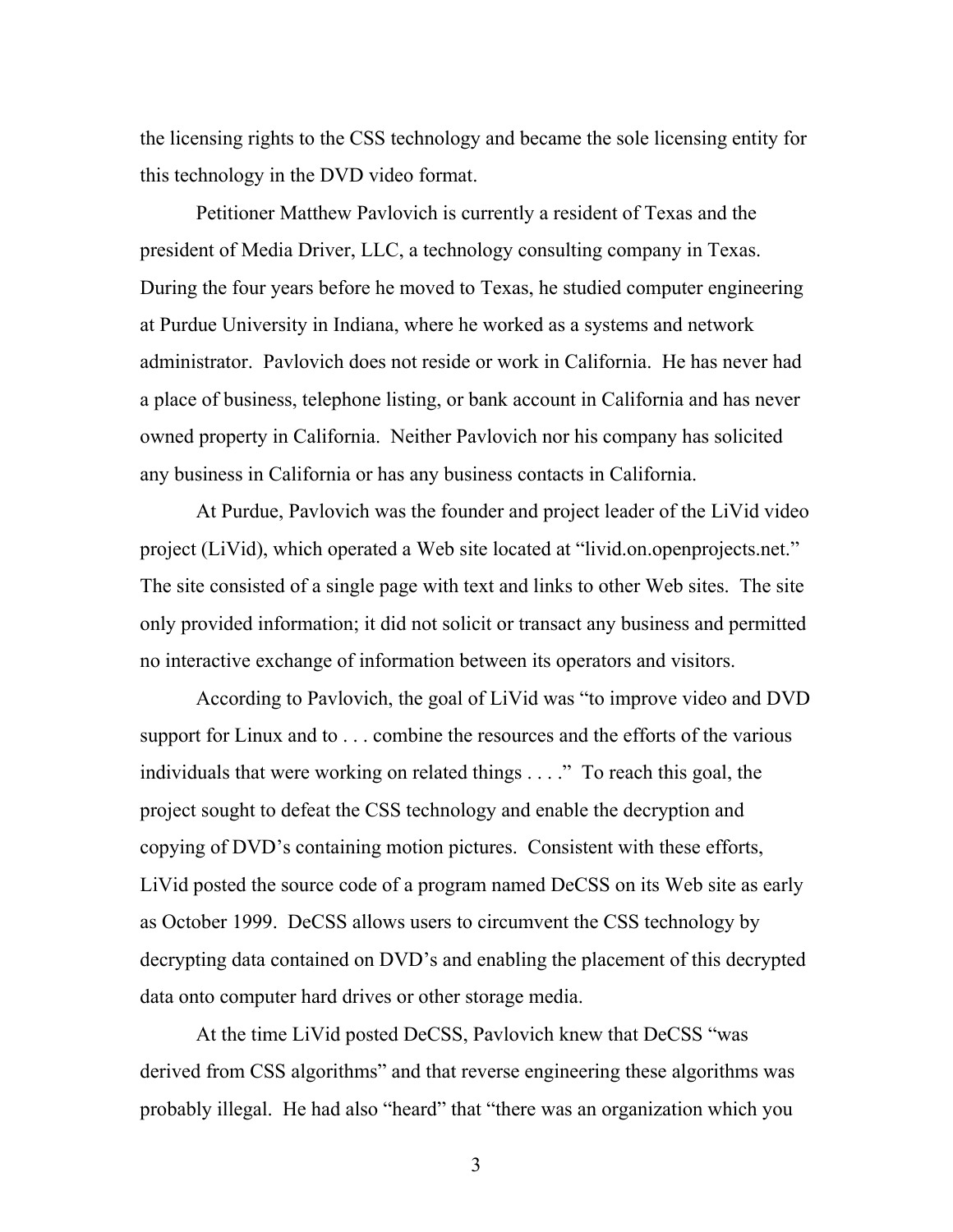had to file for or apply for a license" to the CSS technology. He did not, however, learn that the organization was DVD CCA or that DVD CCA had its principal place of business in California until after DVD CCA filed this action.

In its complaint, DVD CCA alleged that Pavlovich misappropriated its trade secrets by posting the DeCSS program on the LiVid Web site because the "DeCSS program . . . embodies, uses, and/or is a substantial derivation of confidential proprietary information which DVD CCA licenses . . . ." The complaint sought injunctive relief but did not seek monetary damages. In response, Pavlovich filed a motion to quash service of process, contending that California lacked jurisdiction over his person. DVD CCA opposed, contending that jurisdiction was proper because Pavlovich "misappropriated DVD CCA's trade secrets knowing that such actions would adversely impact an array of substantial California business enterprises—including the motion picture industry, the consumer electronics industry, and the computer industry." In a brief order, the trial court denied Pavlovich's motion, citing *Calder v. Jones* (1984) 465 U.S. 783 (*Calder*), and *Panavision Intern., L.P. v. Toeppen* (9th Cir. 1998) 141 F.3d 1316 (*Panavision*).

Pavlovich petitioned the Court of Appeal for a writ of mandate. After the Court of Appeal summarily denied the petition, we granted review and transferred the matter back to the Court of Appeal with directions to vacate its denial order and issue an order to show cause. The Court of Appeal then issued a published opinion denying the petition. Because Pavlovich knew that posting DeCSS on the LiVid Web site would harm the movie and computer industries in California and because "the reach of the Internet is also the reach of the extension of the poster's presence," the court found that he purposefully availed himself of forum benefits under the *Calder* effects test. The court also concluded that the exercise of jurisdiction over Pavlovich was reasonable.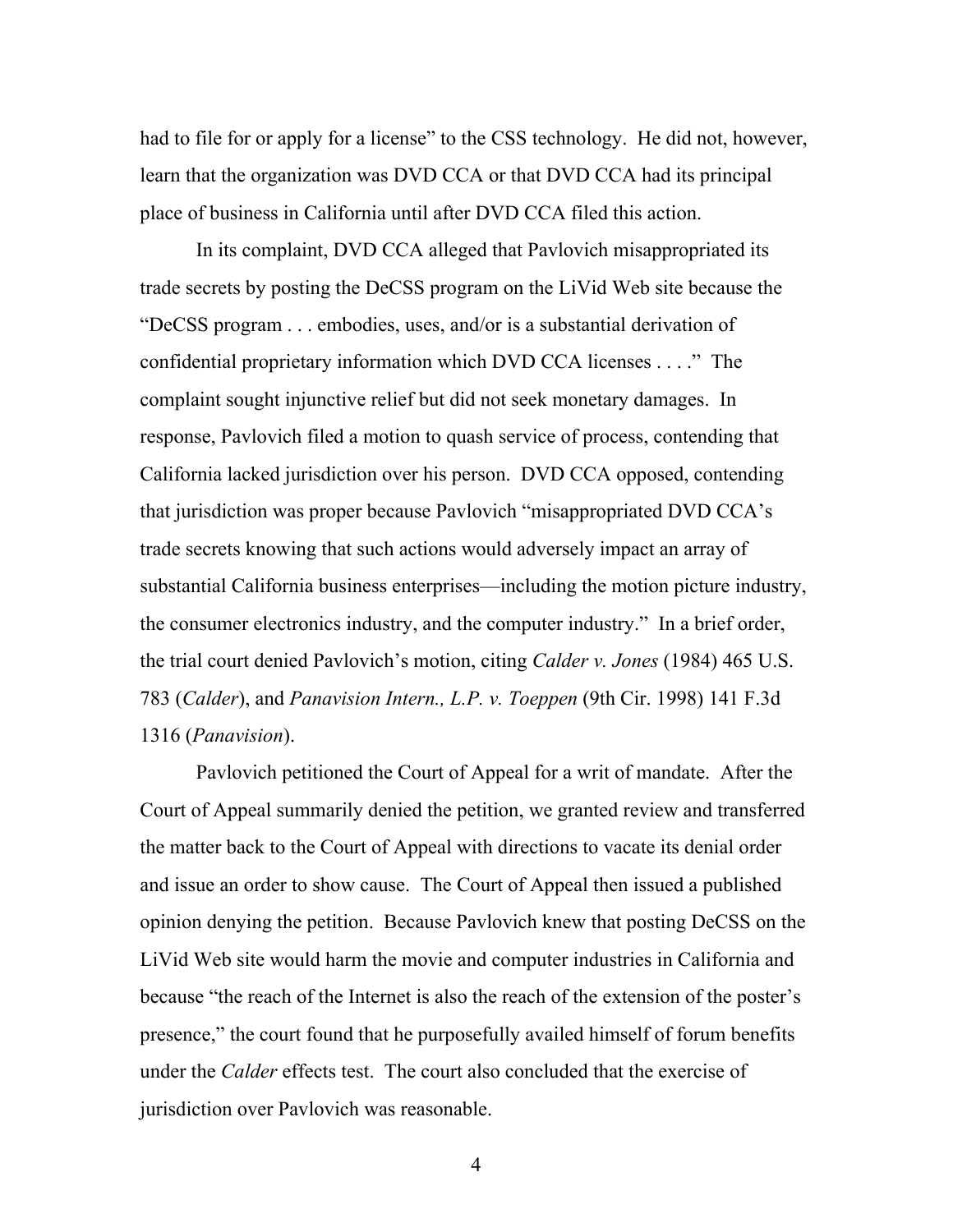We granted review to determine whether the trial court properly exercised jurisdiction over Pavlovich's person based solely on the posting of the DeCSS source code on the LiVid Web site. We conclude it did not.

## **II**

California courts may exercise personal jurisdiction on any basis consistent with the Constitutions of California and the United States. (Code Civ. Proc., § 410.10.) The exercise of jurisdiction over a nonresident defendant comports with these Constitutions "if the defendant has such minimum contacts with the state that the assertion of jurisdiction does not violate ' "traditional notions of fair play and substantial justice." ' " (*Vons Companies, Inc. v. Seabest Foods, Inc.* (1996) 14 Cal.4th 434, 444 (*Vons*), quoting *Internat. Shoe Co. v. Washington* (1945) 326 U.S. 310, 316 (*Internat. Shoe*).)

Under the minimum contacts test, "an essential criterion in all cases is whether the 'quality and nature' of the defendant's activity is such that it is 'reasonable' and 'fair' to require him to conduct his defense in that State." (*Kulko v. California Superior Court* (1978) 436 U.S. 84, 92, quoting *Internat. Shoe*, *supra*, 326 U.S. at pp. 316-317, 319.) "[T]he 'minimum contacts' test . . . is not susceptible of mechanical application; rather, the facts of each case must be weighed to determine whether the requisite 'affiliating circumstances' are present." (*Kulko*, at p. 92, quoting *Hanson v. Denckla* (1958) 357 U.S. 235, 246 (*Hanson*).) "[T]his determination is one in which few answers will be written 'in black and white. The greys are dominant and even among them the shades are innumerable.' " (*Kulko*, at p. 92, quoting *Estin v. Estin* (1948) 334 U.S. 541, 545.)

In making this determination, courts have identified two ways to establish personal jurisdiction. "Personal jurisdiction may be either general or specific." (*Vons*, *supra*, 14 Cal.4th at p. 445.) In this case, DVD CCA does not contend that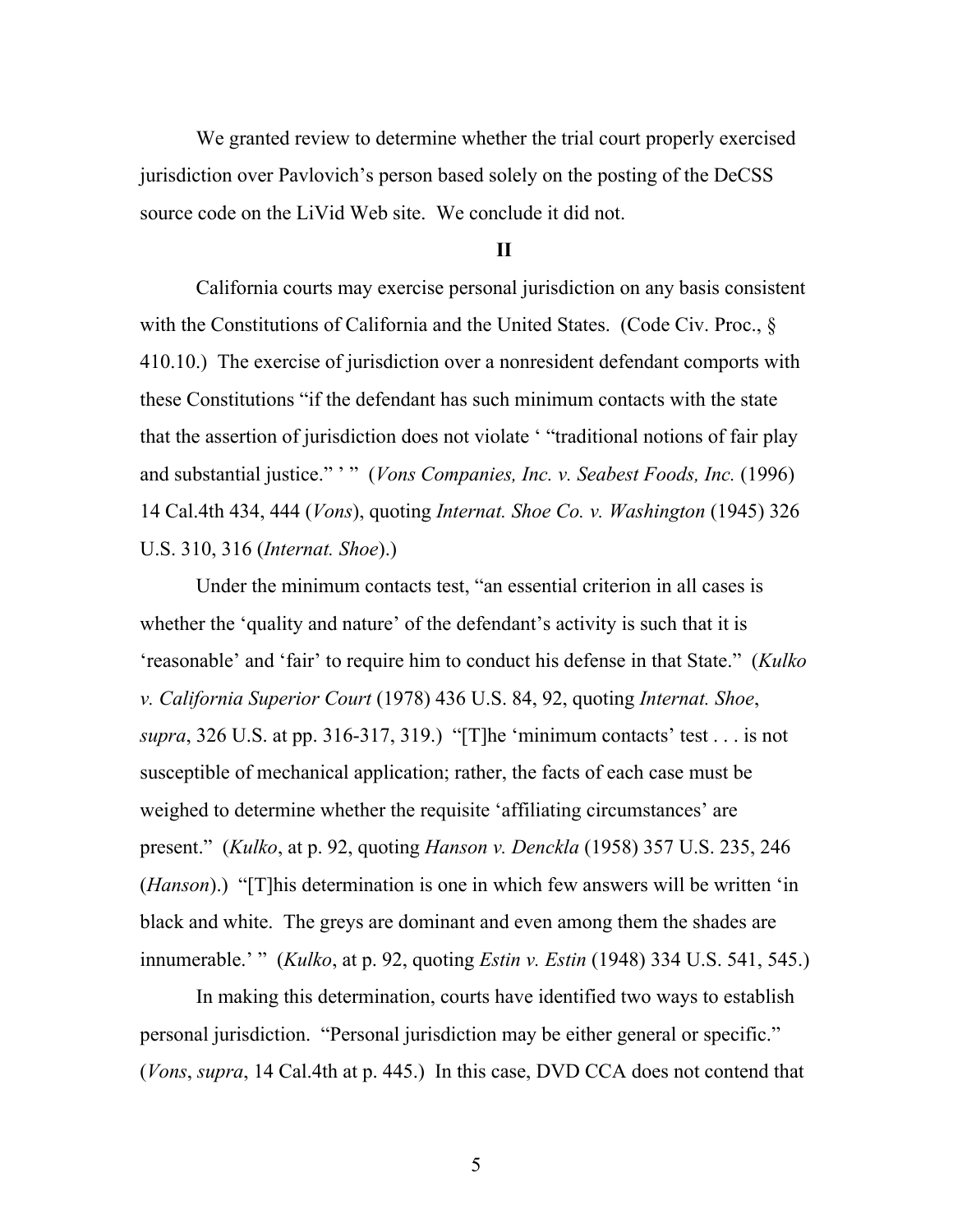general jurisdiction exists. We therefore need only consider whether specific jurisdiction exists.

When determining whether specific jurisdiction exists, courts consider the " 'relationship among the defendant, the forum, and the litigation.' " (*Helicopteros Nacionales de Colombia v. Hall* (1984) 466 U.S. 408, 414, quoting *Shaffer v. Heitner* (1977) 433 U.S. 186, 204.) A court may exercise specific jurisdiction over a nonresident defendant only if: (1) "the defendant has purposefully availed himself or herself of forum benefits" (*Vons*, *supra*, 14 Cal.4th at p. 446); (2) "the 'controversy is related to or "arises out of" [the] defendant's contacts with the forum' " (*ibid.*, quoting *Helicopteros*, *supra*, 466 U.S. at p. 414); and (3) " 'the assertion of personal jurisdiction would comport with "fair play and substantial justice" ' " (*Vons*, *supra*, 14 Cal.4th at p. 447, quoting *Burger King Corp. v. Rudzewicz* (1985) 471 U.S. 462, 472-473 (*Burger King*)).

"The purposeful availment inquiry . . . focuses on the defendant's intentionality. [Citation.] This prong is only satisfied when the defendant purposefully and voluntarily directs his activities toward the forum so that he should expect, by virtue of the benefit he receives, to be subject to the court's jurisdiction based on" his contacts with the forum. (*U.S. v. Swiss American Bank, Ltd.* (1st Cir. 2001) 274 F.3d 610, 623 (*Swiss American Bank*).) Thus, the " 'purposeful availment' requirement ensures that a defendant will not be haled into a jurisdiction solely as a result of 'random,' 'fortuitous,' or 'attenuated' contacts [citations], or of the 'unilateral activity of another party or a third person.' [Citations.]" (*Burger King*, *supra*, 471 U.S. at p. 475.) "When a [defendant] 'purposefully avails itself of the privilege of conducting activities within the forum State,' [citation], it has clear notice that it is subject to suit there, and can act to alleviate the risk of burdensome litigation by procuring insurance, passing the expected costs on to customers, or, if the risks are too great, severing its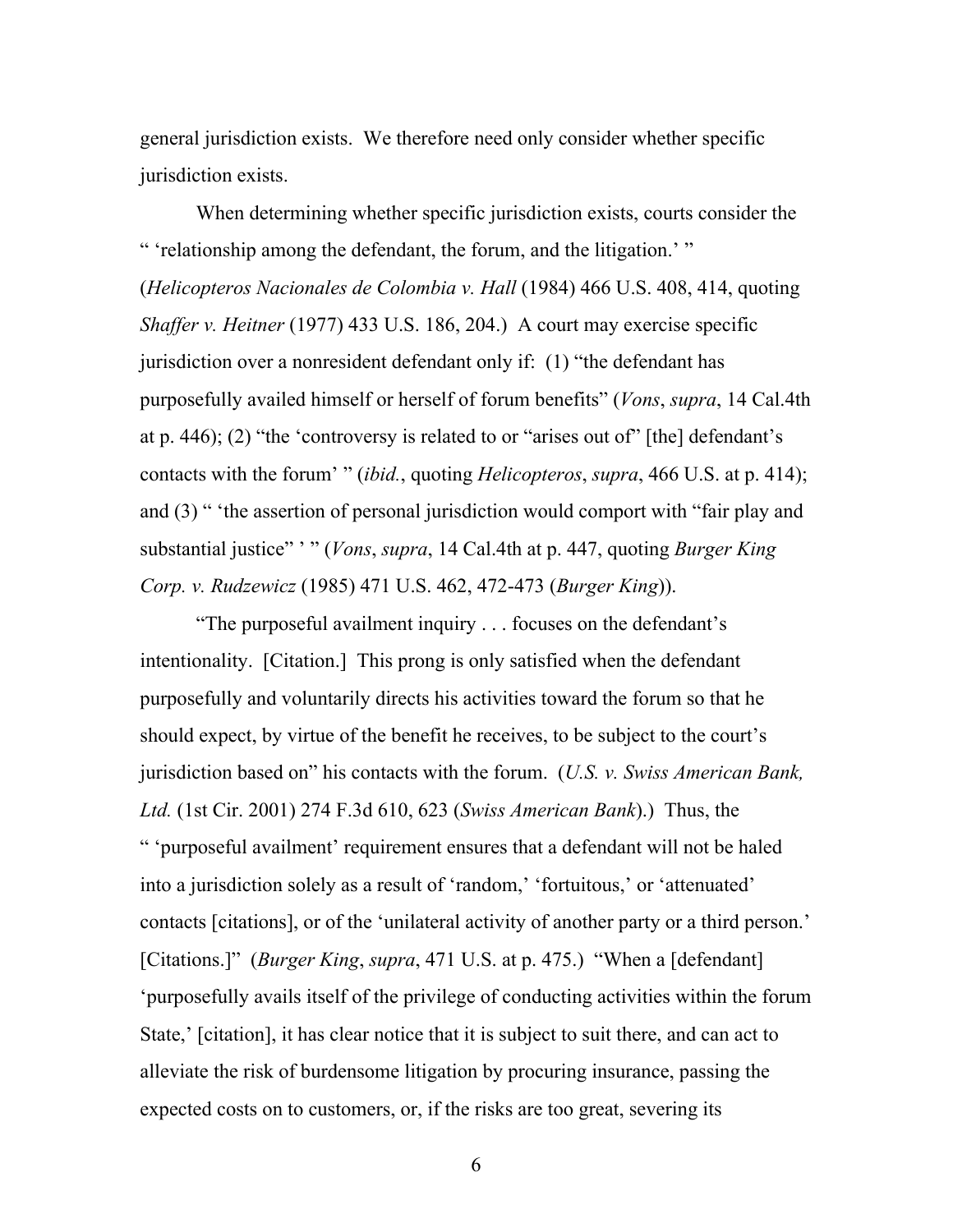connection with the state." (*World-Wide Volkswagen Corp. v. Woodson* (1980) 444 U.S. 286, 297 (*World-Wide Volkswagen*).)

In the defamation contest, the United States Supreme Court has described an "effects test" for determining purposeful availment. (*Noonan v. Winston Co.* (1st Cir. 1998) 135 F.3d 85, 90 (*Noonan*).) In *Calder*, a reporter in Florida wrote an article for the National Enquirer about Shirley Jones, a well-known actress who lived and worked in California. The president and editor of the National Enquirer reviewed and approved the article, and the National Enquirer published the article. Jones sued, among others, the reporter and editor (individual defendants) for libel in California. The individual defendants moved to quash service of process, contending they lacked minimum contacts with California. (*Calder*, *supra*, 465 U.S. at pp. 785-786.)

The United States Supreme Court disagreed and held that California could exercise jurisdiction over the individual defendants "based on the 'effects' of their Florida conduct in California." (*Calder*, *supra*, 465 U.S. at p. 789.) The court found jurisdiction proper because "California [was] the focal point both of the story and of the harm suffered." (*Ibid.*) "The allegedly libelous story concerned the California activities of a California resident. It impugned the professionalism of an entertainer whose television career was centered in California . . . and the brunt of the harm, in terms both of [Jones's] emotional distress and the injury to her professional reputation, was suffered in California." (*Id.* at pp. 788-789, fn. omitted.) The court also noted that the individual defendants wrote or edited "an article that they knew would have a potentially devastating impact upon [Jones]. And they knew that the brunt of that injury would be felt by [Jones] in the State in which she lives and works and in which the National Enquirer has its largest circulation." (*Id.* at pp. 789-790.)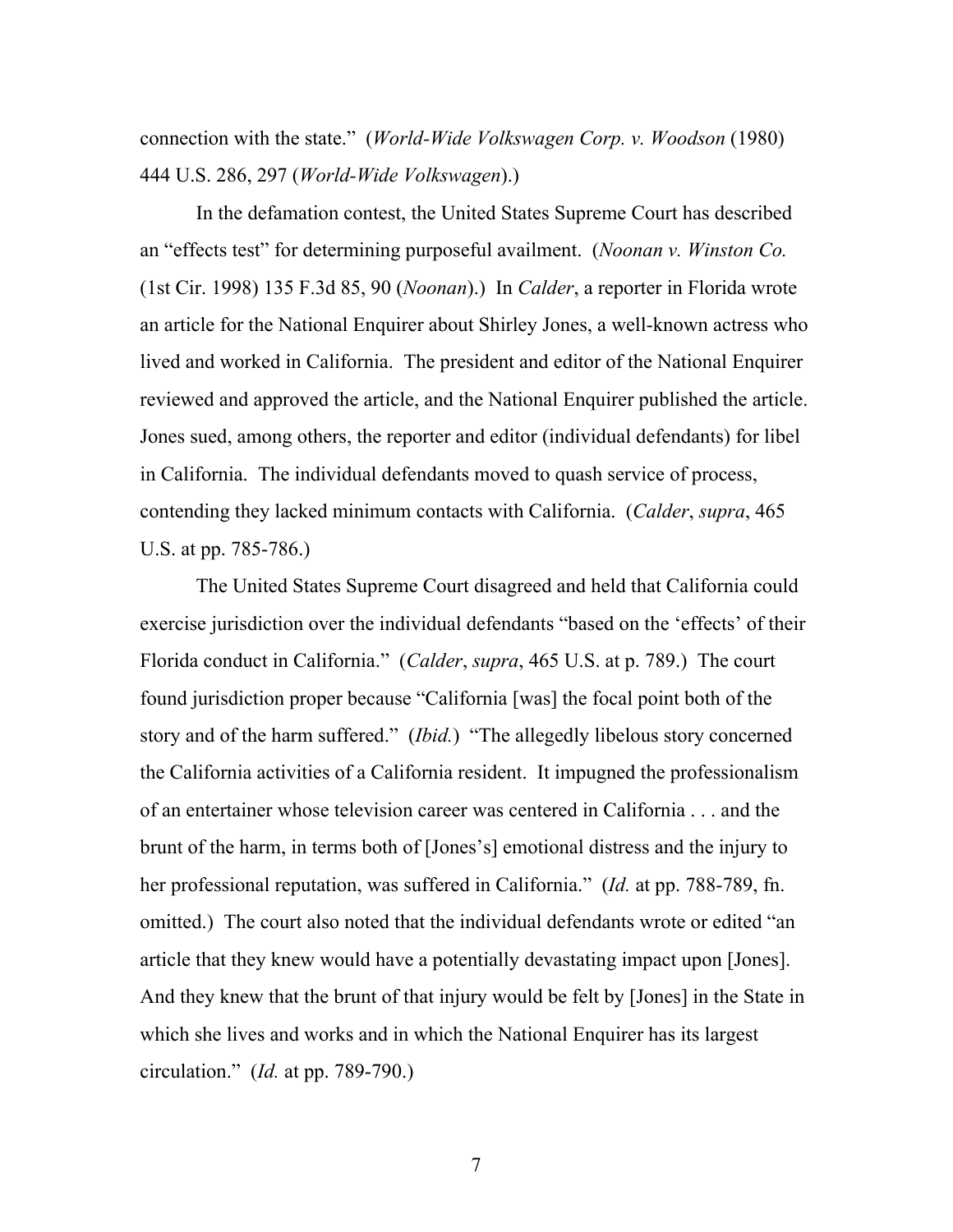Although *Calder* involved a libel claim, courts have applied the effects test to other intentional torts, including business torts. (See *IMO Industries, Inc. v. Kiekert AG* (3d Cir. 1998) 155 F.3d 254, 259-260, 261 (*IMO*) [courts must consider *Calder* in intentional tort cases]; *Far West Capital, Inc. v. Towne* (10th Cir. 1995) 46 F.3d 1071, 1077 (*Far West*) ["Courts have also applied *Calder* to business torts"].) Application of the test has, however, been less than uniform. (See *Swiss American Bank*, *supra*, 274 F.3d at p. 624, fn. 7 ["we note that several circuits do not appear to agree as to how to read *Calder*"]; *IMO*, *supra*, 155 F.3d at p. 261 [courts applying *Calder* to nondefamation cases have adopted "a mixture of broad and narrow interpretations"].) Indeed, courts have "struggled somewhat with *Calder*'s import, recognizing that the case cannot stand for the broad proposition that a foreign act with foreseeable effects in the forum state always gives rise to specific jurisdiction." (*Bancroft & Masters, Inc. v. Augusta Nat. Inc.* (9th Cir. 2000) 223 F.3d 1082, 1087 (*Bancroft*).)

Despite this struggle, most courts agree that merely asserting that a defendant knew or should have known that his intentional acts would cause harm in the forum state is not enough to establish jurisdiction under the effects test. (See *IMO*, *supra*, 155 F.3d at p. 265 ["we . . . agree with the conclusion reached by the First, Fourth, Fifth, Eighth, Ninth and Tenth Circuits that jurisdiction under *Calder* requires more than a finding that the harm caused by the defendant's intentional tort is primarily felt within the forum"]; *Griffis v. Luban* (Minn. 2002) 646 N.W.2d 527, 534 [the United States Supreme Court "did make it clear that foreseeability of effects in the forum is not itself enough to justify long-arm jurisdiction"].) Instead, the plaintiff must also "point to contacts which demonstrate that the defendant *expressly aimed* its tortious conduct at the forum . . . ." (*IMO*, *supra*, 155 F.3d at p. 265*.*) For example, the Third Circuit has held that, to meet the effects test, "the plaintiff must show that the defendant knew that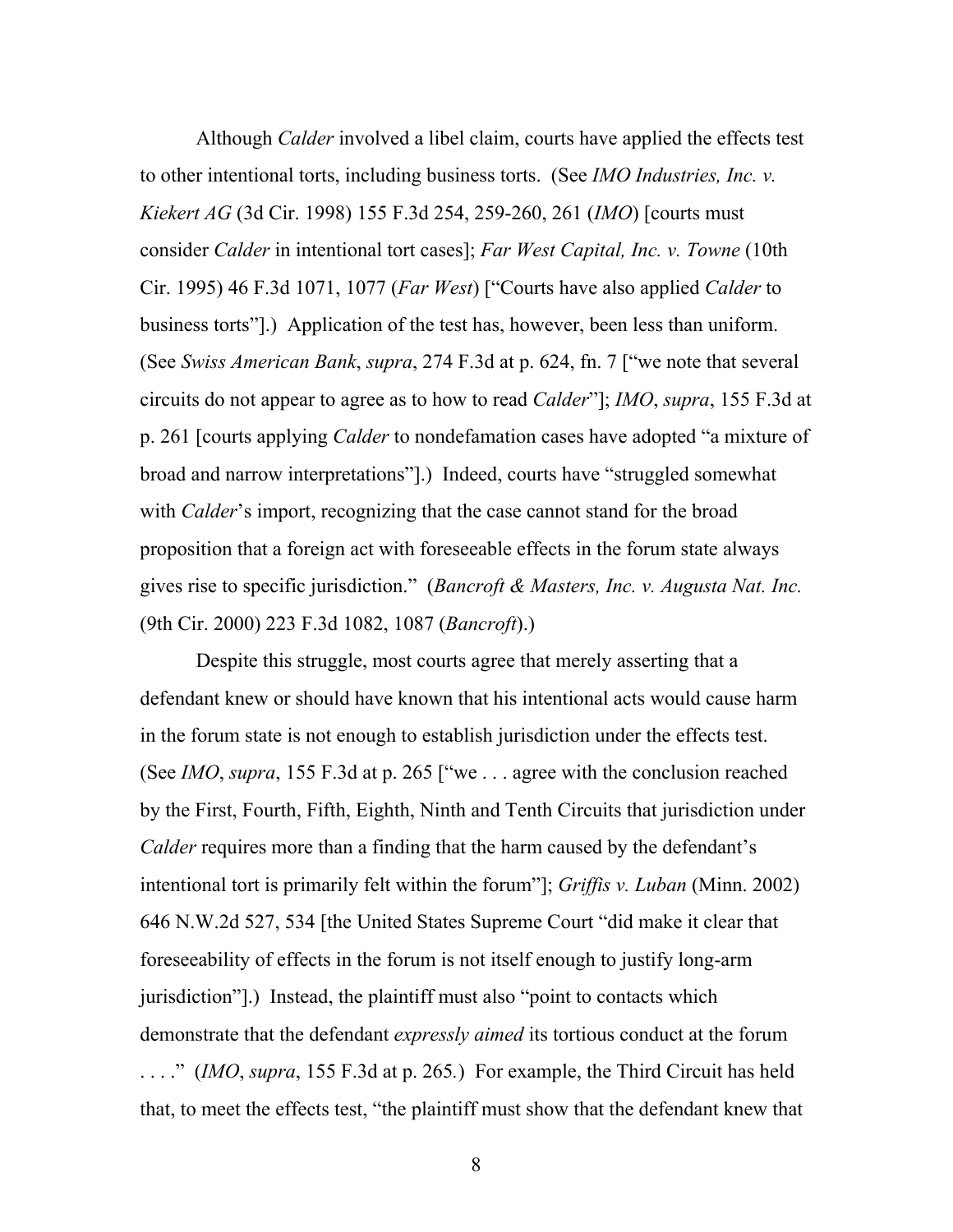the plaintiff would suffer the brunt of the harm caused by the tortious conduct in the forum, and point to specific activity indicating that the defendant expressly aimed its tortious conduct at the forum." (*IMO*, *supra*, 155 F.3d at p. 266.) Similarly, in the Ninth Circuit, the plaintiff must show not only that the defendant "caused harm, the brunt of which is suffered and which the defendant knows is likely to be suffered in the forum state," but also that the defendant "committed an intentional act . . . expressly aimed at the forum state." (*Bancroft*, *supra*, 223 F.3d at p. 1087.) Indeed, virtually every jurisdiction has held that the *Calder* effects test requires intentional conduct *expressly aimed at or targeting* the forum state in addition to the defendant's knowledge that his intentional conduct would cause harm in the forum.**1**

 $\overline{a}$ 

*(footnote continued on next page)* 

**<sup>1</sup>** (See, e.g., *Wien Air Alaska, Inc. v. Brandt* (5th Cir. 1999) 195 F.3d 208, 212 ["Foreseeable injury alone is not sufficient to confer specific jurisdiction, absent the direction of specific acts toward the forum"]; *Noonan*, *supra*, 135 F.3d at p. 91 [holding that the defendants' knowledge that the plaintiff would suffer injury in the forum was insufficient to establish jurisdiction under the effects test because the defendants "did not direct their actions toward" the forum state]; *id.* at pp. 90-91; *ESAB Group, Inc. v. Centricut, Inc.* (4th Cir. 1997) 126 F.3d 617, 625 (*ESAB*) [holding that the defendants' knowledge that their actions would, if successful, "result in less sales" for the plaintiff, "which was headquartered in" the forum state, was insufficient to establish jurisdiction under the effects test, because the defendants did not "manifest behavior intentionally targeted at and focused on" the forum]; *Far West*, *supra*, 46 F.3d at p. 1080 [holding that the defendants' knowledge that their acts would interfere with the contractual rights of a forum resident is not enough to establish jurisdiction under the effects test because their acts had no "connection" to the forum state "beyond [the] plaintiff's corporate domicile"]; *id.* at pp. 1079-1080; *Hicklin Engineering, Inc. v. Aidco, Inc.* (8th Cir. 1992) 959 F.2d 738, 739 [holding that the defendant's knowledge that its tortious acts "may have an effect on a competitor, absent additional contacts," is insufficient to establish jurisdiction]; *Drayton Enterprises, L.L.C. v. Dunker*  (D.N.D. 2001) 142 F.Supp.2d 1177, 1184 [holding that the defendants' "revealing and procuring [of] a trade secret" "while knowing that the primary consequence would be felt in" the forum state was not enough to establish jurisdiction]; *id.* at pp. 1184-1185; *Cognigen Networks, Inc. v. Cognigen Corp.* (W.D.Wash. 2001)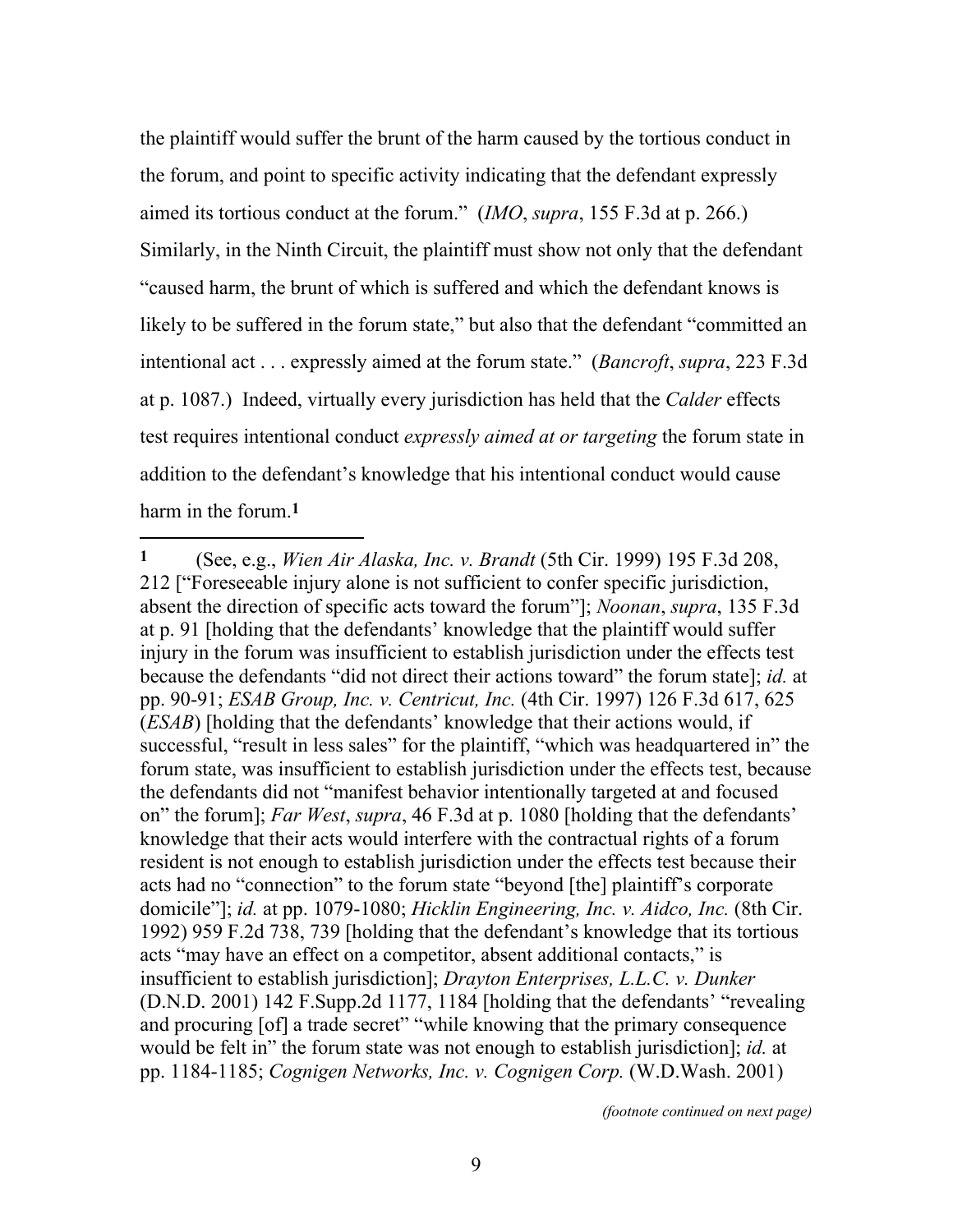At least one exception does, however, exist. In *Janmark, Inc. v. Reidy* (7th Cir. 1997) 132 F.3d 1200, the plaintiff, an Illinois corporation, and the defendants, California residents, were competitors who sold minishopping carts worldwide. The defendants claimed that they owned a copyright in their cart design and threatened a New Jersey customer of plaintiff's with contributory copyright infringement. Because of the threat, the customer stopped buying shopping carts from the plaintiff. Based on this incident, the plaintiff sued the defendants for tortious interference with prospective economic advantage. (*Id.* at p. 1201.) Although the defendants had no other contacts with Illinois, the Seventh Circuit found that Illinois could exercise jurisdiction over the defendants *solely* because "the injury and thus the tort occurred in Illinois." (*Id.* at p. 1202.) In doing so, the Seventh Circuit apparently concluded that the state where the injury occurred—in this case, the plaintiff's residence—could always exercise jurisdiction over a nonresident defendant in the intentional tort context.

### *(footnote continued from previous page)*

l

<sup>174</sup> F.Supp.2d 1134, 1141 ["A defendant's knowledge of a resident plaintiff's use of a mark in an intellectual property tort claim is not enough to satisfy the effects test for personal jurisdiction"]; *Barrett v. Catacombs Press* (E.D.Pa. 1999) 44 F.Supp.2d 717, 731 ["Unless [the forum state] is deliberately or knowingly targeted by the tortfeasor, the fact that harm is felt in [the forum state] from conduct occurring outside [that state] is never sufficient to satisfy due process"]; *Conseco, Inc. v. Hickerson* (Ind.Ct.App. 1998) 698 N.E.2d 816, 819 [holding that the defendant's knowing posting of a forum resident's trademark on a Web site was insufficient to confer jurisdiction because there was no "purposefully directed activity"]; *Griffis v. Luban*, *supra*, 646 N.W.2d at pp. 535-537 [holding that the knowing posting of defamatory material about a forum resident on the Internet is insufficient to establish express aiming]; *Laykin v. McFall* (Tex.App. 1992) 830 S.W.2d 266, 271 [holding that a court may not exercise jurisdiction even though the "intentional tortfeasor knowingly cause[d] injury" in the forum state because "he did not purposefully direct his activities into" the forum].)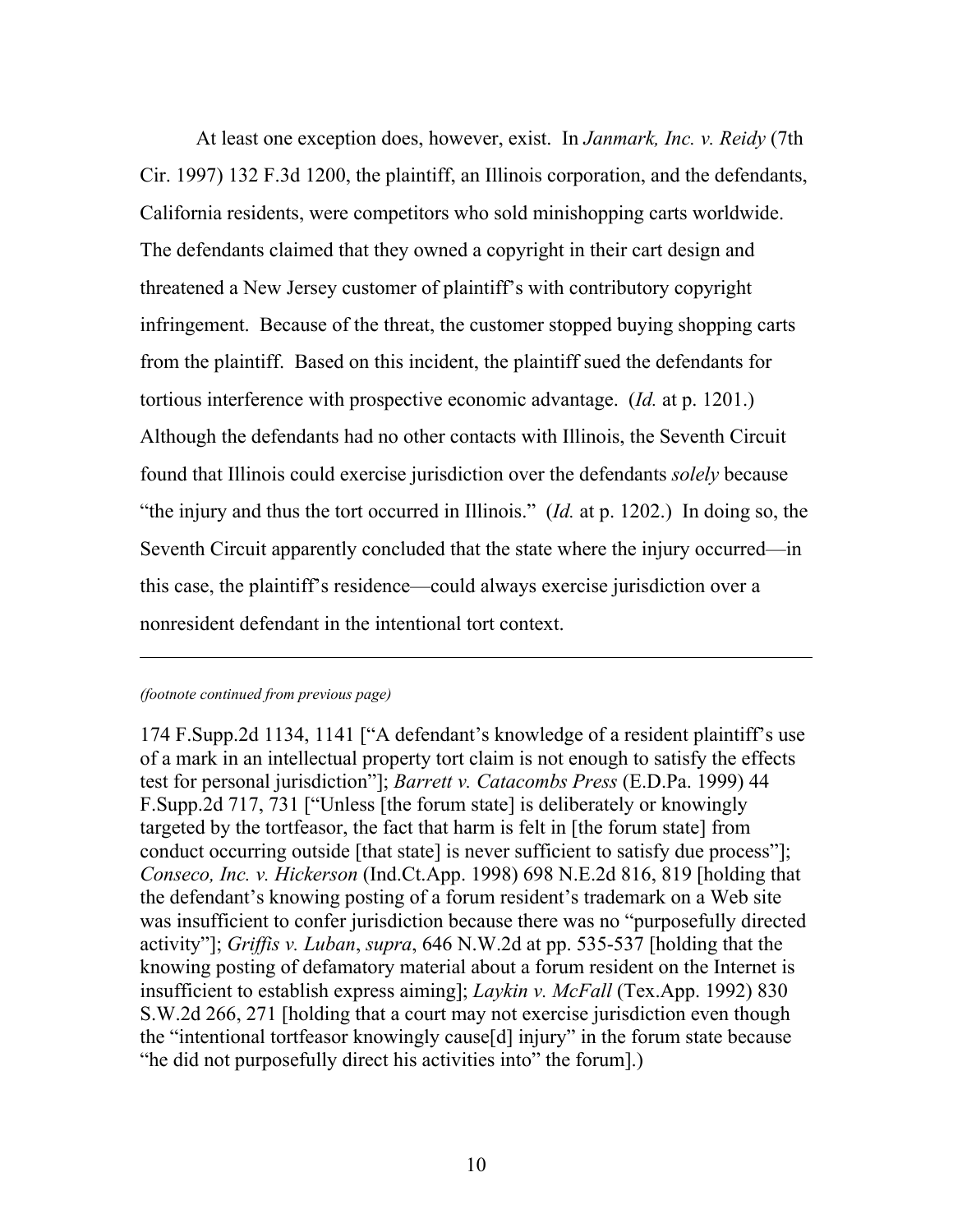Like most of our sister courts, we do not find *Janmark* persuasive. By making the location of the harm dispositive, *Janmark* ignores "the defendant's knowledge and intent in committing the tortious activity"—the very focus of the purposeful availment requirement. (*IMO*, *supra*, 155 F.3d at p. 264.) Even if *Janmark* merely stands for the proposition that a defendant's knowledge that its tortious acts would cause the plaintiff injury in the forum state satisfies the effects test (see *IMO*, *supra*, 155 F.3d at p. 264, fn. 6), it is still problematic. "[F]oreseeability of causing *injury* in another State . . . is not a 'sufficient benchmark' for exercising personal jurisdiction." (*Burger King*, *supra*, 471 U.S. at p. 474.) Rather, "the foreseeability that is critical to due process analysis . . . is that the defendant's conduct and connection with the forum State are such that he should reasonably anticipate being haled into court there." (*World-Wide Volkswagen*, *supra*, 444 U.S. at p. 297.) The knowledge that harm will likely be suffered in the forum state, "when unaccompanied by other contacts," is therefore "too unfocused to justify personal jurisdiction." (*ESAB*, *supra*, 126 F.3d at p. 625.) Thus, we decline to follow *Janmark* and its progeny**2** and join with those jurisdictions that require additional evidence of express aiming or intentional targeting. In doing so, we are in accord with those California decisions applying the effects test.**3**

*(footnote continued on next page)* 

**<sup>2</sup>** (See, e.g., *Bunn-O-Matic Corp. v. Bunn Coffee Service Inc.* (C.D. Ill. 2000) 88 F.Supp.2d 914; *Clearclad Coatings, Inc. v. Xontal Ltd.* (N.D.Ill. Aug. 20, 1999, No. 98 C 7199) 1999 WL 652030; *McMaster-Carr Supply Co. v. Supply Depot, Inc.* (N.D.Ill. June 16, 1999, No. 98 C 1 1903) 1999 WL 417352; *Bunn-O-Matic Corp. v. Bunn Coffee Service Inc.* (C.D.Ill. 1998) 46 U.S.P.Q.2d 1375 (*Bunn-O-Matic I*).)

**<sup>3</sup>** (See, e.g., *Sibley v. Superior Court* (1976) 16 Cal.3d 442, 446 ["The mere causing of an 'effect' in California . . . is not necessarily sufficient to afford a constitutional basis for jurisdiction"]; *Mansour v. Superior Court* (1995) 38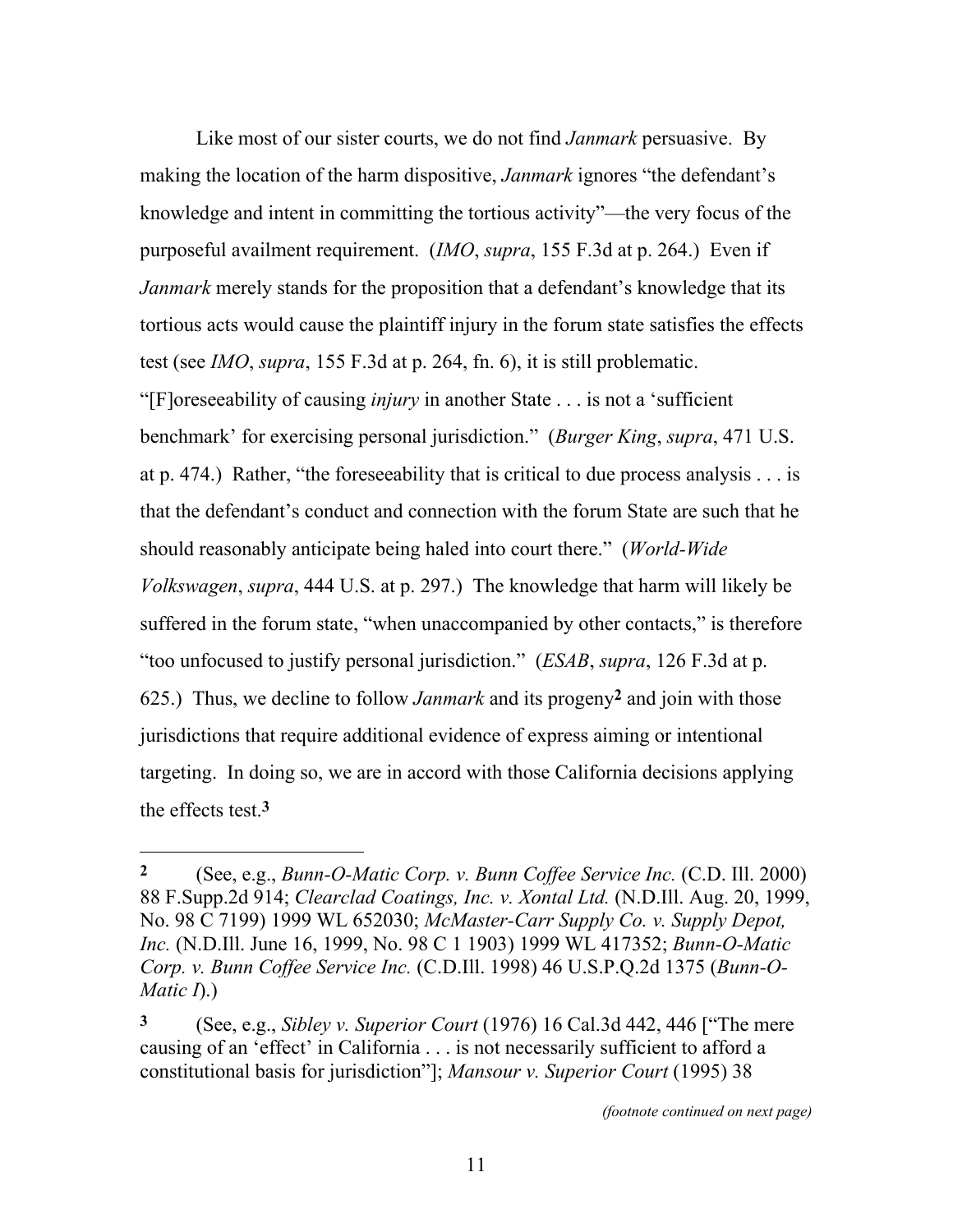We now consider whether Pavlovich's contacts with California meet the effects test. "[T]he plaintiff has the initial burden of demonstrating facts justifying the exercise of jurisdiction." (*Vons*, *supra*, 14 Cal.4th at p. 449.) If the plaintiff meets this initial burden, then the defendant has the burden of demonstrating "that the exercise of jurisdiction would be unreasonable." (*Ibid*.) In reviewing a trial court's determination of jurisdiction, we will not disturb the court's factual determinations "if supported by substantial evidence." (*Ibid*.) "When no conflict in the evidence exists, however, the question of jurisdiction is purely one of law and the reviewing court engages in an independent review of the record." (*Ibid.*) Applying these standards, we conclude that the evidence in the record fails to show that Pavlovich expressly aimed his tortious conduct at or intentionally targeted California.

### *(footnote continued from previous page)*

l

Cal.App.4th 1750, 1762 [refusing to exercise jurisdiction under the effects test because there was "no evidence [the defendants] purposefully directed their activities toward[] California"]; *Edmunds v. Superior Court* (1994) 24 Cal.App.4th 221, 236 [refusing to exercise jurisdiction under the effects test because the defendant's acts were directed at Hawaii and not California]; *Wolfe v. City of Alexandria* (1990) 217 Cal.App.3d 541, 548-549 (*Wolfe*) [refusing to exercise jurisdiction under the effects test because the defendant's acts, even if wrongful and fraudulent, were not expressly aimed at California]; *Taylor-Rush v. Multitech Corp.* (1990) 217 Cal.App.3d 103, 114 [exercising jurisdiction under the effects test because the defendant's contacts with California showed intentional targeting]; *Farris v. Capt. J. B. Fronapfel Co.* (1986) 182 Cal.App.3d 982, 990 [finding that the "effects in California" of the defendant's tortious acts were "too remote in time and causal connection to fairly and justly require" the defendant "to come to California to defend himself"]; *Quattrone v. Superior Court* (1975) 44 Cal.App.3d 296, 304 [exercising jurisdiction based on the effects of the defendant's tortious acts plus his other contacts with California].)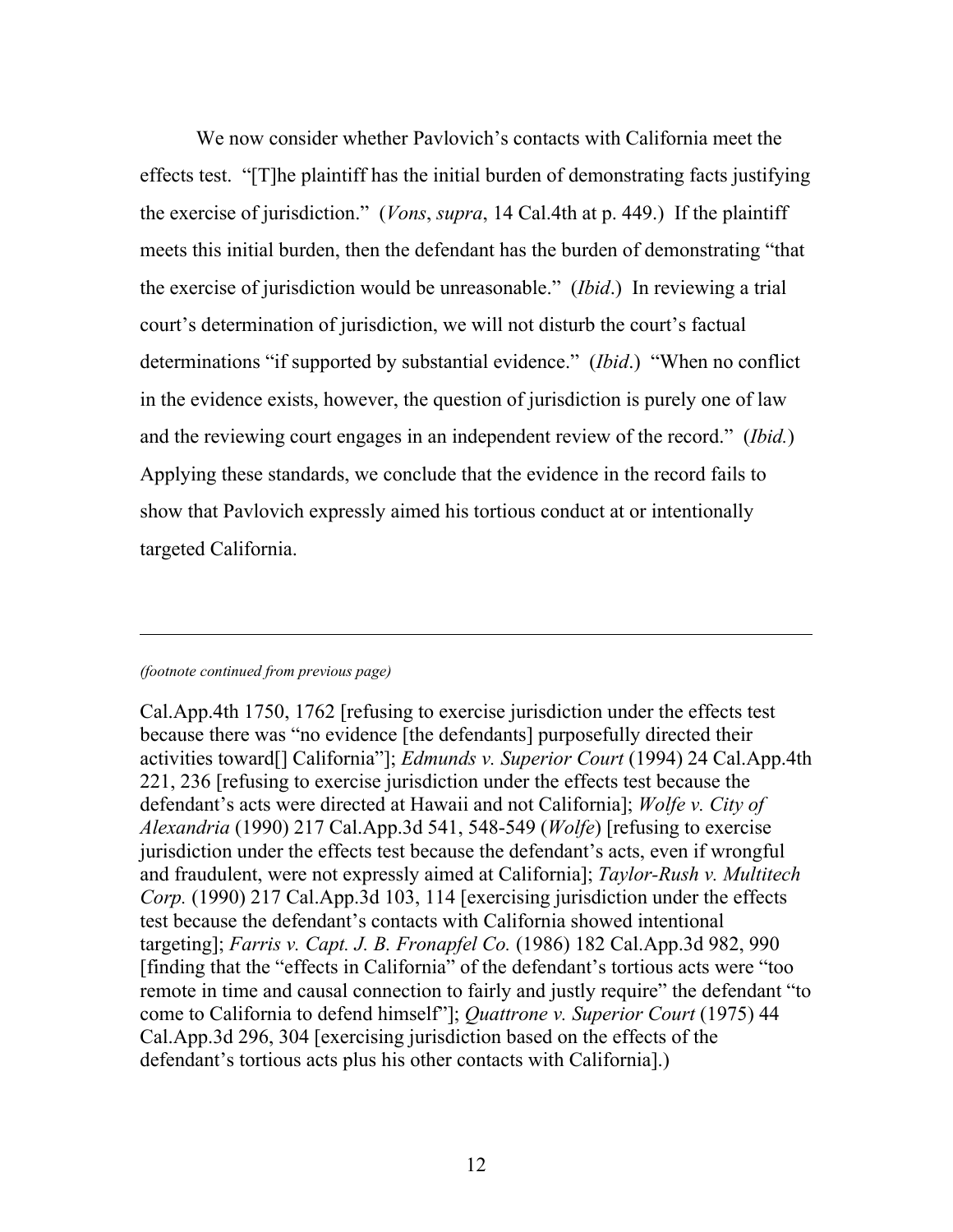In this case, Pavlovich's sole contact with California is LiVid's posting of the DeCSS source code containing DVD CCA's proprietary information on an Internet Web site accessible to any person with Internet access. Pavlovich never worked in California. He owned no property in California, maintained no bank accounts in California, and had no telephone listings in California. Neither Pavlovich nor his company solicited or transacted any business in California. The record also contains no evidence of any LiVid contacts with California.

Although we have never considered the scope of personal jurisdiction based solely on Internet use, other courts have considered this issue, and most have adopted a sliding scale analysis. "At one end of the spectrum are situations where a defendant clearly does business over the Internet. If the defendant enters into contracts with residents of a foreign jurisdiction that involve the knowing and repeated transmission of computer files over the Internet, personal jurisdiction is proper. [Citation.] At the opposite end are situations where a defendant has simply posted information on an Internet Web site which is accessible to users in foreign jurisdictions. A passive Web site that does little more than make information available to those who are interested in it is not grounds for the exercise of personal jurisdiction. [Citation.] The middle ground is occupied by interactive Web sites where a user can exchange information with the host computer. In these cases, the exercise of jurisdiction is determined by examining the level of interactivity and commercial nature of the exchange of information that occurs on the Web site." (*Zippo Manufacturing Co. v. Zippo Dot Com, Inc.* (W.D.Pa. 1997) 952 F.Supp. 1119, 1124.)

Here, LiVid's Web site merely posts information and has no interactive features. There is no evidence in the record suggesting that the site targeted California. Indeed, there is no evidence that any California resident ever visited, much less downloaded the DeCSS source code from, the LiVid Web site. Thus,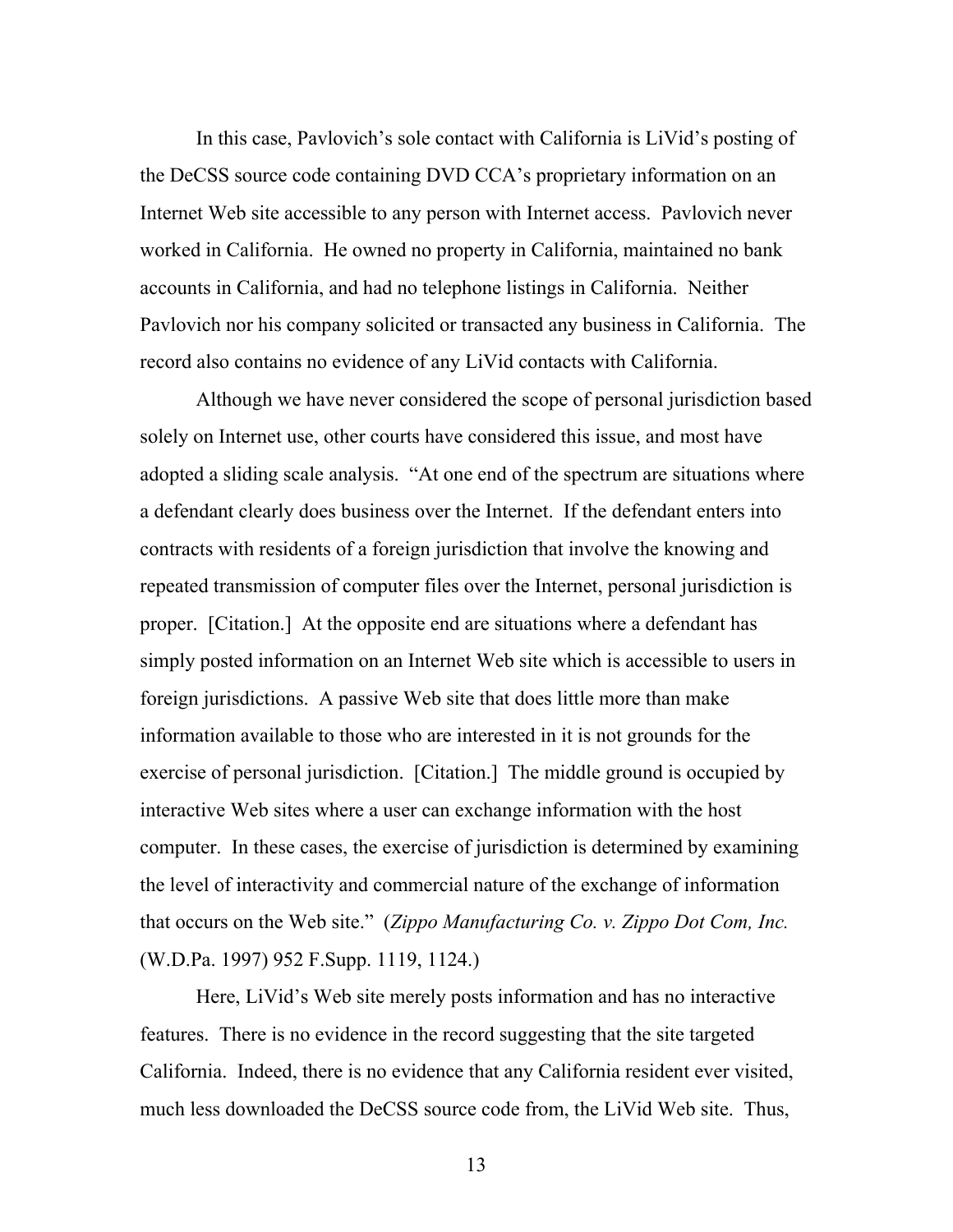Pavlovich's alleged "conduct in . . . posting [a] passive Web site[] on the Internet is not," by itself, "sufficient to subject" him "to jurisdiction in California." (*Jewish Defense Organization, Inc. v. Superior Court* (1999) 72 Cal.App.4th 1045, 1060, fn. omitted (*JDO*) [refusing to exercise jurisdiction under the effects test even though the defendant had "passive Web sites on the Internet"]; *Cybersell, Inc. v. Cybersell, Inc.* (9th Cir. 1997) 130 F.3d 414, 419-420 [refusing to exercise jurisdiction under the effects test even though the defendant posted infringing material on its Web site]; but see *Bunn-O-Matic I*, *supra*, 46 U.S.P.Q.2d at p. 1377 [suggesting that the operation of a Web site, by itself, is sufficient to establish express aiming at the forum state].) " 'Creating a site, like placing a product into the stream of commerce, may be felt nationwide—or even worldwide—but, without more, it is not an act purposefully directed toward the forum state.' " (*Cybersell*, at p. 418, quoting *Bensusan Restaurant Corp. v. King* (S.D.N.Y. 1996) 937 F.Supp. 295, 301, affd. (2d Cir. 1997) 126 F.3d 25.) Otherwise, "personal jurisdiction in Internet-related cases would almost always be found in any forum in the country." (*GTE New Media Services Inc. v. BellSouth Corp.* (D.C. Cir. 2000) 199 F.3d 1343, 1350.) Such a result would "vitiate long-held and inviolate principles of" personal jurisdiction. (*Ibid.*)

Nonetheless, DVD CCA contends posting the misappropriated source code on an Internet Web site is sufficient to establish purposeful availment in this case because Pavlovich knew the posting would harm not only a licensing entity but also the motion picture, computer and consumer electronics industries centered in California. According to DVD CCA, this knowledge establishes that Pavlovich intentionally targeted California and is sufficient to confer jurisdiction under the *Calder* effects test. Although the question is close, we disagree.

As an initial matter, DVD CCA's reliance on Pavlovich's awareness that an entity owned the licensing rights to the CSS technology is misplaced. Although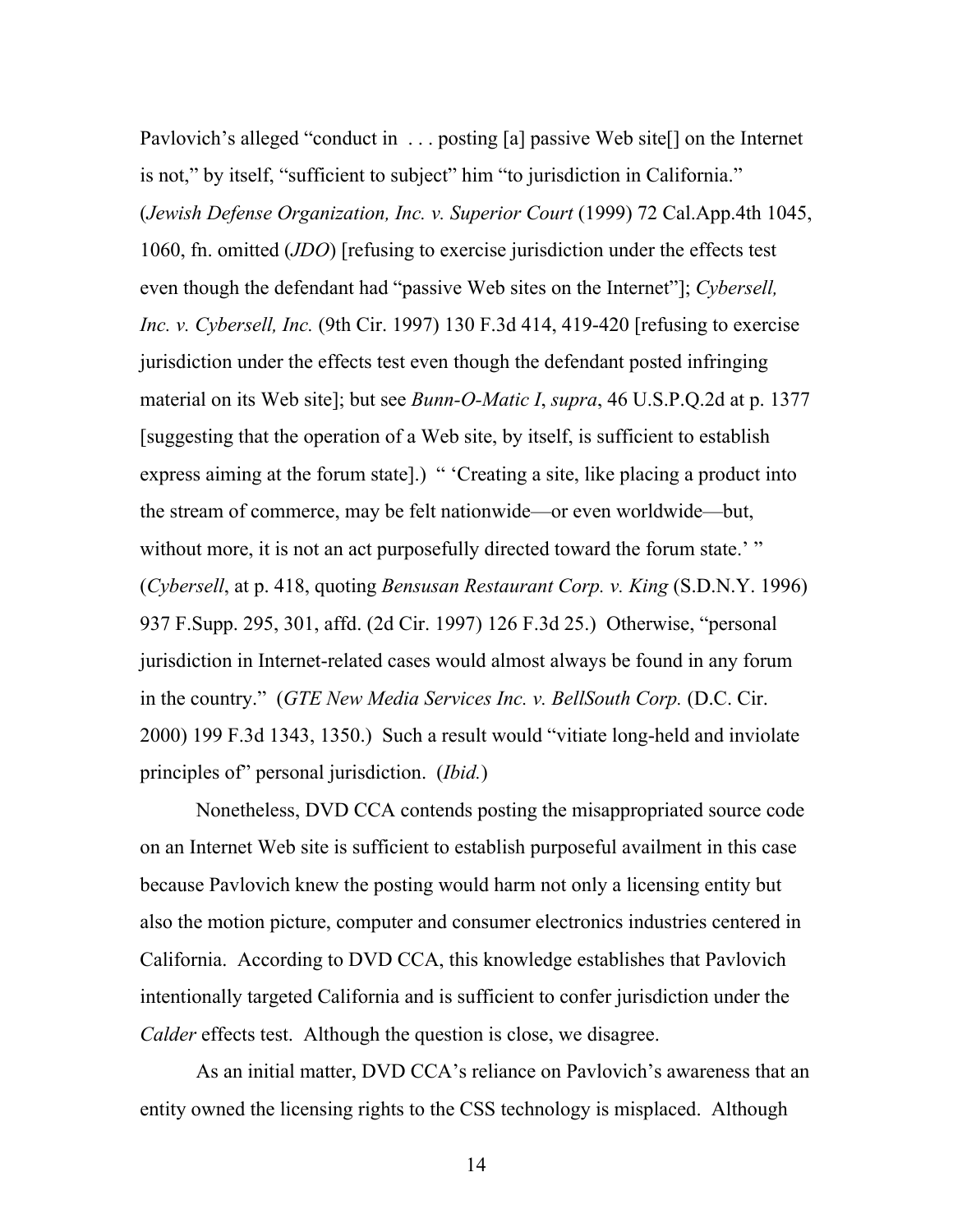Pavlovich knew about this entity, he did not know that DVD CCA was that entity or that DVD CCA's primary place of business was California until *after* the filing of this lawsuit. More importantly, Pavlovich could not have known this information when he allegedly posted the misappropriated code in October 1999, because DVD CCA only began administering licenses to the CSS technology in December 1999—*approximately two months later*. Thus, even assuming Pavlovich should have determined who the licensor was and where that licensor resided before he posted the misappropriated code, he would not have discovered that DVD CCA was that licensor.**4** Because Pavlovich could not have known that his tortious conduct would harm DVD CCA in California when the misappropriated code was first posted, his knowledge of the existence of a licensing entity cannot establish express aiming at California.**5**

 $\overline{a}$ 

**<sup>4</sup>** At oral argument, DVD CCA claimed that Pavlovich had received a cease-and-desist letter from the Motion Picture Association (MPA), and contended his receipt of this letter established purposeful availment. Although the complaint alleged that MPA sent such a letter to various Web sites and Internet service providers, the record contains no copy of this letter. Moreover, nothing in the record indicates that such a letter was sent to Pavlovich or that he received or even knew about the letter. Accordingly, DVD CCA's unsubstantiated allusion to a cease-and-desist letter cannot support a finding of jurisdiction. In any event, DVD CCA made no mention of this letter to the trial court and Court of Appeal or in its briefs to this court. Thus, it has waived the issue.

**<sup>5</sup>** (See, e.g., *JDO*, *supra*, 72 Cal.App.4th at p. 1059 [refusing to exercise jurisdiction under the effects test because the defendant did not know that the plaintiff would suffer harm in the forum state]; *Chaiken v. W Publishing Corp.* (2d Cir. 1997) 119 F.3d 1018, 1029 [refusing to exercise jurisdiction under the effects test because the defendant had no reason to believe that the plaintiffs would suffer harm in the forum state]; *Search Force, Inc. v. Dataforce Intern., Inc.* (S.D.Ind. 2000) 112 F.Supp.2d 771, 780 [refusing to exercise jurisdiction under the effects test because the defendant was not aware of the plaintiff's use of the trademark before the defendant created its infringing Web site]; *Tech Heads, Inc. v. Desktop Service Center, Inc.* (D.Or. 2000) 105 F.Supp.2d 1142, 1148 [refusing to exercise jurisdiction under the effects test because the defendant did not know about the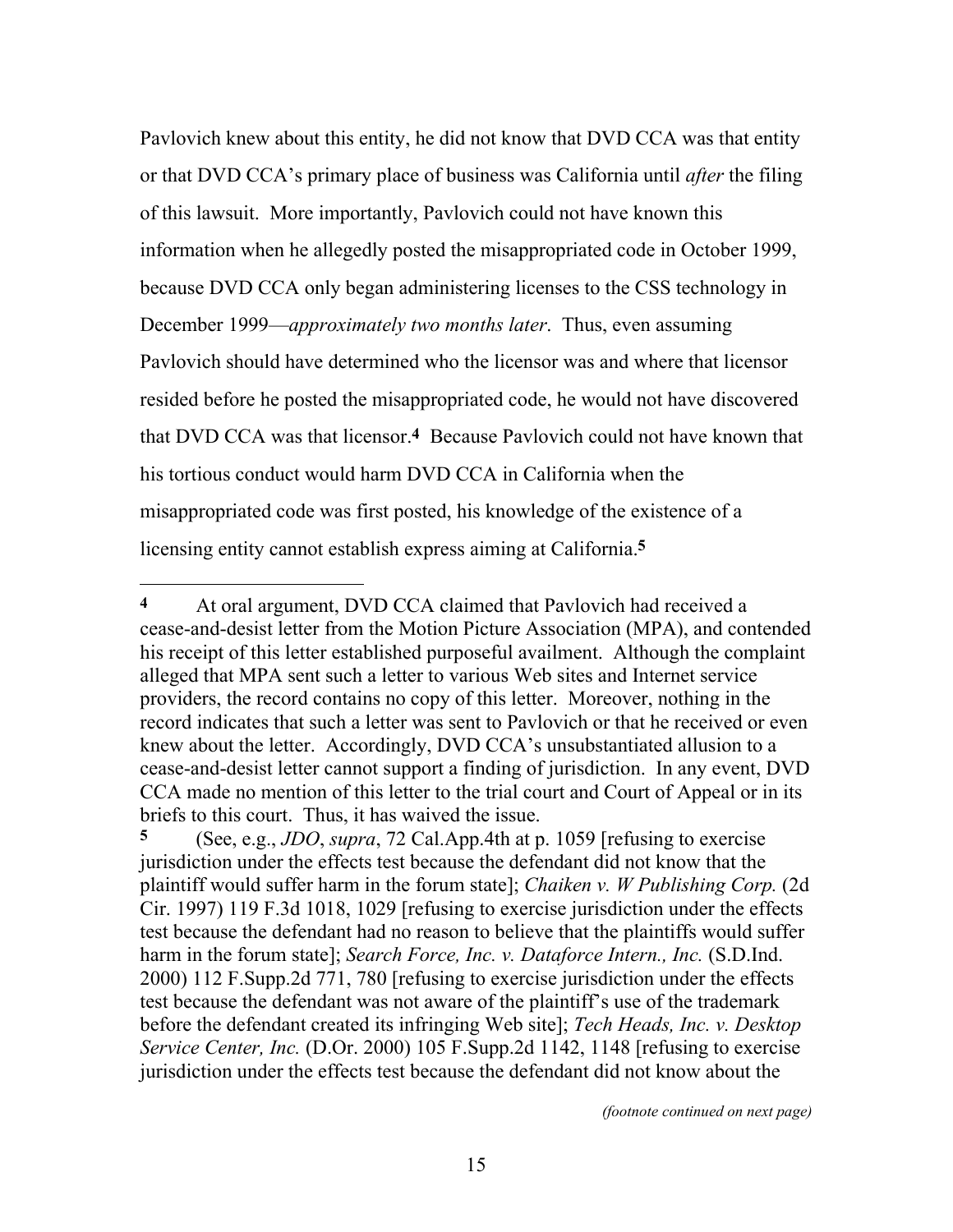Thus, the only question in this case is whether Pavlovich's knowledge that his tortious conduct may harm certain industries centered in California—i.e., the motion picture, computer, and consumer electronics industries—is sufficient to establish express aiming at California. As explained below, we conclude that this knowledge, by itself, cannot establish purposeful availment under the effects test.

First, Pavlovich's knowledge that DeCSS could be used to illegally pirate copyrighted motion pictures on DVD's and that such pirating would harm the motion picture industry in California does not satisfy the express aiming requirement. As an initial matter, we question whether these effects are even relevant to our analysis, because DVD CCA does not assert a cause of action premised on the illegal pirating of copyrighted motion pictures. (See *Cornelison v. Chaney* (1976) 16 Cal.3d 143, 148 [specific jurisdiction "depends upon the quality and nature of [the defendant's] activity in the forum *in relation to the particular cause of action*" (italics added)].) In any event, "the mere 'unilateral activity of those who claim some relationship with a nonresident defendant cannot satisfy the requirement of contact with the forum State.' " (*World-Wide Volkswagen*, *supra*, 444 U.S. at p. 298, quoting *Hanson*, *supra*, 357 U.S. at p. 253.) "[T]he fact that a defendant's actions in some way set into motion events which ultimately injured a California resident" cannot, by itself, confer jurisdiction

*(footnote continued from previous page)* 

l

plaintiff or its presence in the forum state]; *Perry v. RightOn.com* (D.Or. 2000) 90 F.Supp.2d 1138, 1141 [refusing to exercise jurisdiction under the effects test because the defendant did not know about the plaintiff or his residence when the defendant acquired the infringing domain name]; *Rannoch, Inc. v. Rannoch Corp.* (E.D.Va. 1999) 52 F.Supp.2d 681, 685 [refusing to exercise jurisdiction under the effects test because the defendant did not know about the plaintiff or its trademarks].)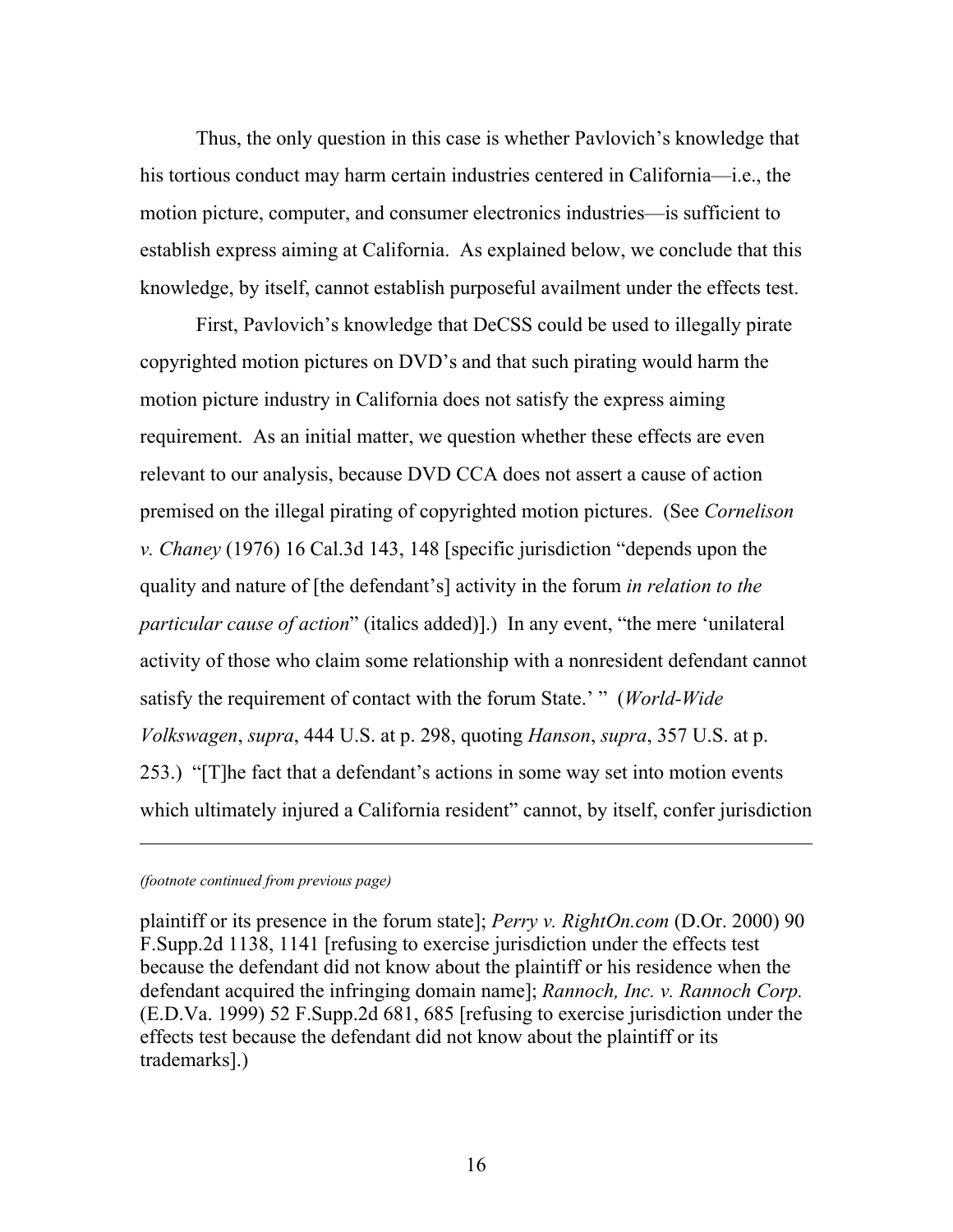over that defendant. (*Wolfe*, *supra*, 217 Cal.App.3d at p. 547.) Thus, the foreseeability that third parties may use DeCSS to harm the motion picture industry cannot, by itself, satisfy the express aiming requirement. Because nothing in the record suggests that Pavlovich encouraged Web site visitors to use DeCSS to illegally pirate copyrighted motion pictures, his mere "awareness" they might do so does not show purposeful availment. (See *Asahi Metal Industry Co. v. Superior Court* (1987) 480 U.S. 102, 112 (plur. opn. of O'Connor, J.) [the mere awareness that third parties will sweep the defendant's product into the forum state does not convert its act of selling the product to third parties "into an act purposefully directed toward the forum State"].)

Second, Pavlovich's knowledge of the effects of his tortious conduct on the consumer electronics and computer industries centered in California is an even more attenuated basis for jurisdiction. According to DVD CCA, Pavlovich knew that posting DeCSS would harm the consumer electronics and computer industries in California, because many licensees of the CSS technology resided in California. The record, however, indicates that Pavlovich did not know that any of DVD CCA's licensees resided in California. At most, the record establishes that Pavlovich should have guessed that these licensees resided in California because there are many consumer electronic and computer companies in California. DVD CCA's argument therefore boils down to the following syllogism: jurisdiction exists solely because Pavlovich's tortious conduct had a foreseeable effect in California. But mere foreseeability is not enough for jurisdiction. (See *Bancroft*, *supra*, 223 F.3d at p. 1087.) Otherwise, the commission of any intentional tort affecting industries in California would subject a defendant to jurisdiction in California. We decline to adopt such an expansive interpretation of the effects test. (See *Callaway Golf Corp. v. Royal Canadian Golf Ass'n* (C.D.Cal. 2000)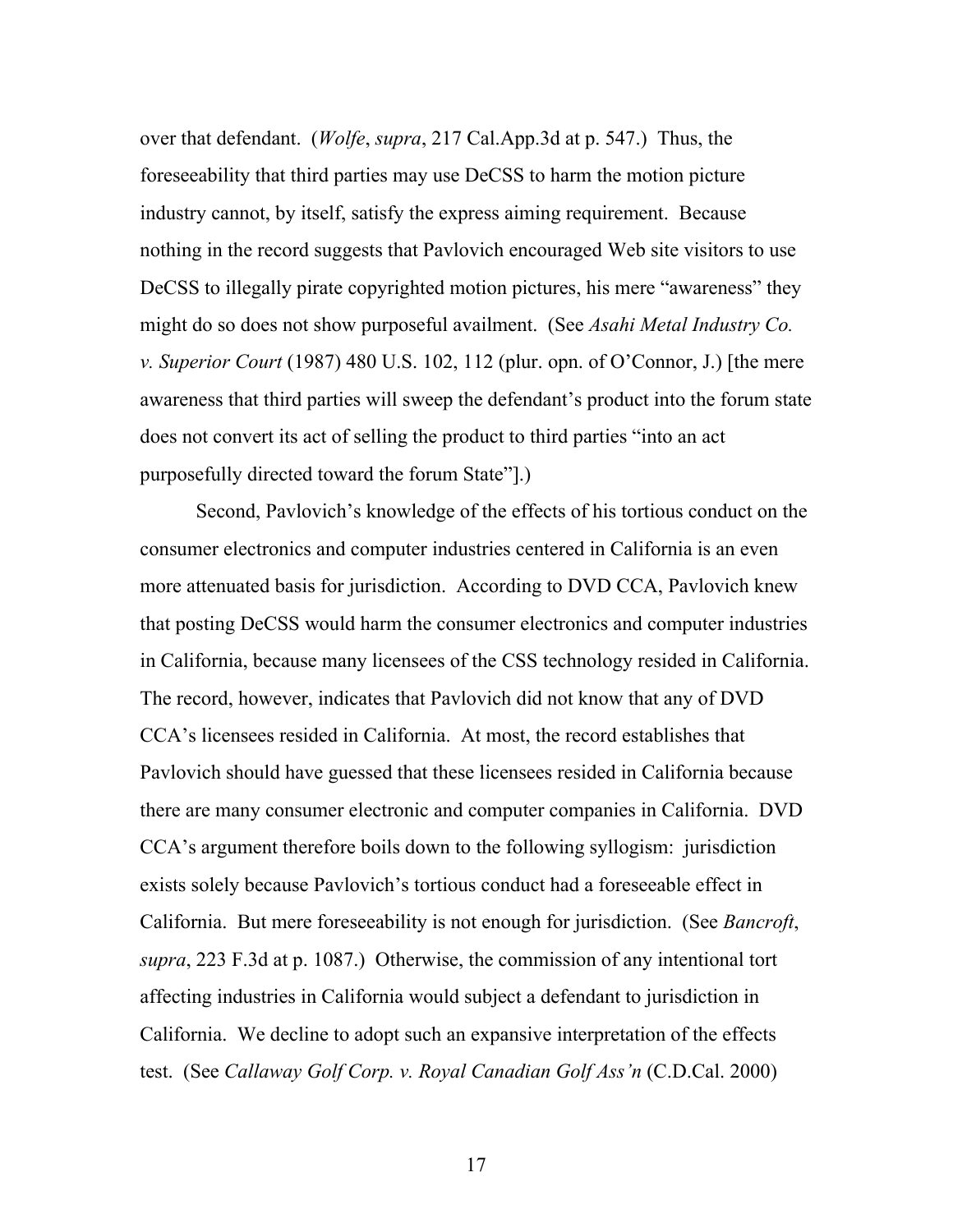125 F.Supp.2d 1194, 1200 ["Merely knowing a corporate [plaintiff] *might* be located in California does not fulfill the effects test" (italics added).

Cases citing a defendant's knowledge of the effects of its tortious conduct on an industry centered in the forum state to support a finding of jurisdiction under the effects test are inapposite. In exercising jurisdiction, those courts concluded that the defendant's knowledge of industry-wide effects in the forum state *in conjunction with other* evidence of express aiming at the forum state established purposeful availment under the effects test.**6** Thus, those cases merely hold that such knowledge is relevant to any determination of personal jurisdiction. They do not establish that such knowledge, by itself, establishes express aiming. Indeed, DVD CCA does not cite, and we have not found, any case where a court exercised jurisdiction under the effects test based solely on the defendant's knowledge of industry-wide effects in the forum state.

This dearth of supporting case law is understandable when we consider the ramifications of a contrary holding. According to DVD CCA, California should exercise jurisdiction over Pavlovich because he *should have known* that third parties *may* use the misappropriated code to illegally copy movies on DVD's and that licensees of the misappropriated technology resided in California. In other words, DVD CCA is asking this court to exercise jurisdiction over a defendant

 $\overline{a}$ 

**<sup>6</sup>** (See *Panavision*, *supra*, 141 F.3d at p. 1322 [the defendant "engaged in a scheme to register [a forum resident's] trademarks as his domain names for the purpose of extorting money from" that resident]; *Cable News Network v. GoSMS.com, Inc.* (S.D.N.Y. 2000) 56 U.S.P.Q.2d 1959, 1963 [2000 WL 1678039, \*4] [the defendant "transmitted infringing content to" forum residents]; *3DO Co. v. Poptop Software Inc.* (N.D.Cal. 1998) 49 U.S.P.Q.2d 1469, 1472 [1998 U.S. Dist. Lexis 21281] [the defendants "encourage[d] and facilitate[d] users" in the forum state "to *download* allegedly infringing copies" from its Web site and used a server in the forum state to operate the site].)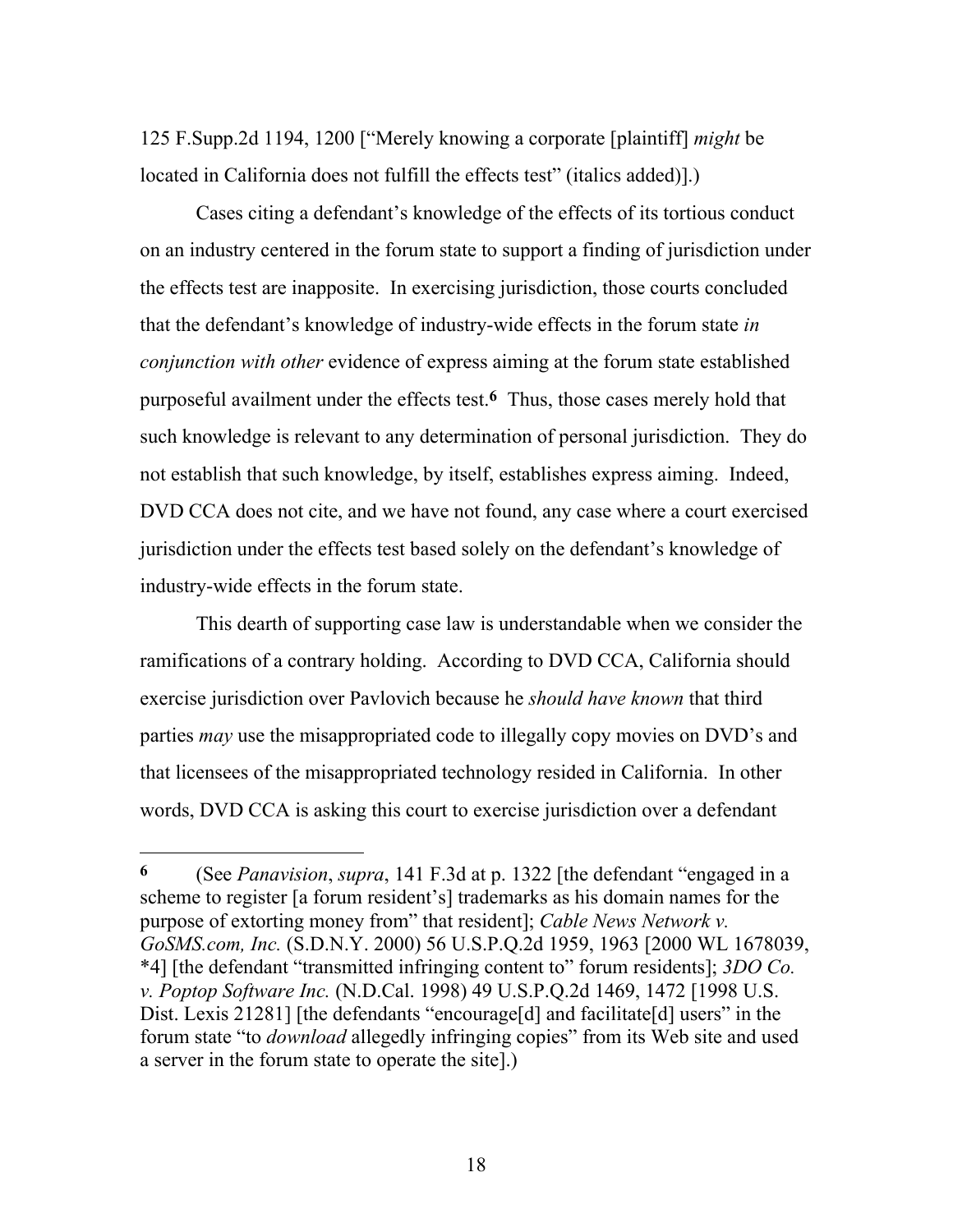because he *should have known* that his conduct *may* harm—not a California plaintiff—but industries associated with that plaintiff. As a practical matter, such a ruling makes foreseeability of harm the sole basis for jurisdiction in contravention of controlling United States Supreme Court precedent. (See *Burger King*, *supra*, 471 U.S. at p. 474.)

Indeed, such a broad interpretation of the effects test would effectively eliminate the purposeful availment requirement in the intentional tort context for select plaintiffs. In most, if not all, intentional tort cases, the defendant is or should be aware of the industries that may be affected by his tortious conduct. Consequently, any plaintiff connected to industries centered in California—i.e., the motion picture, computer, and consumer electronics industries—could sue an out-of-state defendant in California for intentional torts that *may* harm those industries. For example, any creator or purveyor of technology that enables copying of movies or computer software—including a student in Australia who develops a program for creating backup copies of software and distributes it to some of his classmates or a store owner in Africa who sells a device that makes digital copies of movies on videotape—would be subject to suit in California because they should have known their conduct may harm the motion picture or computer industries in California.**7** Indeed, DVD CCA's interpretation would subject any defendant who commits an intentional tort affecting the motion picture, computer, or consumer electronics industries to jurisdiction in California even if the plaintiff was not a California resident. Under this logic, plaintiffs connected to the auto industry could sue any defendant in Michigan, plaintiffs

 $\overline{a}$ 

**<sup>7</sup>** Pavlovich claims—and DVD CCA does not dispute—that DeCSS may be used for legitimate, and not just illegal, purposes. Thus, Pavlovich is no different from the student or store owner in the hypothetical.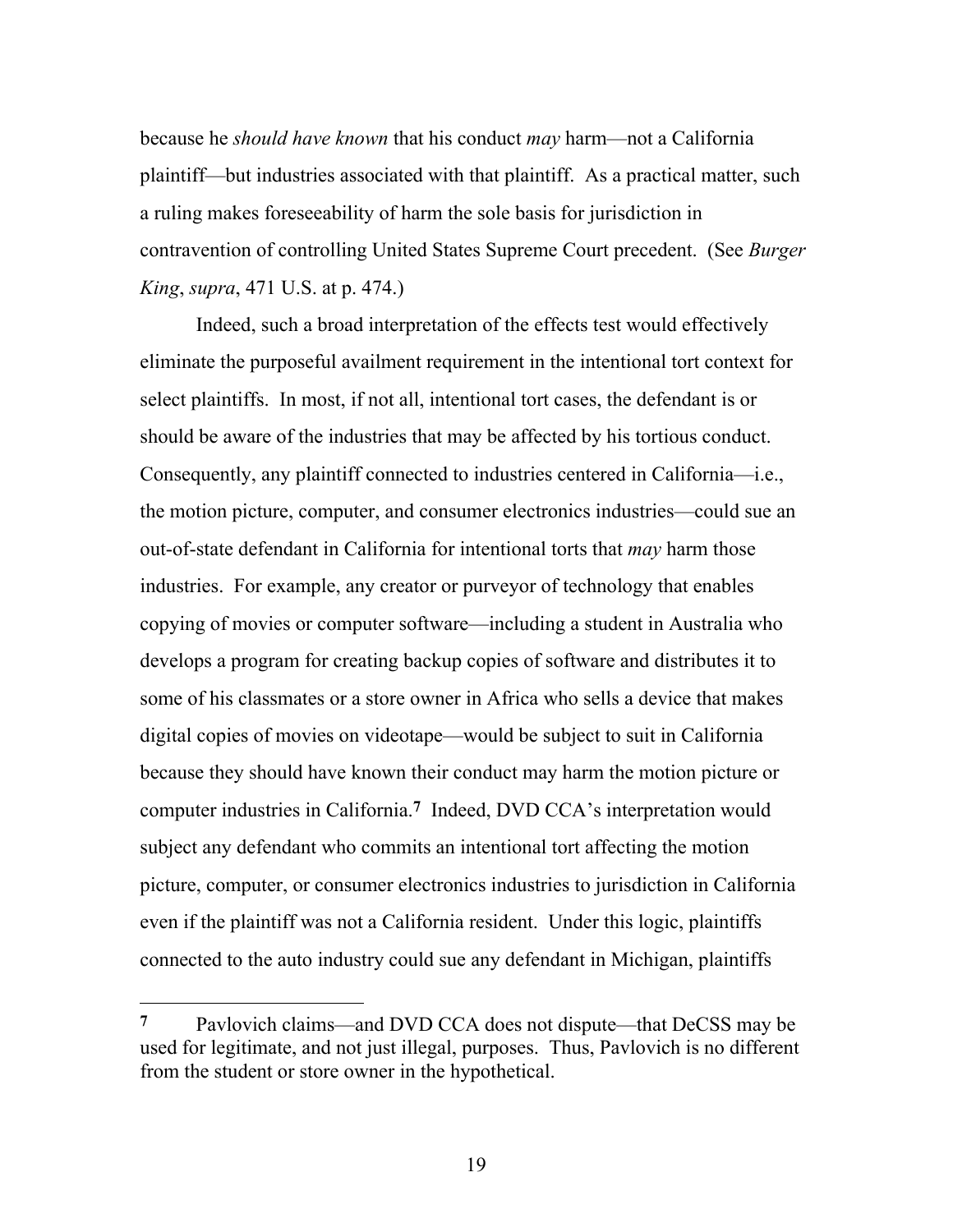connected to the financial industry could sue any defendant in New York, and plaintiffs connected to the potato industry could sue any defendant in Idaho. Because finding jurisdiction under the facts in this case would effectively subject all intentional tortfeasors whose conduct may harm industries in California to jurisdiction in California, we decline to do so.**8**

We, however, emphasize the narrowness of our decision. A defendant's knowledge that his tortious conduct may harm industries centered in California is undoubtedly relevant to any determination of personal jurisdiction and may support a finding of jurisdiction. We merely hold that this knowledge *alone* is insufficient to establish express aiming at the forum state as required by the effects test. Because the only evidence in the record even suggesting express aiming is Pavlovich's knowledge that his conduct may harm industries centered in California, due process requires us to decline jurisdiction over his person.

In addition, we are not confronted with a situation where the plaintiff has no other forum to pursue its claims and therefore do not address that situation. DVD CCA has the ability and resources to pursue Pavlovich in another forum such as Indiana or Texas. Our decision today does not foreclose it from doing so. Pavlovich may still face the music—just not in California.

 $\overline{a}$ 

**<sup>8</sup>** We disapprove of *Nam Tai Electronics, Inc. v. Titzer* (2001) 93 Cal.App.4th 1301, to the extent it is contrary to our decision today.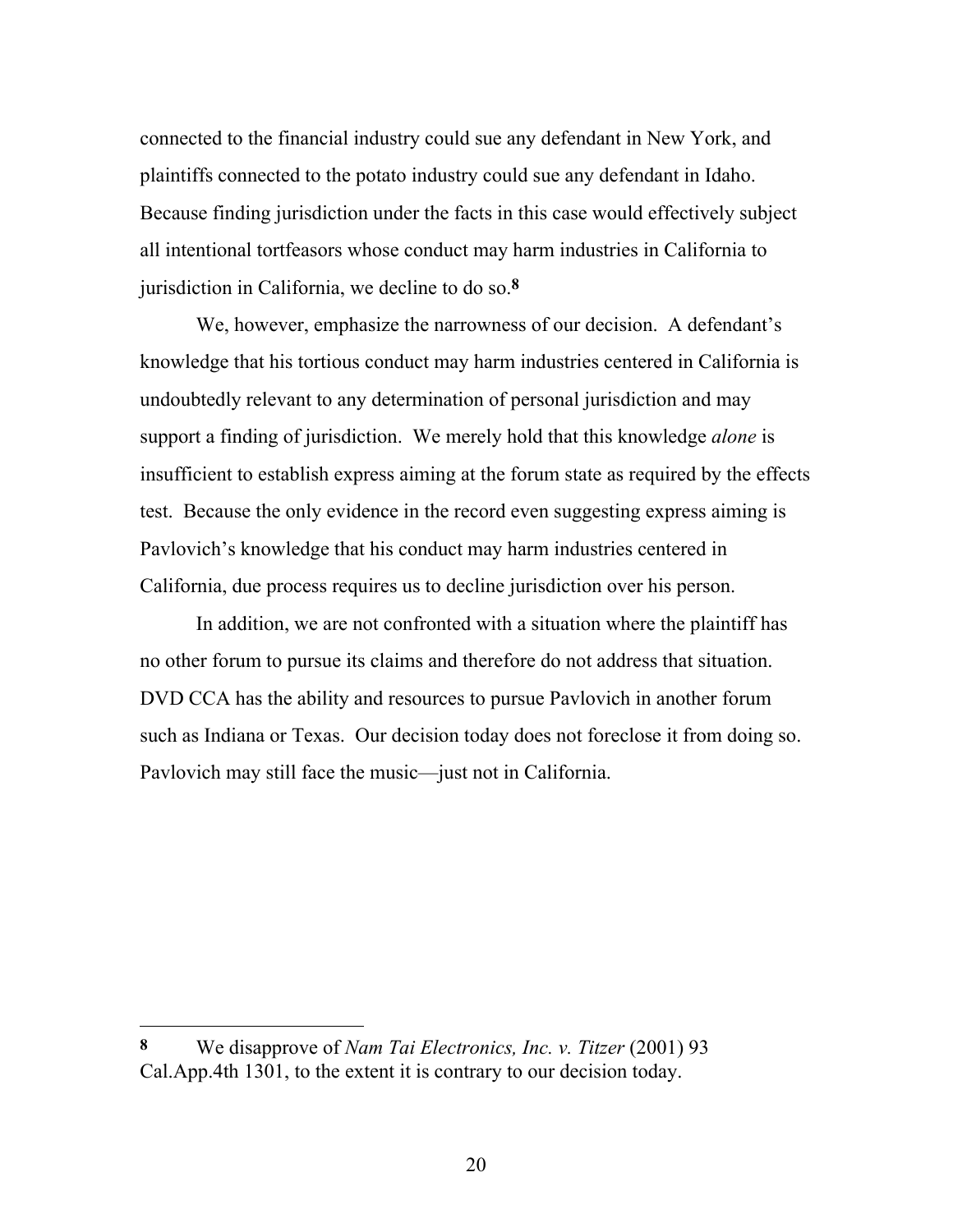Accordingly, we reverse the judgment of the Court of Appeal and remand for further proceedings consistent with this opinion.

BROWN, J.

WE CONCUR:

 KENNARD, J. WERDEGAR, J. MORENO, J.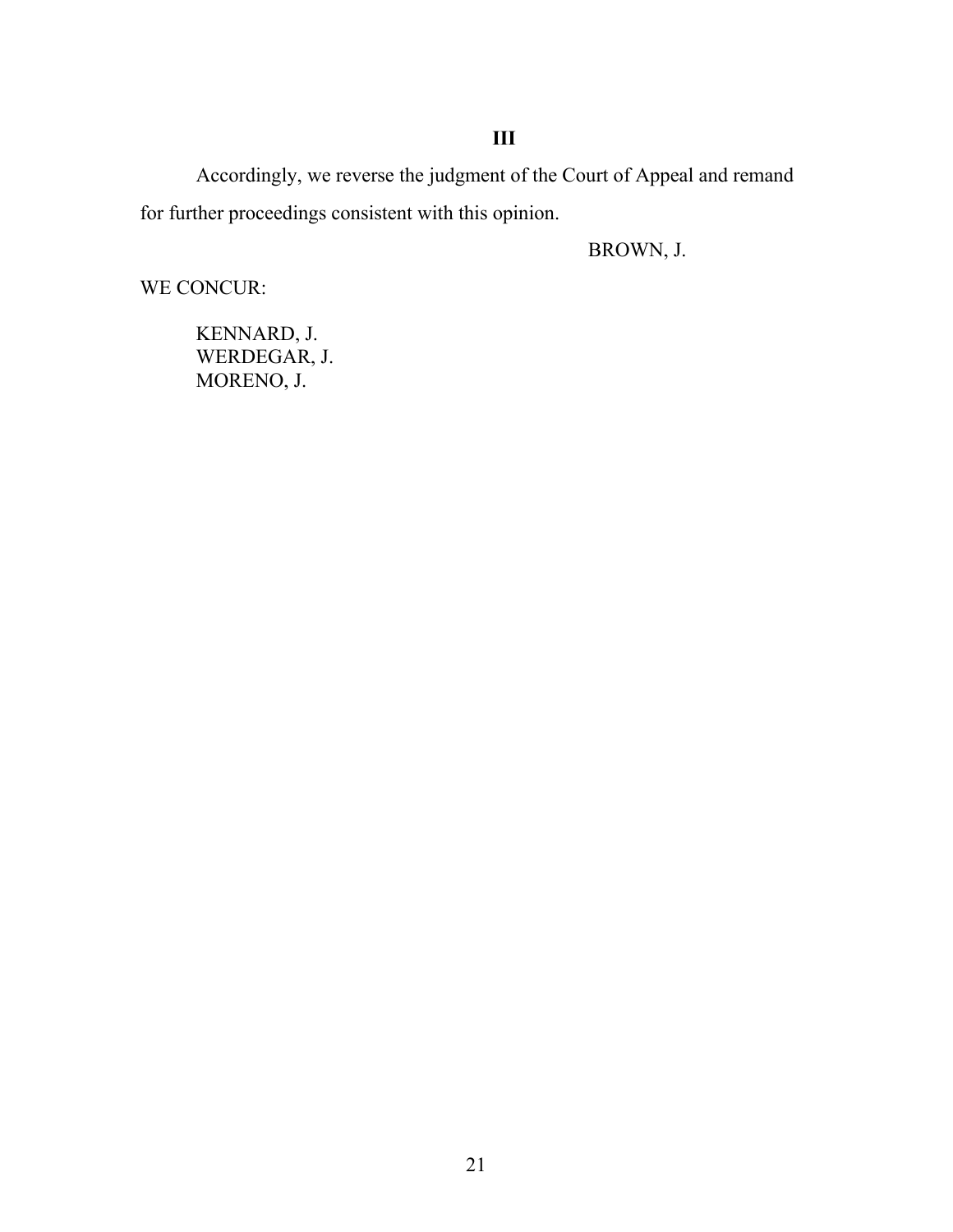## **DISSENTING OPINION BY BAXTER, J.**

I respectfully dissent. That this case involves a powerful new medium of electronic communication, usable for good or ill, should not blind us to the essential facts and principles. The record indicates that, by intentionally posting an unlicensed decryption code for the Content Scrambling System (CSS) on their Internet Web sites, defendant and his network of "open source" associates sought to undermine and defeat the very purposes of the licensed CSS encryption technology, i.e., *copyright protection* for movies recorded on digital versatile discs (DVD's) and *limitation of playback* to operating systems licensed to unscramble the encryption code. The intended targets of this effort were not individual persons or businesses, but entire industries. Defendant knew at least two of the intended targets—the movie industry and the computer industry involved in producing the licensed playback systems—either were centered in California or maintained a particularly substantial presence here. Thus, the record amply supports the trial court's conclusion, for purposes of specific personal jurisdiction, that defendant's intentional act, even if committed outside California, was "expressly aimed" at California. (See *Calder v. Jones* (1984) 465 U.S. 783, 788- 790 (*Calder*).)

In the particular circumstances, it cannot matter that defendant may not have known or cared about the *exact identities* or *precise locations* of each individual target, or that he happened to employ a so-called passive Internet Web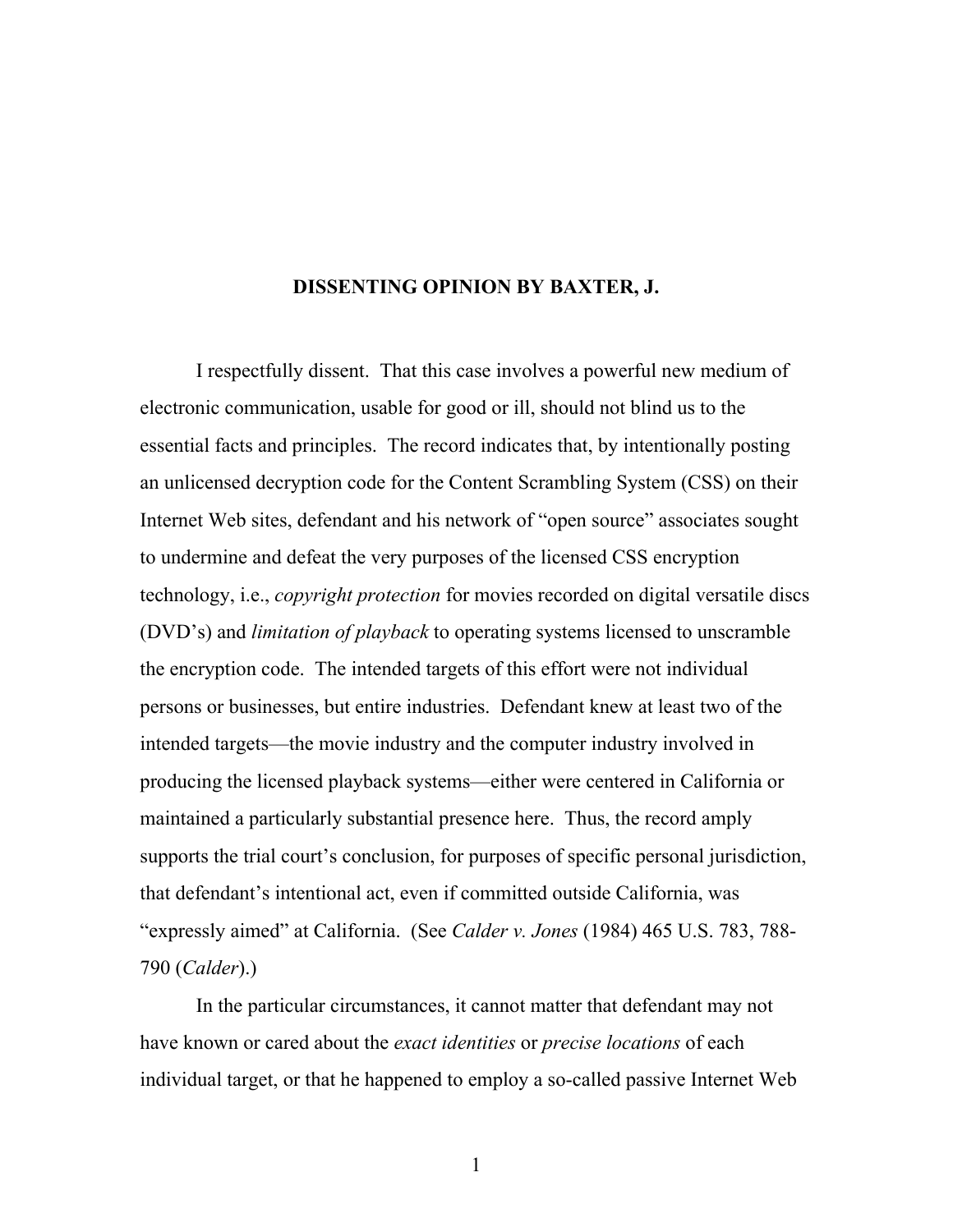site, or whether any California resident visited the site. By acting with the broad intent to harm *industries he knew were centered or substantially present in this state*, defendant forged sufficient "minimum contacts" with *California* "that he should reasonably anticipate being haled into court [*here*]" (*World-Wide Volkswagen Corp. v. Woodson* (1980) 444 U.S. 286, 297 (*World-Wide Volkswagen*)) for litigation " 'aris[ing] out of' " his forum-related conduct (*Vons Companies, Inc. v. Seabest Foods, Inc.* (1996) 14 Cal.4th 434, 451 (*Vons*)).

Moreover, defendant has made no "compelling case" (*Burger King Corp. v. Rudzewicz* (1985) 471 U.S. 462, 477 (*Burger King*)) that California's assertion of personal jurisdiction for this purpose otherwise fails to "comport with 'fair play and substantial justice.' " (*Burger King*, *supra*, at p. 476, quoting *Internat. Shoe Co. v. Washington* (1945) 326 U.S. 310, 320 (*Internat. Shoe Co.*).) Quite the contrary. Defendant identifies no unconscionable burden of defending the suit here, nor does he suggest California litigation would infringe any significant sovereignty interests of other jurisdictions.

But California has a substantial interest in the subject matter, and California appears a fair, convenient, and effective forum for California-centered industries to obtain relief. Moreover, this action seeks injunctions against a large number of persons, geographically dispersed, who are alleged to have participated with defendant in an organized effort to infringe and defeat DVD encryption. Thus, so long as the defendants' due process rights are not compromised, the interests of both the plaintiff and the interstate judicial system "in obtaining the most efficient resolution of controversies" (*World-Wide Volkswagen*, *supra*, 444 U.S. 286, 292) strongly favors suit against all in a single forum, rather than a multiplicity of suits in the defendants' individual domiciles. Accordingly, I conclude the Court of Appeal's judgment should be affirmed.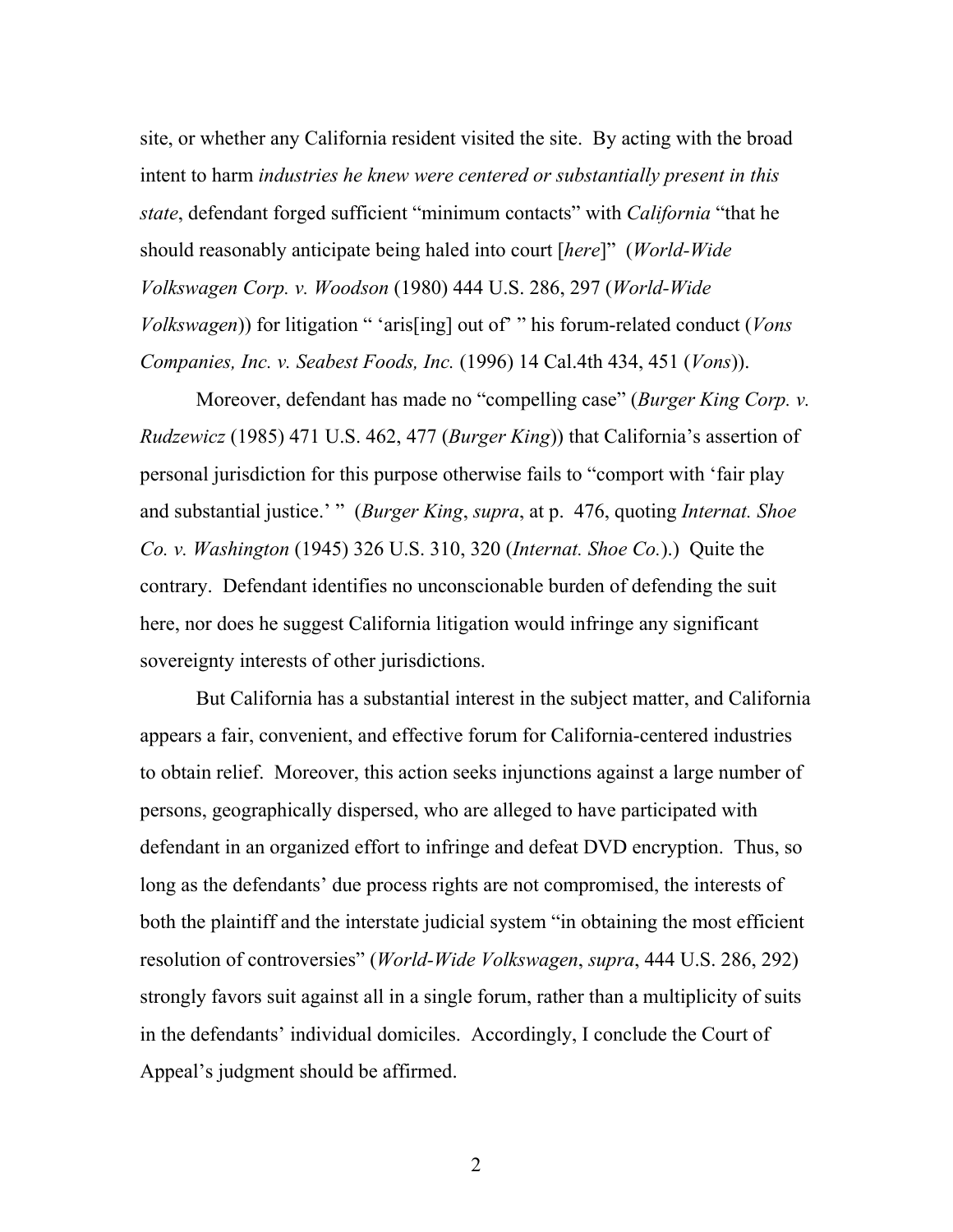# **FACTS**

As the majority opinion indicates, DVD's are a means of storing digitally formatted information, including video information, on convenient 5-inch discs. One major use of DVD's, probably the best known to the consuming public, is as a medium for storing and viewing copyrighted motion pictures. Before the commercial release of movies on DVD's, the motion picture and DVD industries developed CSS. This encryption technology was designed to protect DVD movies against unauthorized copying and to allow playback of CSS-encrypted DVD's only on operating systems with CSS decryption capability. To protect the trade secret represented by CSS, the technology and its descrambling codes were disclosed only subject to licensing agreements.

Plaintiff DVD Copy Control Association, Inc. (DVD CCA) is a nonprofit trade association organized under Delaware law, but with its principal place of business in Morgan Hill, California. DVD CCA was created by the motion picture and DVD industries to administer the licensing of CSS. No later than December 1999, DVD CCA took over administration of the licenses.

DVD CCA immediately filed suit in California superior court against defendant Matthew Pavlovich, 20 other named individuals, and 500 Does for misappropriation of trade secrets. The complaint alleges the following: As early as October 25, 1999, Jon Johansen, a resident of Norway, posted on the Internet a computer program, dubbed DeCSS, that defeats CSS encryption. DeCSS was derived by "willfully 'hacking' and/or improperly reverse engineering software created by" a CSS licensee. Around the time Johansen posted the DeCSS program, the same information appeared on a Web site "operated by" Pavlovich. Thereafter, many other Web sites "in at least 11 states and 11 countries" either posted the code directly or provided links to the sites where it appeared directly. The defendants who posted or provided Web site links to this information knew or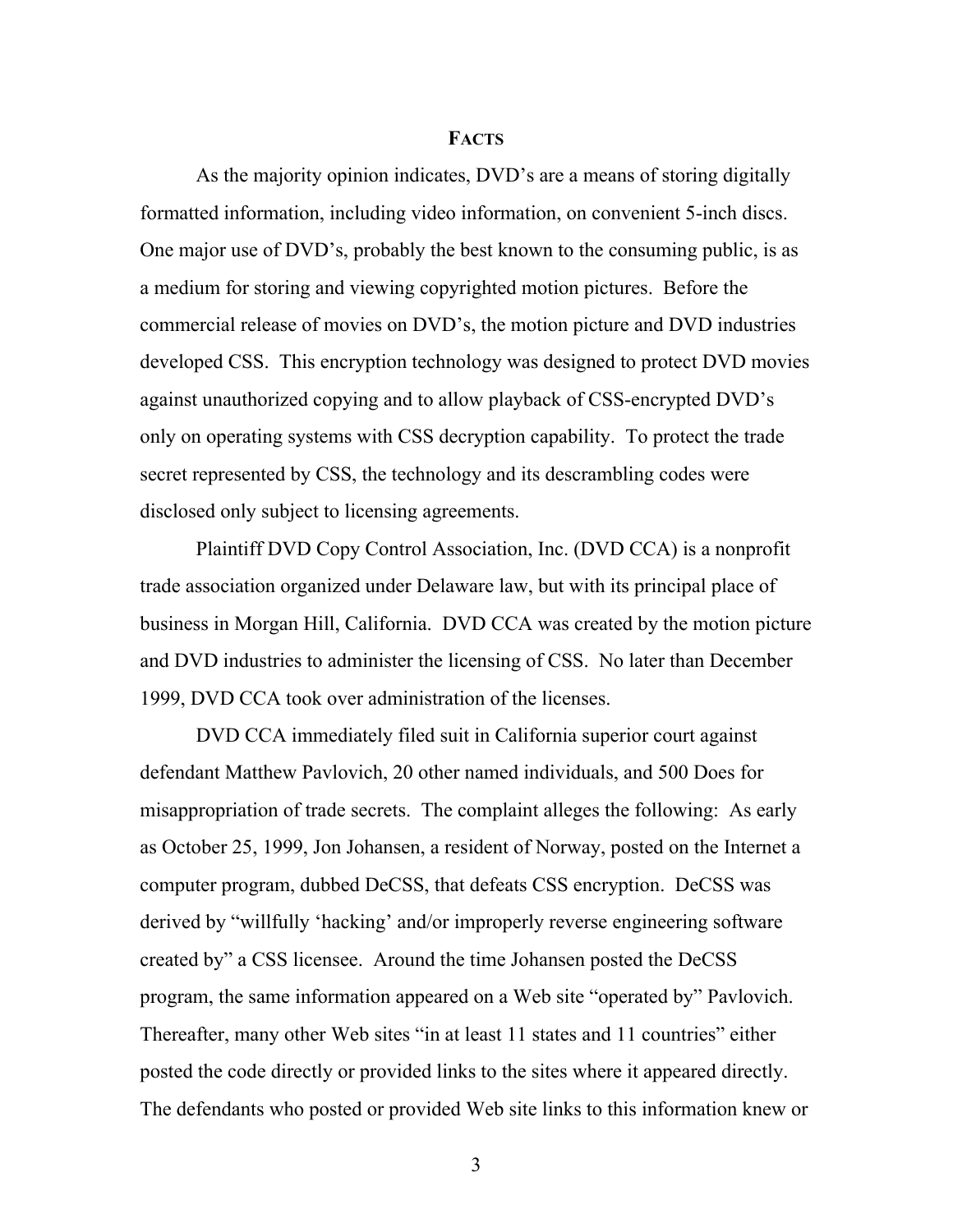should have known DeCSS was derived from the misappropriation of proprietary information, because DeCSS was specifically designed to defeat CSS and was aimed at infringing movie copyrights by permitting the "pirating" of movies on DVD's. The motion picture industry—centered in California—and the computer and electronics businesses involved in DVD development and production including 73 companies in California—have been harmed because the wholesale copying and distribution of DVD's destroys both the movies' copyrights and the market for DVD-based products. The breach of CSS has also delayed the introduction of DVD audio—a new technology in which these industries have invested substantially—while a new copyright protection system is developed.

The complaint further asserts: The Motion Picture Association sent cease and desist notices to some 66 Web sites and Internet service providers, including Pavlovich and all but one of the other named defendants. Some who received notices had voluntarily removed the DeCSS information, but Pavlovich and all the other named defendants who were notified had refused.

The complaint asks for a declaratory judgment that defendants have willfully misappropriated the CSS trade secret. It seeks to enjoin the defendants, singly or in combination, from distributing, via the Internet or otherwise, any proprietary information or trade secrets relating to the CSS technology, and from copying, marketing, licensing, publishing, selling, leasing, or renting the DeCSS program and any other product substantially derived from CSS proprietary property or trade secrets.

Pavlovich moved to quash summons, alleging that California courts lacked personal jurisdiction over him. The motion, and DVD CCA's opposition, attached considerable documentary evidence, including excerpts from Pavlovich's depositions. Much is fiercely disputed between the parties, but the record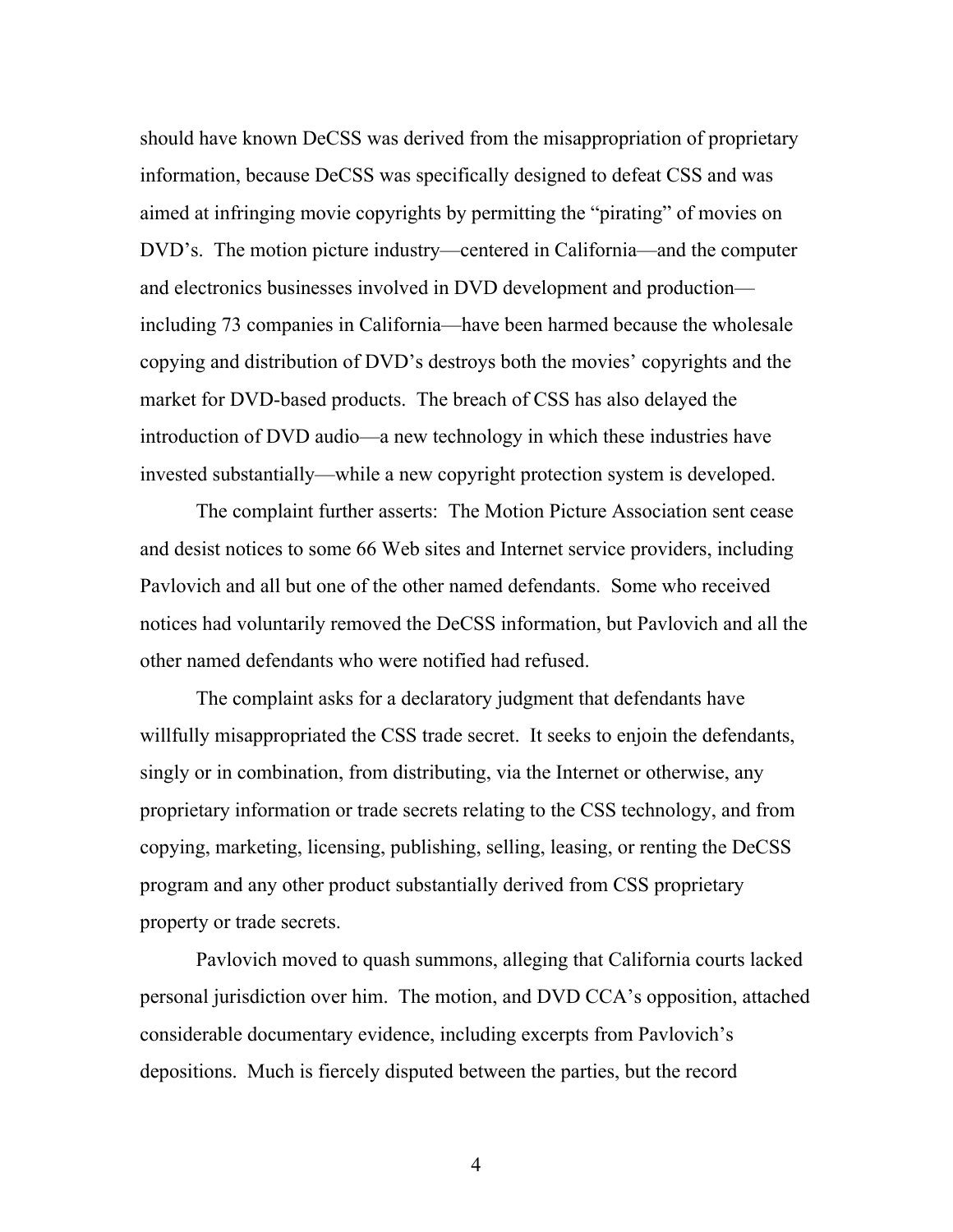discloses the following facts that are either uncontroverted, or are fairly inferable in support of the trial court's jurisdiction order:

Pavlovich is the president of a startup technology consulting company. He currently lives and works in Texas, and he has no direct business or personal ties with California. While a computer engineering student in Indiana, he was the founder and project leader of the LiViD video project. The project operated a Web site at livid.on.openprojects.net, which posted the DeCSS source code.**1**

According to Pavlovich, LiViD was "an organization of software developers and computer programmers from around the world that were interested in . . . developing . . . video and DVD-related applications" for the Linux computer operating system. The project's goal, according to Pavlovich, was to "improve

**<sup>1</sup>** Pavlovich vigorously disputes whether DVD CCA has shown, for purposes of personal jurisdiction over him, that the DeCSS source code actually *was* posted on the LiViD Web site, and if so, whether Pavlovich himself had any responsibility for the posting. In his declaration attached to the motion to quash, Pavlovich carefully avoided either admitting or denying that DeCSS was posted on the site, or that he was personally involved, though he acknowledged he had "input" into the site. In excerpts from his deposition, as presented to the trial court, Pavlovich several times described himself as the "founder and leader" of the LiViD project, but these deposition excerpts shed no further light on whether, or by whom, the DeCSS source code was posted. In his brief on the merits, Pavlovich urges affirmatively that his "sole connection" to the case is as "one of many contributors" to a Web site which "allegedly" posted information in derogation of the CSS trade secret. At oral argument in this court, Pavlovich's counsel insisted it is not clear by whom, or even whether, the DeCSS source code was posted on the LiViD Web site; counsel represented that no such material was found among the contents of Pavlovich's computer hard drive, as provided during discovery on the motion to quash. But in light of Pavlovich's claim of his predominant role in LiViD, his admission that he had input into the project's Web site, and his artful failure to deny the Web site posting or his involvement therein, I conclude the trial court was entitled, based on the evidence *before it*, to draw the inferences necessary for personal jurisdiction.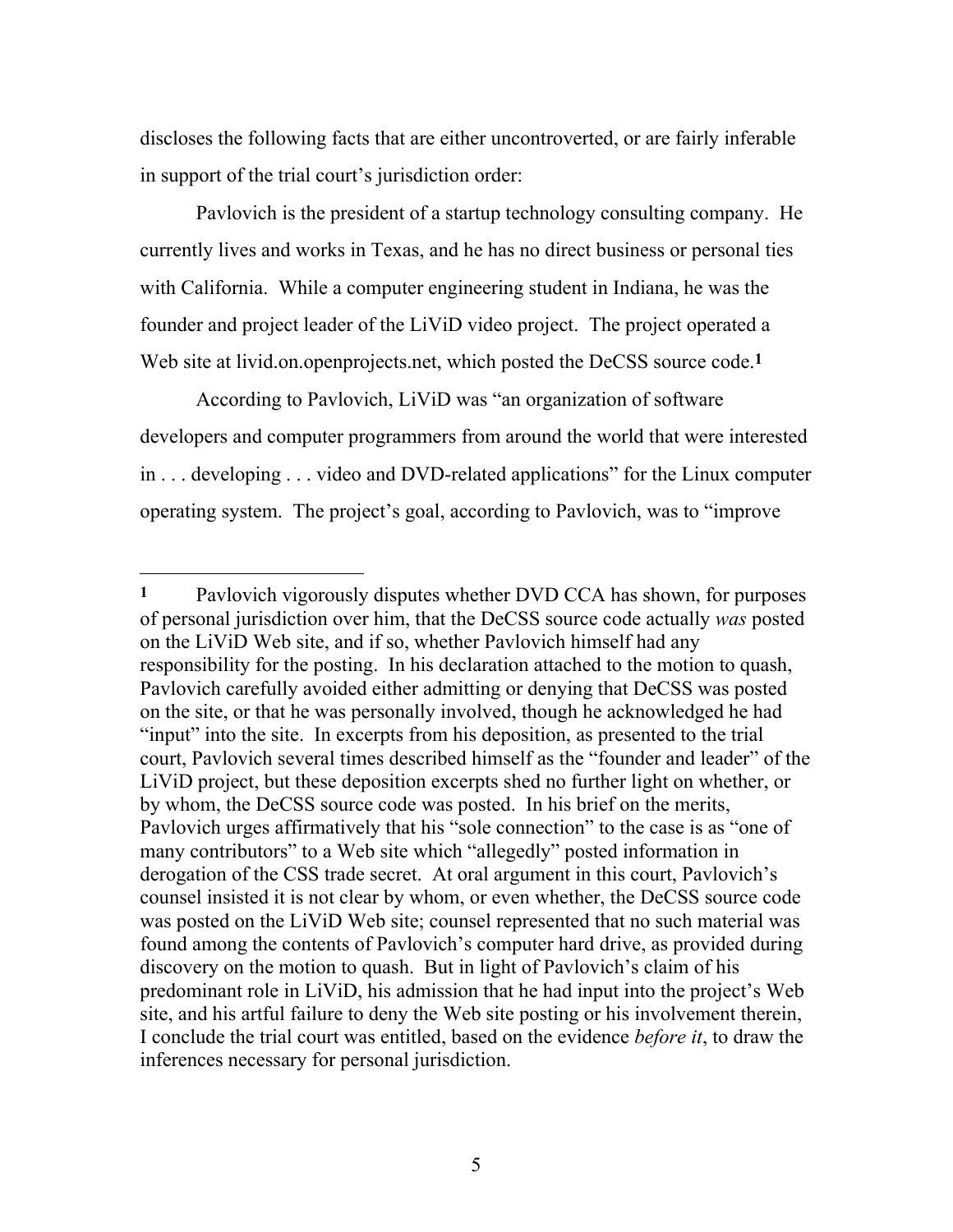video and DVD support" for Linux and, in particular, "to develop an open source DVD player for Linux" so "we could play . . . DVDs . . . on the systems that we had bought that had DVD drives . . . ." In other DeCSS-related litigation, Pavlovich himself has testified as an expert witness "relating to computers, primarily Linux DVD technology," specifically including "various projects in Linux including the Linux video and DVD project."

By the time the LiViD Web site posted the DeCSS source code, Pavlovich had heard there was an entity that licensed CSS technology. As Pavlovich explained, "[i]n the course of the development of the . . . Linux video and DVD project, there was a lot of discussion regarding the decryption piece of the full length of decoding of DVD," and people on the LiViD mailing list were advising that "you've got to apply for a license." A CSS licensee posted on the site a friendly warning that CSS was a licensed trade secret which licensees were forbidden to disclose, that its purpose was to prevent the pirating of movies from DVD's, that Hollywood was "paranoid" about pirating, and that if CSS were "cracked," there was a "good chance" no new movie titles would be released on DVD. Nonetheless, the project declined to seek a license because, as Pavlovich indicated, "more than likely a license would not allow us to release the source code and things like that that didn't follow the same development path as open source followed."

Pavlovich also understood that DeCSS had been "reverse engineered from another [CSS-equipped] DVD player like a Windows player." In an e-mail dated October 1, 1999, he advised that "[r]everse engineering is illegal in most (if not all) of the countries that developers in this project live in." Nonetheless, Pavlovich's e-mail predicted, although "[t]his is a very nasty thing and a lot is on the line for those involved," "DVD (everything non-free) will be hacked before the end of time."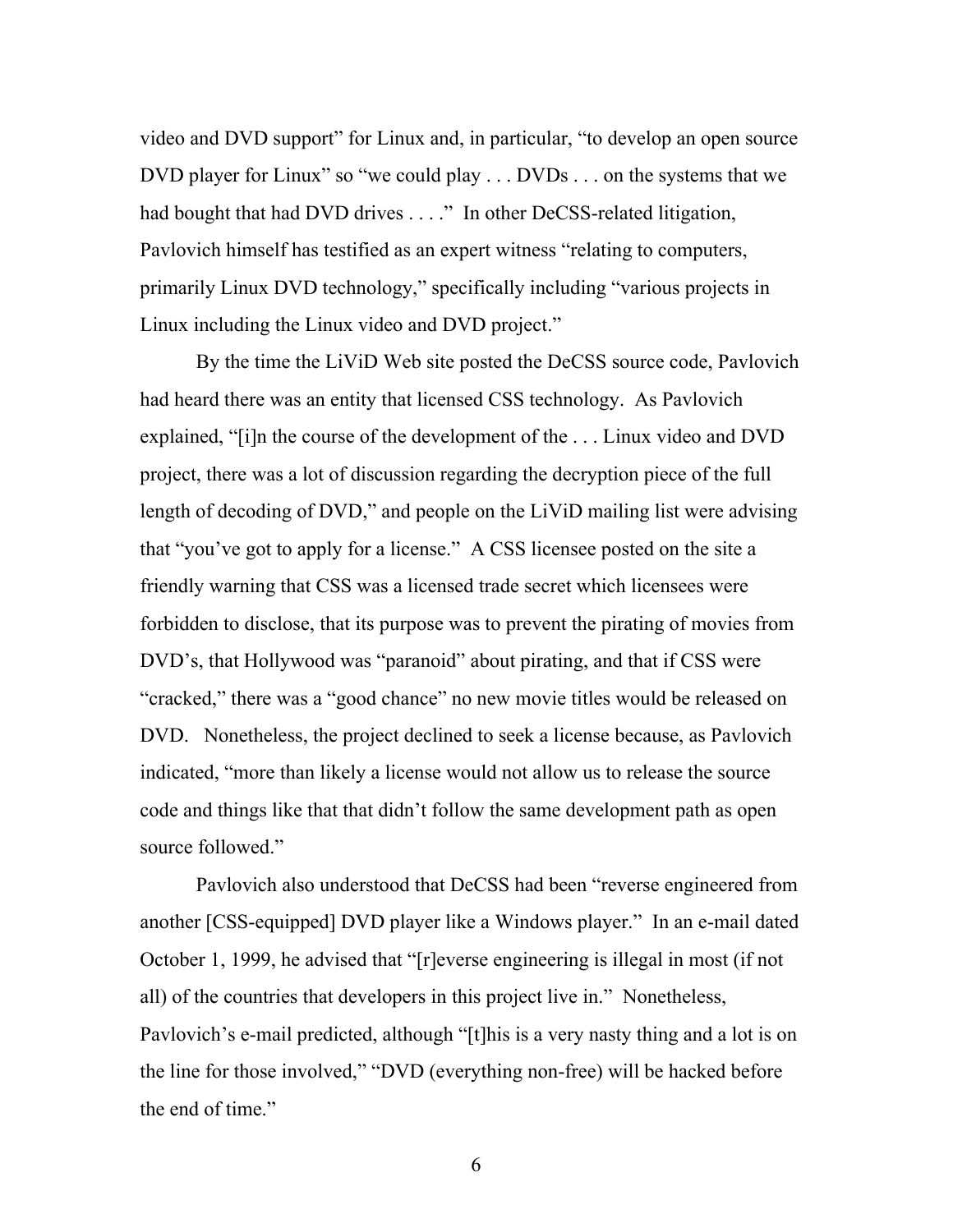In his deposition, Pavlovich insisted the LiViD project was not directly concerned with the unauthorized reproduction and distribution of copyrighted materials contained on DVD's. However, Pavlovich admitted he was aware that DeCSS could facilitate the process of transferring the information stored on the discs to computer hard drives, whence it could be copied into new playback mediums.**2** Indeed, Pavlovich insisted that one who buys a DVD with copyrighted material should have the freedom to duplicate it, at least for personal use, and to transfer its information to any other playback format he or she wishes.

Pavlovich insists he did not know the identity or location of the CSS licensing entity until this lawsuit was filed. However, he did know that the movie industry was centered in California, and that computer companies of the kind involved in producing components for DVD players had a substantial presence here. Specifically, Pavlovich admitted, "the general common idea is that Hollywood is the area" where the movie industry is centered, that several major movie studios are located or have substantial presences in Hollywood, that Silicon Valley is one of the "top three technology hot spots in the United States," that computer hardware manufacturers are involved in the production of DVD player components such as "video boards" or "DVD boards," and that "a lot" of hardware manufacturers are located in California.

 $\overline{a}$ 

**<sup>2</sup>** There is some controversy among those familiar with DVD technology, and with the CSS system in particular, whether CSS encryption itself prevents the copying of materials contained on CSS-encoded DVD's. However, in a recent federal case involving the federal Digital Millennium Copyright Act (17 U.S.C.A. § 1201 et seq.), the court of appeals upheld district court findings that DeCSS "sidesteps" whatever anticopying protections are contained on standard DVD's and is the "superior" means of acquiring easily copyable movies. (*Universal City Studios, Inc. v. Corley* (2d Cir. 2001) 273 F.3d 429, 438, fn. 5.)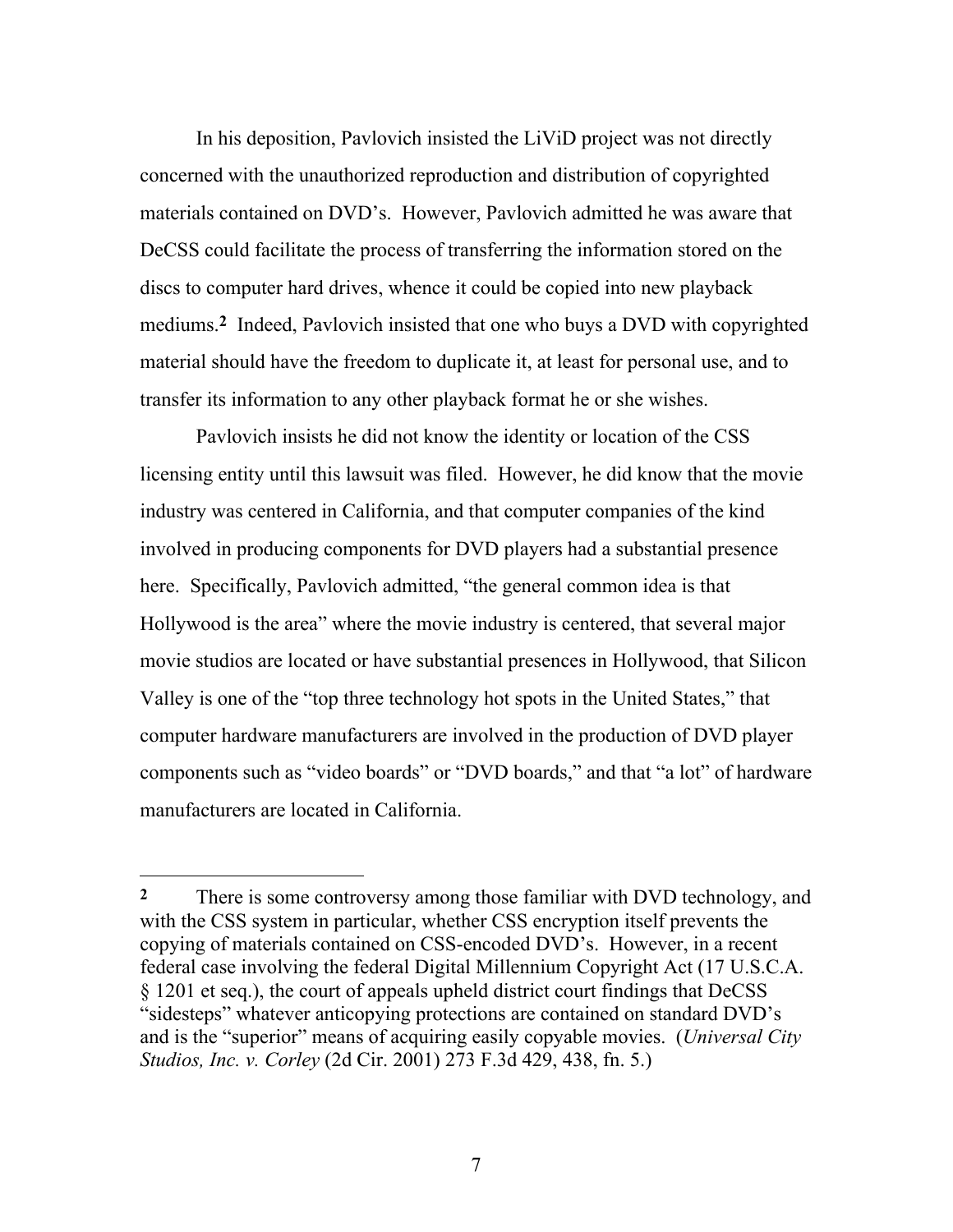In a brief order, the trial court denied the motion, citing *Calder*, *supra*, 465 U.S. 783, and a Ninth Circuit case applying *Calder*, *Panavision Intern., L.P. v. Toeppen* (9th Cir. 1998) 141 F.3d 1316 (*Panavision*). Pavlovich petitioned the Court of Appeal for a writ of mandate. The petition was summarily denied. On review, we retransferred the matter to the Court of Appeal with directions to vacate its denial order and issue an order to show cause. After briefing and argument, the Court of Appeal wrote an opinion denying the writ.

The Court of Appeal reasoned that (1) Pavlovich knew or should have known his Internet activities were having injurious effects on the California movie and computer industries, (2) he also necessarily knew the misappropriated material posted on his Web site was instantly accessible to a wide range of Internet users and consumers, including those in California, (3) his use of the Internet, rather than older mass communications media, as the means of inflicting harm was irrelevant, and (4) the instant access afforded by an Internet Web site is the equivalent of the site operator's personal presence wherever the site's material is accessed and appropriated. Hence, the Court of Appeal concluded, though physically absent from California, Pavlovich had established minimum jurisdictional contacts with this state under a theory of "purposeful availment" of its benefits and privileges, because, by his intentional conduct, he had caused harmful effects in the state.

The Court of Appeal further concluded that personal jurisdiction over Pavlovich was reasonable under all the circumstances. It stressed that (1) the degree of Pavlovich's personal interjection was substantial, because his knowing activity posed substantial harm for industries centered in California; (2) the burden of defending the suit in California was substantial, but not so great as to deny Pavlovich due process; (3) Pavlovich identified no conflict with the sovereignty of his home state; (4) California had a substantial interest in the subject matter;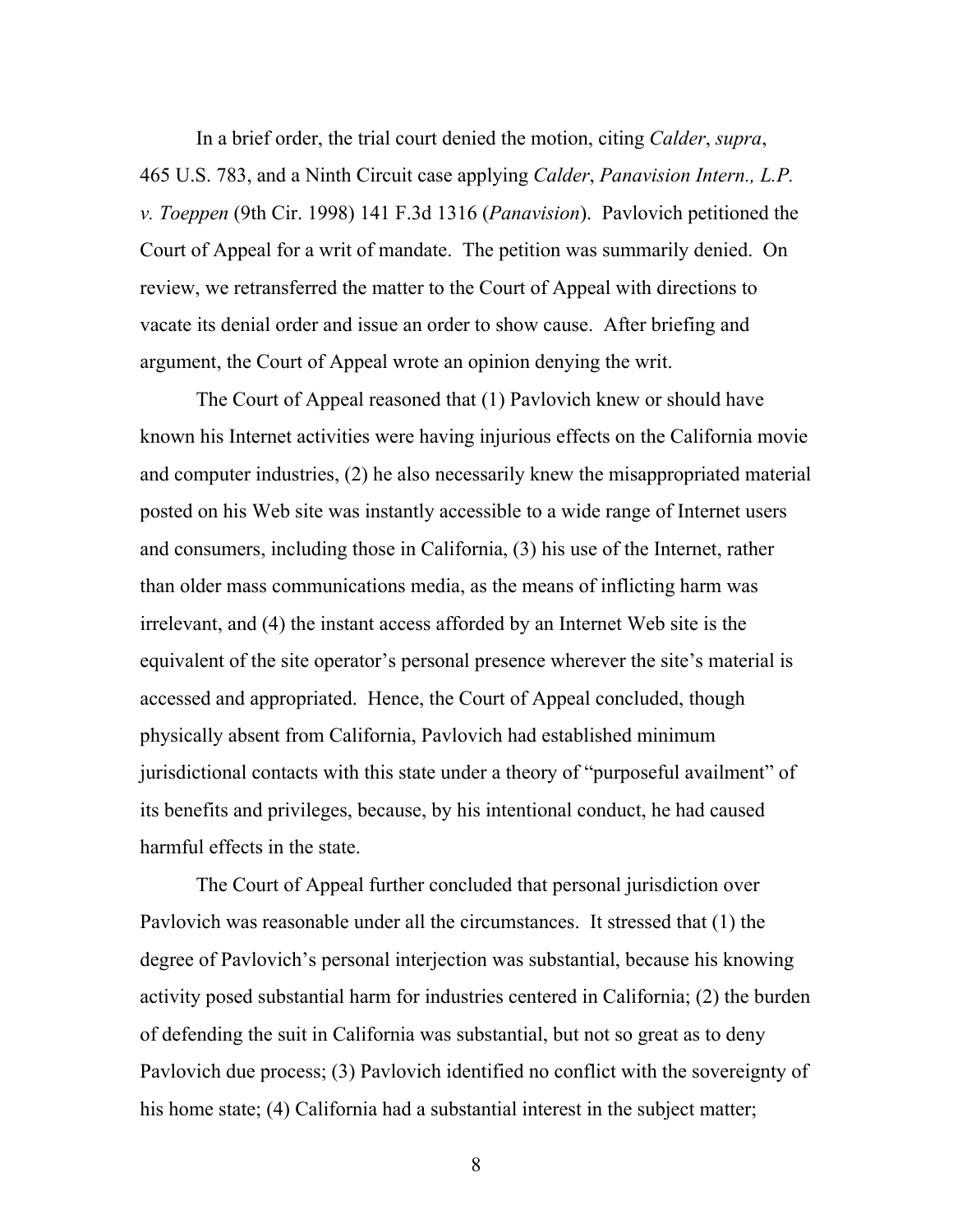(5) California offered a logical forum for convenient, efficient, and effective resolution of the dispute; and (6) no other forum could claim a greater interest.

# **DISCUSSION**

The majority correctly state the broad principles. California may assert personal jurisdiction over a foreign defendant on any basis consistent with the state and federal Constitutions. (Code Civ. Proc., § 410.10.) Such jurisdiction is constitutionally permissible only "if the defendant has such minimum contacts with the state that the assertion of jurisdiction does not violate '"traditional notions of fair play and substantial justice." ' " (*Vons*, *supra*, 14 Cal.4th 434, 444, quoting *Internat. Shoe Co.*, *supra*, 326 U.S. 310, 316; see *Burger King*, *supra*, 471 U.S. 462, 471-478.)

The "minimum contacts" rule protects both the defendant's "liberty interest in not being subject to the judgments of a forum with which he or she has established no meaningful 'contacts, ties, or relations' " (*Vons*, *supra*, 14 Cal.4th 434, 445; *Burger King*, *supra*, 471 U.S. 462, 471-472) and the mutual territorial limits of coequal sovereigns in a federal system (*Vons*, *supra*, at p. 445; see *World-Wide Volkswagen*, *supra*, 444 U.S. 286, 292). The rule also " 'gives a degree of predictability to the legal system that allows potential defendants to structure their primary conduct with some minimum assurance as to where that conduct will and will not render them liable to suit.' " (*Burger King*, *supra*, at p. 472, quoting *World-Wide Volkswagen*, *supra*, at p. 297.)

But the test of minimum contacts is necessarily flexible, and, as the majority concede, subtle shades of grays predominate. (Maj. opn., *ante*, at p. 5; see *Kulko v. California Superior Court* (1978) 436 U.S. 84, 92 (*Kulko*).) "[T]he question of jurisdiction cannot be answered by the application of precise formulas or mechanical rules. Each case must be decided on its own facts." (*Integral Development Corp. v. Weissenbach* (2002) 99 Cal.App.4th 576, 583 (*Integral*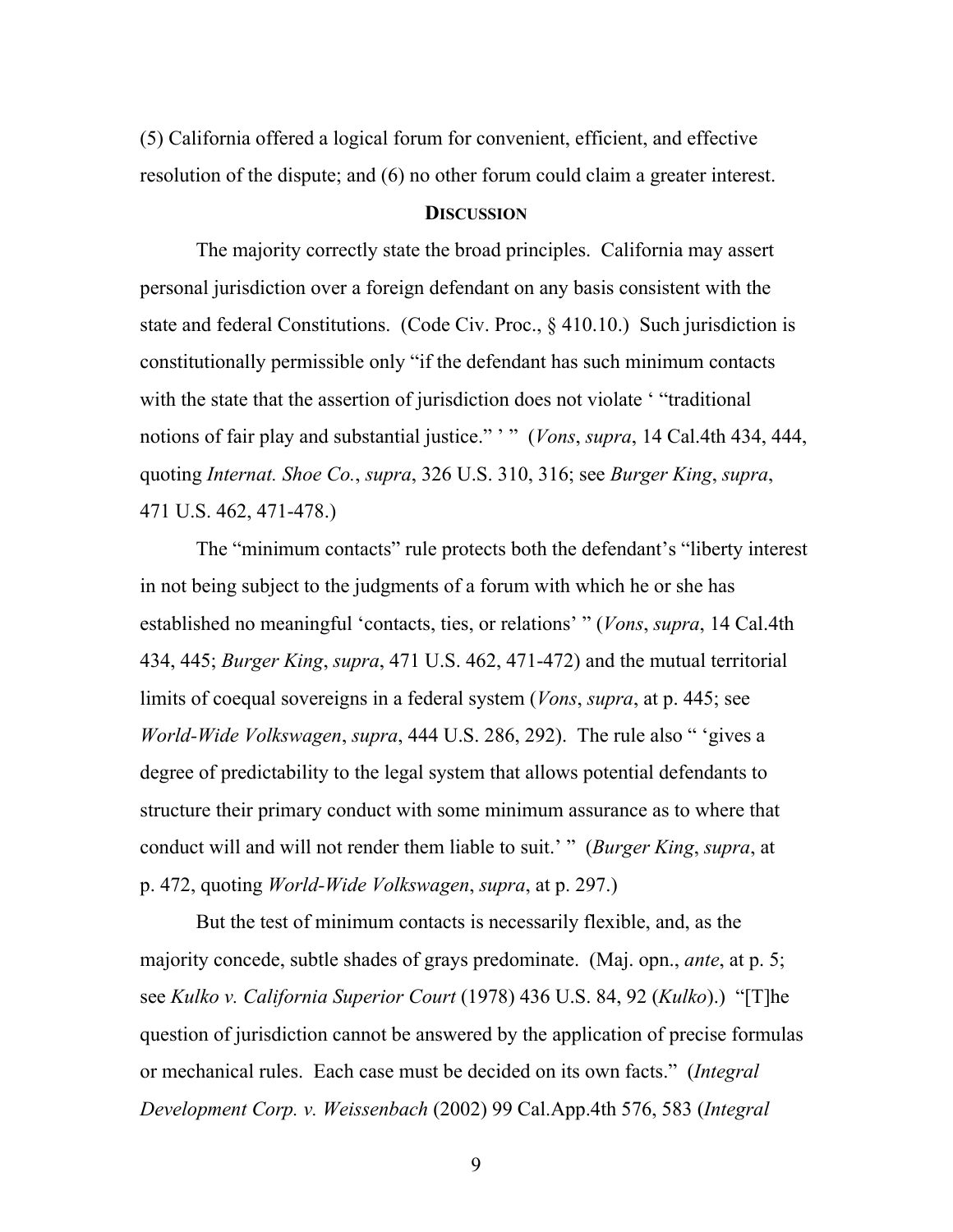# *Development Corp.*); see *Cornelison v. Chaney* (1976) 16 Cal.3d 143, 150 (*Cornelison*).)

For particular litigation, the "fair warning" standard that underlies the minimum contacts rule "is satisfied if the defendant has 'purposefully directed' his activities at residents of the forum [citation], and the litigation results from alleged injuries that 'arise out of or relate to' those activities [citation]." (*Burger King*, *supra*, 471 U.S. 462, 472; see also *Helicopteros Nacionales de Colombia v. Hall* (1984) 466 U.S. 408, 414; *Vons*, *supra*, 14 Cal.4th 434, 446.) As *Burger King* explained, there are several reasons why personal jurisdiction is appropriate in such cases. A state generally has a manifest interest in providing its residents a forum for redressing injuries inflicted by out-of-state actors. When such persons "purposefully derive benefit" from their interstate activities (*Kulko*, *supra*, 436 U.S. 84, 96), it may well be unfair to allow them to raise a territorial shield against efforts to hold them to account where injury proximately resulted. Also, modern transportation and communications have made it much less burdensome, and thus less unfair, to require one to litigate in another forum for disputes relating to such activity. (*Burger King*, *supra*, at pp. 473-474; see also *Keeton v. Hustler Magazine, Inc.* (1984) 465 U.S. 770, 776 (*Keeton*); *McGee v. International Life Ins. Co.* (1957) 355 U.S. 220, 223; *Vons*, *supra*, at p. 447.)

The necessary purposeful direction toward the forum has sometimes been described as requiring "some act by which the defendant purposefully *avails* itself of the *privilege* of conducting activities within the forum [s]tate, thus invoking the *benefit and protection of its laws.*" (*Hanson v. Denckla* (1958) 357 U.S. 235, 253, italics added.) But purposeful availment in this literal sense is not the only form of purposeful direction that will permit the exercise of personal jurisdiction over a foreign defendant.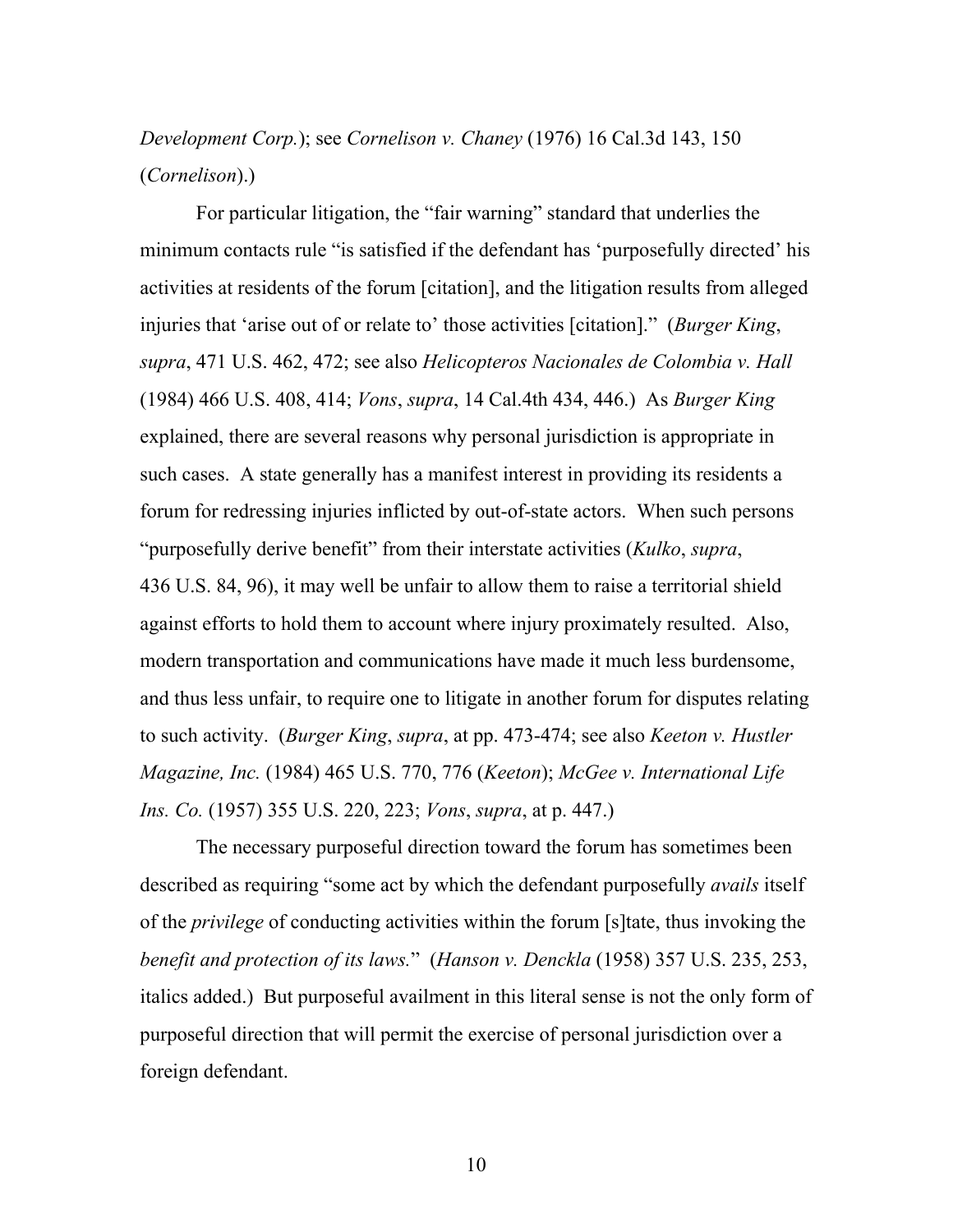Thus, in *Calder*, *supra*, 465 U.S. 783, the court concluded that California actress Shirley Jones could bring a California suit against Florida residents who wrote and edited an allegedly defamatory article about her which appeared in a nationally circulated tabloid newspaper. The court concluded that, despite their lack of any direct personal or business ties to California, the individual defendants had "expressly aimed" their intentional conduct at this state. (*Calder*, *supra*, at p. 789.) *Calder* stressed that the defendants' newspaper had prominent circulation in California, and that California was the focal point of the story, because the defendants consulted California sources and knew the brunt of the harm, both emotional and reputational, would be felt in this state, where Jones lived and pursued her professional career. (*Id.* at pp. 788-790.)

California has similarly assumed that, because of this state's " 'natural interest in the effects of an act within its territory, even though the act itself was done elsewhere' " (Cal. Judicial Council com., 14 West's Ann. Code Civ. Proc. (1973 ed.) foll. § 410.10, p. 472, quoting Rest.2d Conflict of Laws (Proposed Off. Draft (1967) pt. I) § 37, com. a, p. 197), one whose out-of-state act was *intended* to cause effects here may be sued in this state for the act just as if it had occurred here (Cal. Judicial Council com., 14 West's Ann. Code Civ. Proc., *supra*, foll. § 410.10, p. 473; cf., *Sibley v. Superior Court* (1976) 16 Cal.3d 442, 446 (*Sibley*) [state may exercise jurisdiction over foreign defendant who causes effects here unless nature of effects, and of defendant's relationship to this state, make exercise of jurisdiction unreasonable]).

One cannot be sued in a foreign jurisdiction "solely as a result of 'random,' 'fortuitous,' or 'attenuated' contacts [citations]." (*Burger King*, *supra*, 471 U.S. 462, 475; *Keeton*, *supra*, 465 U.S. 770, 774.) But the minimum contacts necessary to personal jurisdiction are always present where the defendant has so *purposefully* directed injurious conduct toward the forum, with the *intent* of affecting its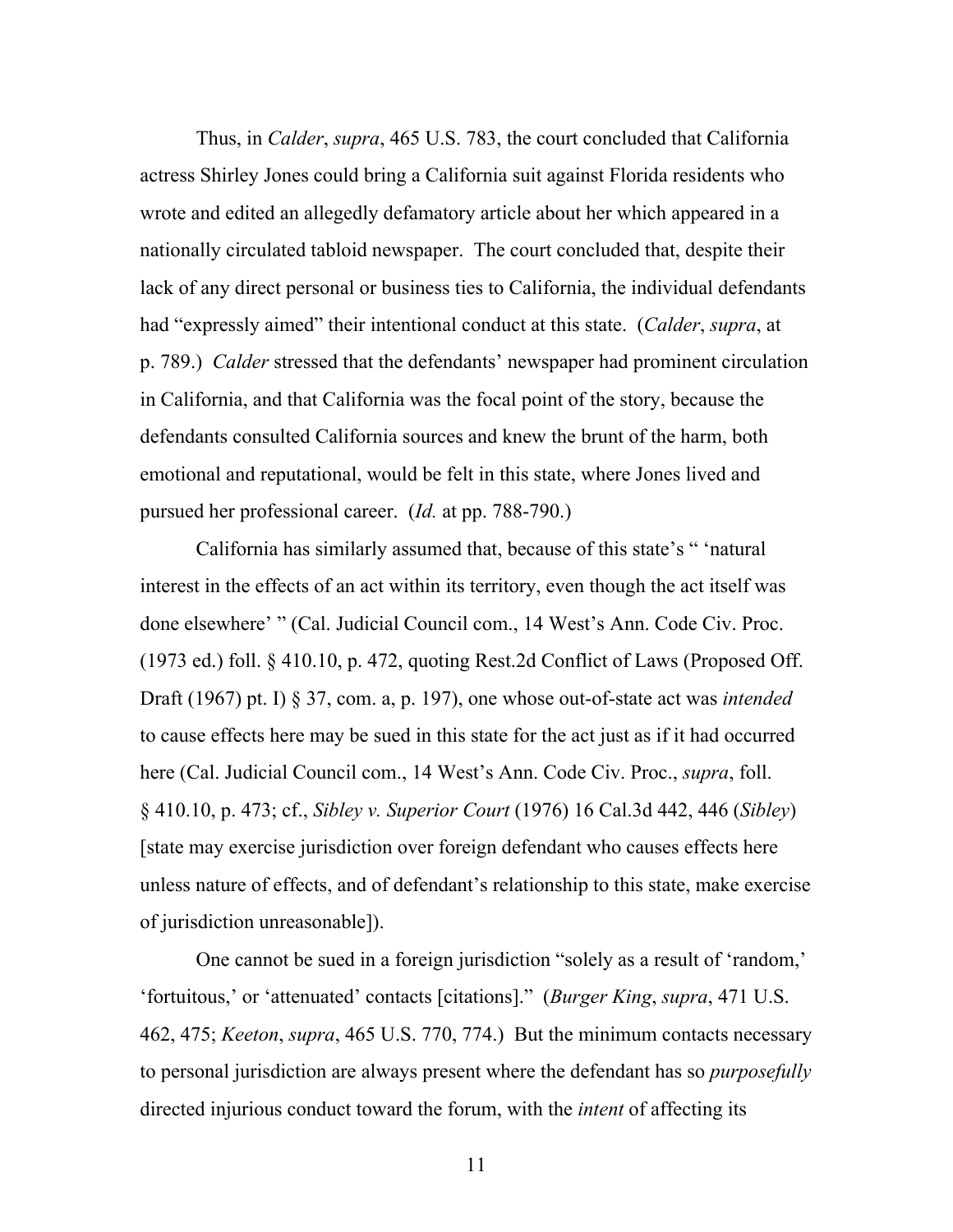residents, " '*that he should reasonably anticipate being haled into court there*' " for related litigation. (*Burger King*, *supra*, at p. 474, quoting *World-Wide Volkswagen*, *supra*, 444 U.S. 286, 297, italics added.)

In *Calder*, the court unanimously found that the Florida-based author and editor of an allegedly defamatory tabloid article about a California actress "must 'reasonably anticipate being haled into court [in California]' to answer for the truth of the statements made in their article. [Citations.]" (*Calder*, *supra*, 465 U.S. 783, 790.) As the court observed, the defendants were "primary participants in an alleged wrongdoing *intentionally directed at a California resident*, and jurisdiction over them is proper on that basis." (*Ibid.*, italics added.) "An individual injured in California," the court said, "need not go to Florida to seek redress from persons who, though remaining in Florida, *knowingly cause the injury in California*." (*Ibid.*, italics added.)

As the majority indicate, the *Calder* test of minimum contacts based upon conduct expressly aimed at the forum is not limited to defamation actions. It applies to intentional torts generally. (See, e.g., *Bancroft & Masters, Inc. v. Augusta Nat. Inc.* (9th Cir. 2000) 223 F.3d 1082, 1087-1088 (*Bancroft & Masters*); *Panavision*, *supra*, 141 F.3d 1316, 1321-1322; see also, e.g., *IMO Industries, Inc. v. Kiekert AG* (3d Cir. 1998) 155 F.3d 254, 260 (*IMO*); *Far West Capital, Inc. v. Towne* (10th Cir. 1995) 46 F.3d 1071, 1077.)

"When a defendant moves to quash service of process on jurisdictional grounds, the plaintiff has the initial burden of demonstrating facts justifying the exercise of jurisdiction. [Citation.] Once facts showing minimum contacts with the forum state are established, however, it becomes the defendant's burden to demonstrate that the exercise of jurisdiction is unreasonable. [Citation.] Where there is conflicting evidence, the trial court's factual determinations are not disturbed on appeal if supported by substantial evidence. [Citation.] When no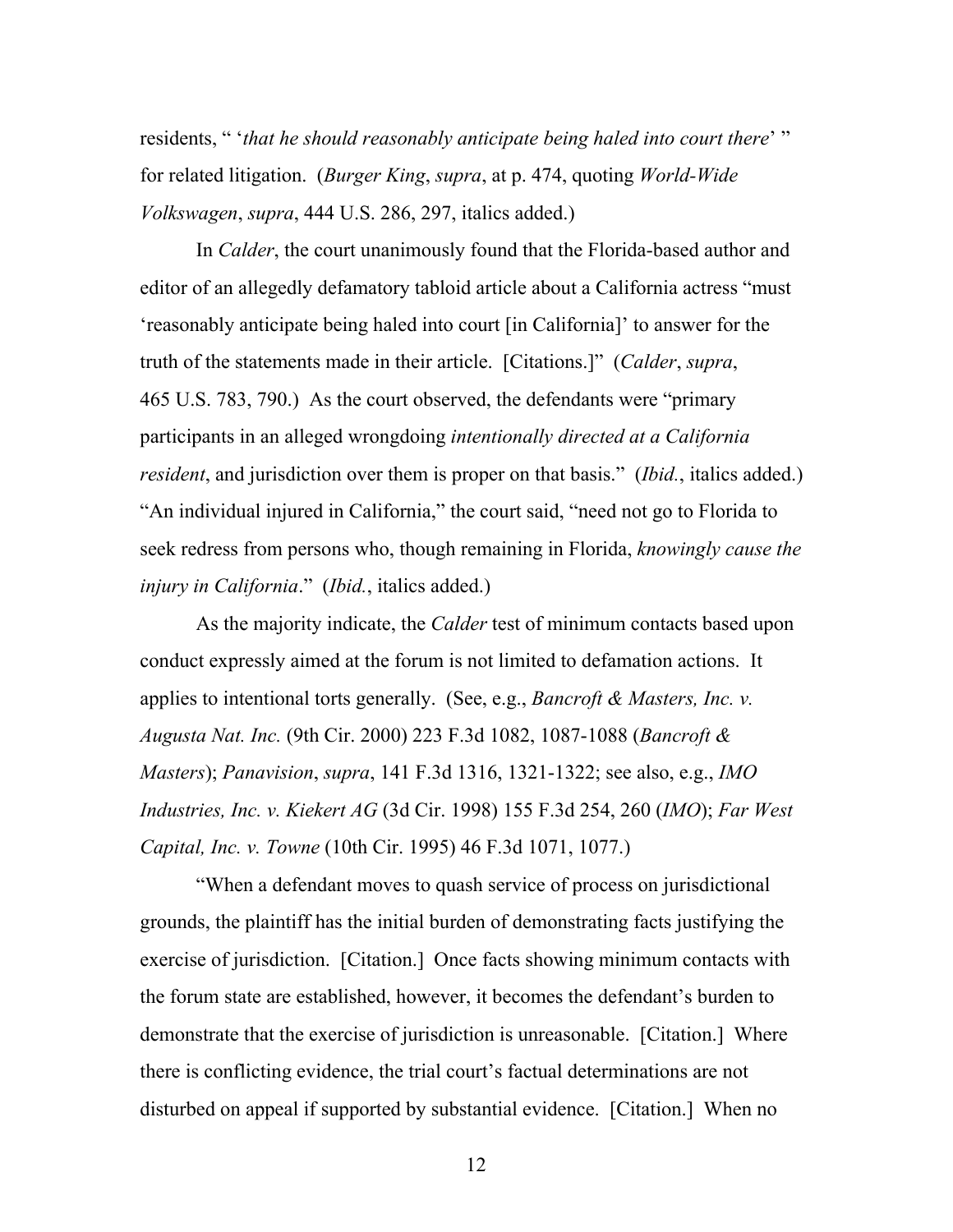conflict in the evidence exists, however, the question of jurisdiction is purely one of law and the reviewing court engages in an independent review of the record. [Citation.]" (*Vons*, *supra*, 14 Cal.4th 434, 449; cf. *Floveyor Internat., Ltd*. *v. Superior Court* (1997) 59 Cal.App.4th 789, 793-794.)

When, as here, no findings of fact were requested or made, the trial court's implicit findings of disputed fact are entitled to the same appellate deference as explicit findings. (See *City and County of San Francisco v. Sainez* (2000) 77 Cal.App.4th 1302, 1313 [constitutionality, as applied, of cumulative housing code penalties].) Thus, we must accept all undisputed facts, indulge all other reasonable factual inferences that support the trial court's order, and independently apply the law to those facts. (*Integral Development Corp.*, *supra*, 99 Cal.App.4th 576, 584-585; cf. *Gleaves v. Waters* (1985) 175 Cal.App.3d 413, 417 [preliminary injunction].)

Application of these principles compels a conclusion that the unique circumstances of this case satisfy the fundamental requirements of *Calder*. For purposes of minimum contacts analysis, the following facts are either undisputed or fairly inferable from the record: The DeCSS source code was posted on defendant Pavlovich's LiViD Web site as part of a widespread effort to defeat the CSS encryption system jointly developed by the movie and DVD industries for their mutual protection and benefit. DeCSS was posted on the LiViD Web site despite Pavlovich's assumption that DeCSS illegally infringed the licensed trade secret represented by CSS.**3** Pavlovich, a technical expert in this area, knew CSS

 $\overline{a}$ 

**<sup>3</sup>** As indicated above, this assumption is evidenced by Pavlovich's admission that he understood DeCSS had been derived by reverse engineering a DVD player equipped with CSS technology, and by his e-mail, dated October 1, 1999, warning that "[r]everse engineering is illegal in most (if not all) of the countries that developers in this project live in." Pavlovich now urges that under the Uniform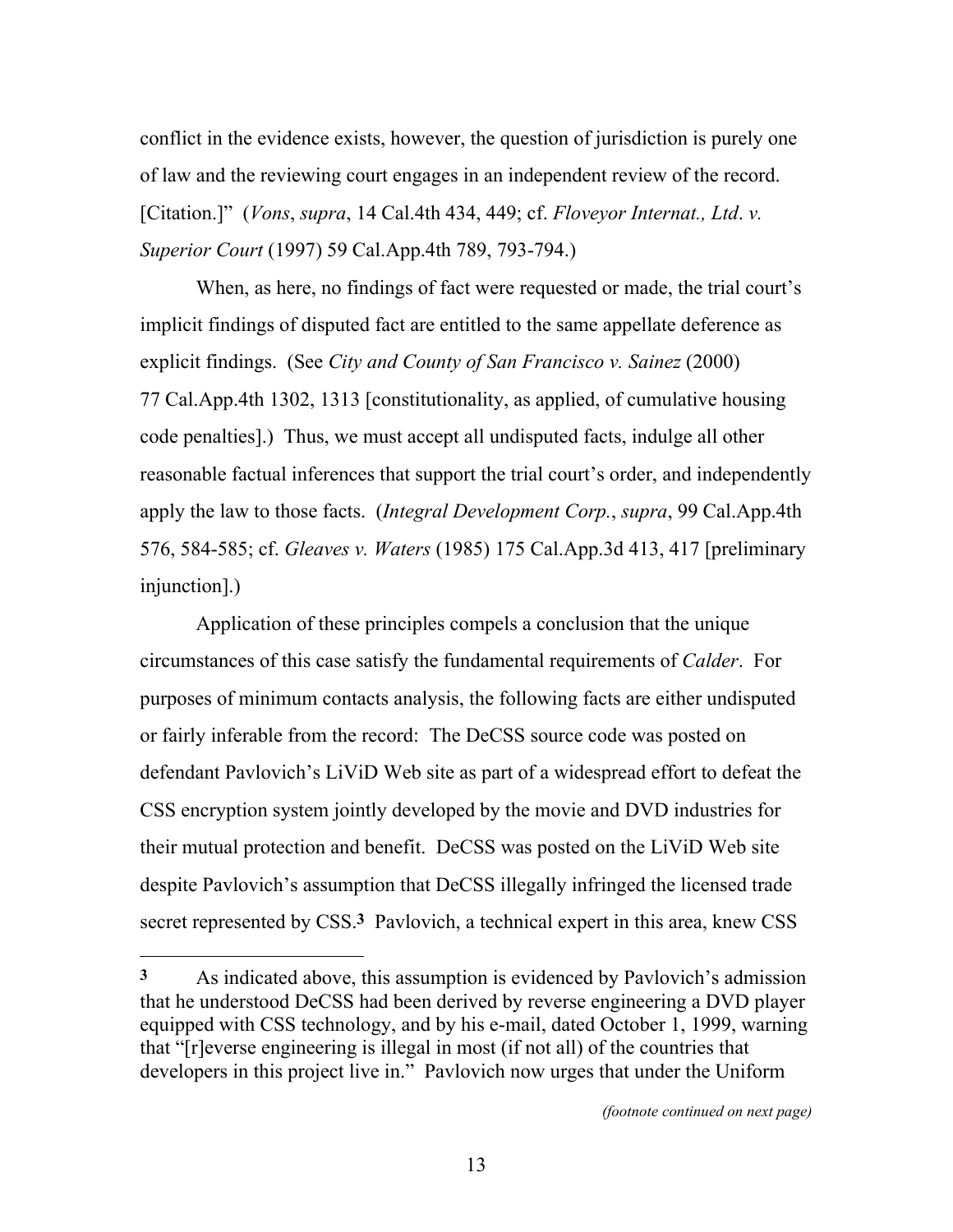was intended to protect copyrighted materials on DVD's from unauthorized duplication, and also to limit DVD playback to systems with CSS technology. Indeed LiViD's goal in defeating CSS was to develop an alternative, and presumably competitive, "open source" DVD playback system. Thus, the intended injurious effects of posting DeCSS were aimed directly at the computer hardware industry involved in producing CSS-encrypted DVD players—an industry Pavlovich knew was heavily concentrated in California.

Moreover, Pavlovich knew the purpose of CSS was to protect copyrighted movies from pirating, and that the widespread availability of DeCSS undermined that interest. Thus, even if he did not personally pirate copyrighted material for commercial gain, Pavlovich, by publishing material he understood as an infringement of the CSS trade secret, took an action calculated to harm the movie industry, which Pavlovich knew was centered in California.

Accordingly, the necessary minimum contacts required by *Calder*, *supra*, 465 U.S. 783, are present. Pavlovich engaged in " '(1) intentional actions (2) expressly aimed at the forum state (3) causing harm, the brunt of which is suffered—and which the defendant knows is likely to be suffered—in the forum state.' " (*Panavision*, *supra*, 141 F.3d 1316, 1321, quoting *Core-Vent Corp. v.* 

### *(footnote continued from previous page)*

l

Trade Secrets Act as applicable in California (Civ. Code, § 3426 et seq.), "[r]everse engineering . . . alone shall not be considered improper means" of acquiring a trade secret. (*Id.*, § 3426.1, subd. (a).) But the *merits* of DVD CCA's lawsuit are not before us at this preliminary stage. What counts for jurisdictional purposes is that Pavlovich engaged in intentional conduct, targeted against California interests, with the *understanding* that it would produce potentially actionable effects in this state, thus making it reasonable to anticipate that he would be haled into court here.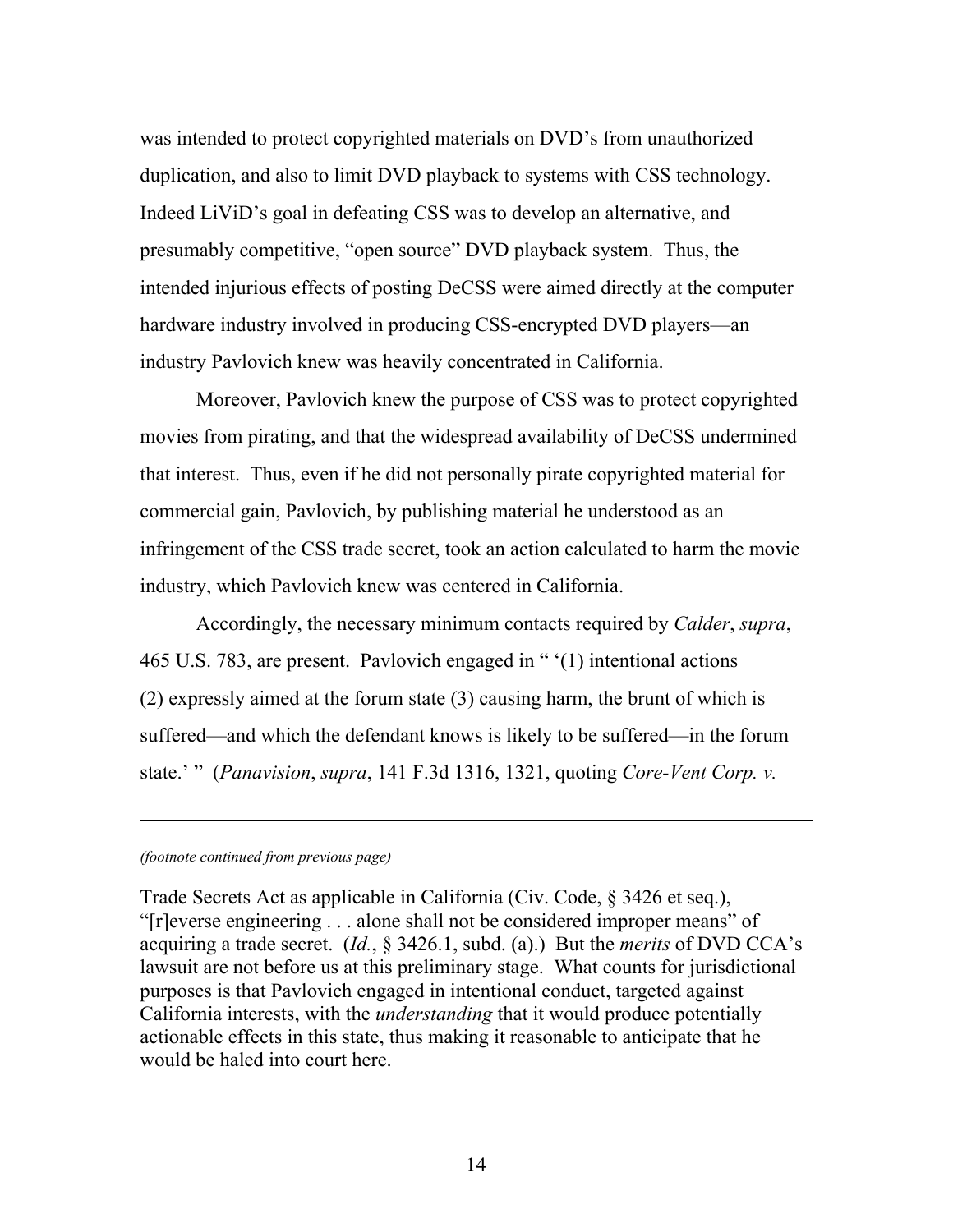*Nobel Industries AB* (9th Cir. 1993) 11 F.3d 1482, 1486 (*Core-Vent*).) Accordingly, he should reasonably anticipate he would be haled into *California's*  courts to account for his conduct.

The majority ascribe undue significance to the fact that Pavlovich acted through a new and rapidly burgeoning medium of interstate and international communication—the Internet. They assert that the mere posting of information on a passive Internet Web site, which is accessible from anywhere but is directed at no particular audience, cannot be an action targeted at a particular forum. Otherwise, they worry, mere use of the Internet would subject the user to personal jurisdiction in any forum where the site was accessible.

I agree that *mere* operation of an Internet Web site cannot expose the operator to suit in any jurisdiction where the site's contents might be read, or where resulting injury might occur. (See, e.g., *Mink v. AAAA Development LLC* (5th Cir. 1999) 190 F.3d 333, 336-337 (*Mink*); *Oasis Corp. v. Judd* (S.D.Ohio 2001) 132 F.Supp.2d 612, 623; *Nicosia v. De Rooy* (N.D.Cal. 1999) 72 F.Supp.2d 1093, 1098; but see *Inset Systems, Inc. v. Instruction Set, Inc.* (D.Conn. 1996) 937 F.Supp. 161, 164-165 (*Inset Systems, Inc.*).) Communication by a universally accessible Internet Web site cannot be equated with "express aiming" at the entire world.

However, defendants who aim conduct at particular jurisdictions, expecting and intending that injurious effects will be felt in those specific places, cannot shield themselves from suit there simply by using the Internet, or some other generalized medium of communication, as the means of inflicting the harm. (See, e.g., *Calder*, *supra*, 465 U.S. 783, 789-790 [significant California circulation of nationwide newspaper supports California defamation suit by California resident against Florida residents who wrote and edited defamatory article]; *Keeton*, *supra*, 465 U.S. 770, 773-780 [significant regular circulation of nationwide magazine in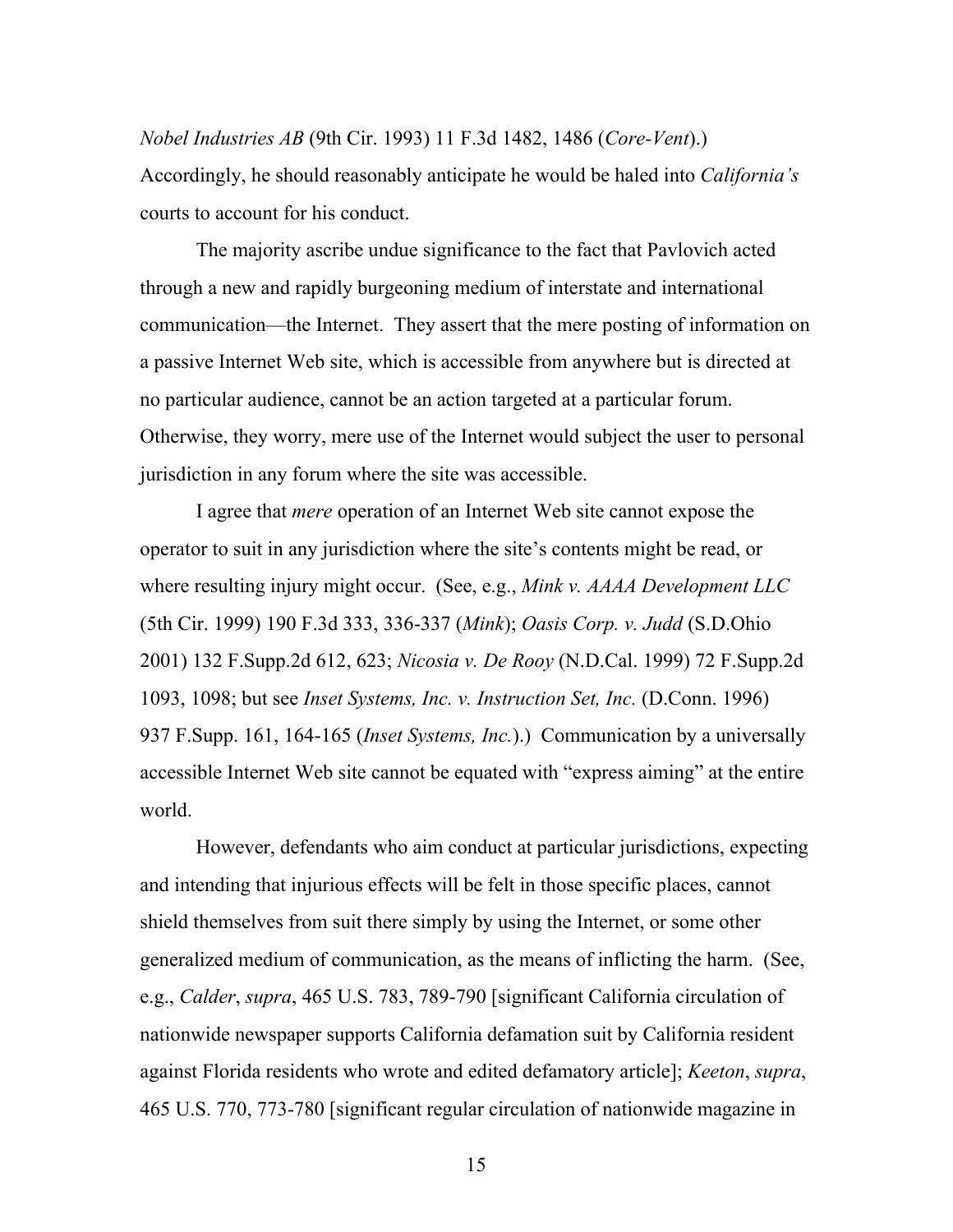New Hampshire supports New Hampshire defamation suit against magazine by well-known New York resident]; *Panavision*, *supra*, 141 F.3d 1316, 1319-1322 [California suit proper where Illinois defendant registered and used California plaintiff's trademarks as domain names for defendant's Internet Web sites, then solicited payoff to relinquish domain names]; *Indianapolis Colts, Inc. v. Metro. Baltimore Football* (7th Cir. 1994) 34 F.3d 410, 411-412 (*Indianapolis Colts, Inc.*) [in Indiana trademark infringement suit by former Baltimore (now Indianapolis) Colts of National Football League against Baltimore CFL Colts of Canadian Football League, defendant established minimum contacts with Indiana, among other ways, through nationwide cable telecasts of football games]; cf., e.g., *CompuServe, Inc. v. Patterson* (6th Cir. 1996) 89 F.3d 1257, 1262-1267 (*CompuServe*) [Ohio declaratory relief action by Ohio-based Internet service provider is proper where Texas defendant transmitted "trademarked" software over the Internet to plaintiff, used plaintiff's Internet service to share and market software, then e-mailed plaintiff in Ohio, claiming names and marks of plaintiff's similar software infringed his trademarks]; *Bancroft & Masters*, *supra*, 223 F.3d 1082, 1084-1088 [California declaratory relief action is proper where defendant, based in Georgia, sent letters both to plaintiff, a California merchant, and to a Virginia-based Internet Web site domain name registrar, claiming plaintiff's registered domain name infringed defendant's trademark, thus forcing plaintiff to sue to retain control of domain name].)**4**

 $\overline{a}$ 

*(footnote continued on next page)* 

<sup>&</sup>lt;sup>4</sup> The majority imply that the maintenance of a passive Internet Web site cannot be considered "express aiming" at any jurisdiction because such a site is just a way of allowing interested persons to search for and retrieve information stored in remote computers. (Maj. opn., *ante*, at p. 1, citing, for such a description of the World Wide Web, *Reno v. American Civil Liberties Union* (1997) 521 U.S. 844, 849-852.) But the maintenance of a Web site that includes content intended and expected to harm particular individuals, entities, or interests in specific places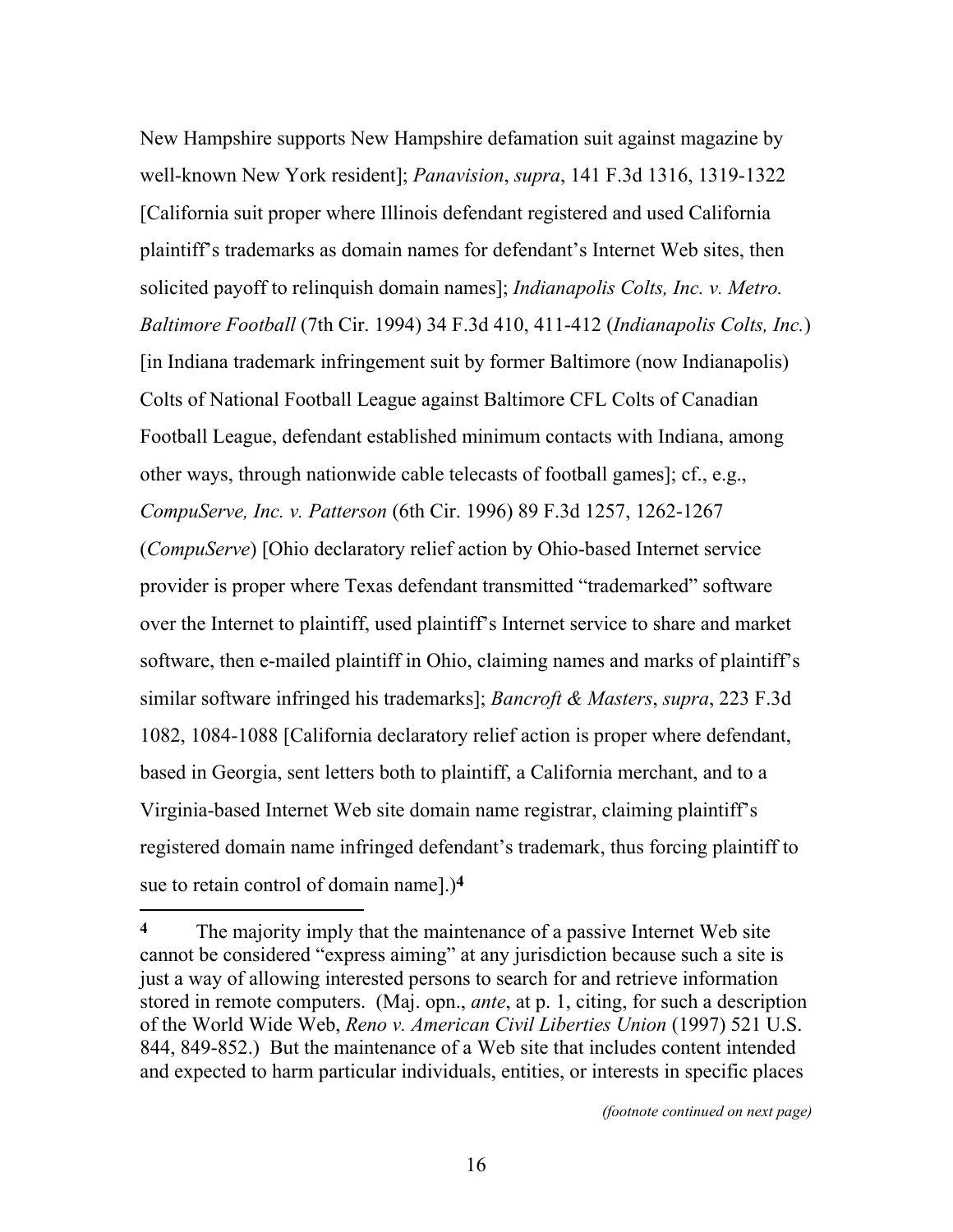In such circumstances, the defendant is not exposed to universal and unpredictable jurisdiction. He faces suit only in a particular forum where he directed his injurious conduct, and where he must reasonably anticipate being called to account.

The cases cited by the majority for the proposition that operation or use of a passive Internet Web site cannot create personal jurisdiction in a state foreign to the operator's location are inapposite. Those decisions hold that personal jurisdiction cannot be based on *mere accessibility* to a Web site by residents of the forum state or otherwise conclude, on their individual facts, that particular *uses* of the Internet did not establish the geographic specificity, knowledge, and intent necessary for "express aiming."**5**

## *(footnote continued from previous page)*

 $\overline{\phantom{a}}$ 

is no more "passive" in this regard than television broadcasts which all or none may watch as they choose (see *Indianapolis Colts, Inc.*, *supra*, 34 F.3d 410, 411- 412), or a recorded toll-free telephone message which all or none may hear as they choose (cf. *Inset Systems, Inc.*, *supra*, 937 F.Supp. 161, 165).

**5** (E.g., *Jewish Defense Organization, Inc. v. Superior Court* (1999) 72 Cal.App.4th 1045 [assertion by plaintiff, who lives in New York and travels frequently, that he "spends considerable professional time in California" is insufficient to show California was targeted when plaintiff was allegedly defamed by an individual and organization, both located in New York, using Internet services provided by companies with offices in California]; *Cybersell, Inc. v. Cybersell, Inc.* (9th Cir. 1997) 130 F.3d 414 (*Cybersell*) [Floridians' mere use of an allegedly infringing mark on a passive Web site home page promoting their business did not subject users to personal jurisdiction in Arizona, where mark's owners were located; there was no evidence defendants sought Arizona business or otherwise targeted Arizona with knowledge that harm would be suffered there]; *GTE New Media Services, Inc. v. BellSouth Corp.* (D.C. Cir. 2000) 199 F.3d 1343 [mere evidence that foreign defendants sought to maximize use, within District of Columbia as elsewhere, of their Internet "yellow pages" service did not create District of Columbia jurisdiction for suit by competing Internet "yellow pages" service provider]; *Bensusan Restaurant Corp. v. King* (S.D.N.Y. 1996)

*(footnote continued on next page)*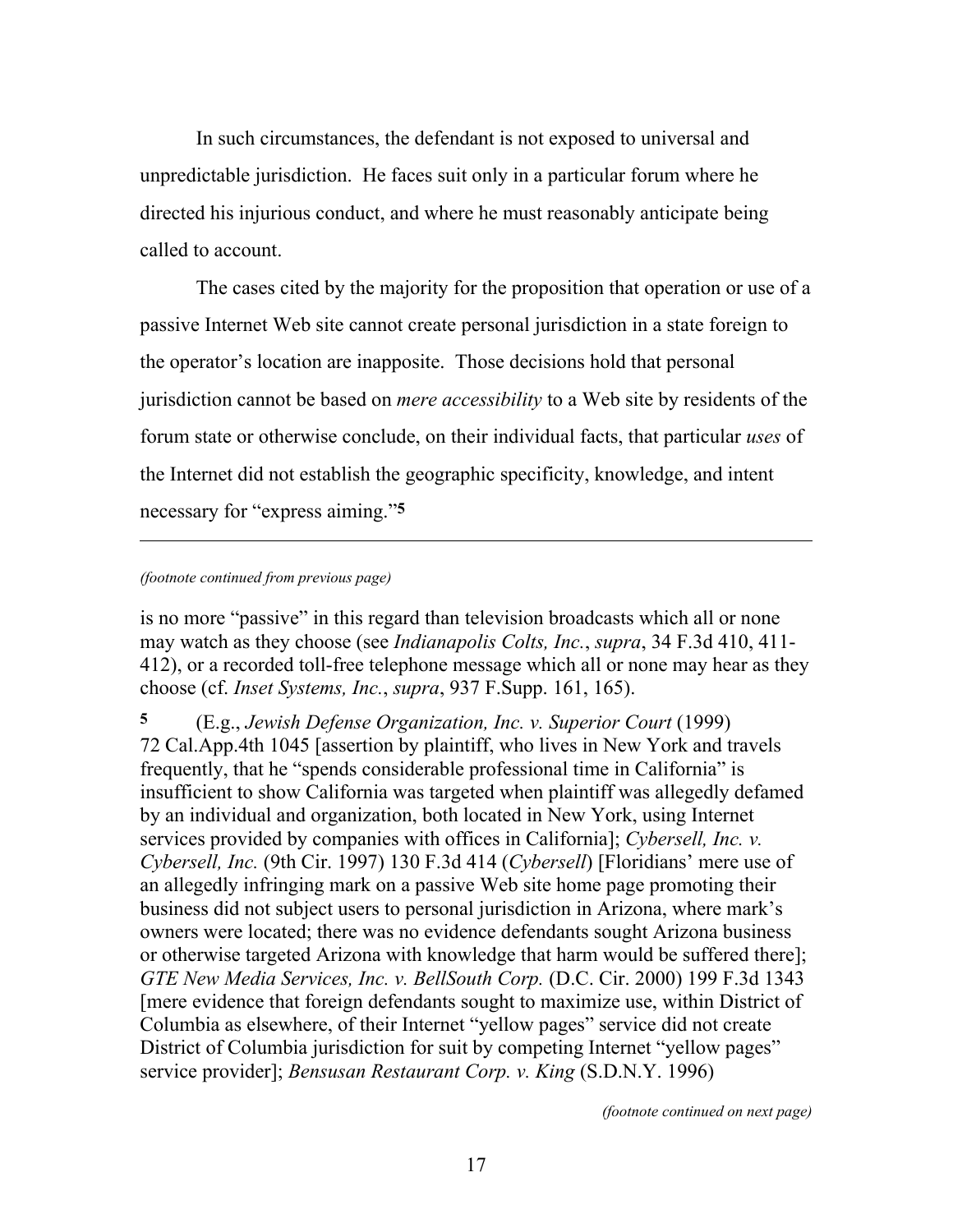Next, the majority accept Pavlovich's argument that he cannot have expressly aimed his conduct at California because he knew neither the specific identity nor the location of the CSS *licensing agency* (now California-based plaintiff DVD CCA) at the time DeCSS was posted on the LiViD Web site. But knowledge of this exact kind is unnecessary to establish personal jurisdiction. When a foreign defendant, by intentional conduct directed toward the forum, establishes the necessary minimum contacts with that jurisdiction, he or she may be exposed to litigation there for any " 'controversy [that] is *related to* or "*arises out of*" [those] contacts . . . .' [Citations.]" (*Vons*, *supra*, 14 Cal.4th 434, 446, italics added.) The *plaintiff* need not be the exact person or entity toward whom the defendant's conduct was directed.

### *(footnote continued from previous page)*

l

937 F.Supp. 295, affd. (2d Cir. 1997) 126 F.3d 25 (*Bensusan Restaurant Corp.*) [use of allegedly infringing logotype on Web site promoting independent Blue Note jazz club, which was located in Missouri, did not create New York personal jurisdiction in trademark infringement suit by owner-operator of Blue Note jazz clubs in New York and elsewhere]; see also, e.g., *Nam Tai Electronics, Inc. v. Titzer* (2001) 93 Cal.App.4th 1301 [defendant Colorado resident, who posted alleged commercial libels against plaintiff Hong Kong company on an Internet bulletin board provided by Yahoo!, a California corporation, was not subject to California jurisdiction at plaintiff's behest simply because Yahoo!'s Web site was "maintained" in California and defendant's service agreement with Yahoo! stated that California jurisdiction would apply to disputes between Yahoo! and defendant].)

 For purposes of this case, which does not involve direct *commercial* use of the Internet, I find little utility in those federal decisions that look to " 'the nature and quality of commercial activity that an entity conducts over the Internet' " to determine personal jurisdiction. (*Mink*, *supra*, 190 F.3d 333, 336, quoting *Zippo Mfg. Co. v. Zippo Dot Com, Inc.* (W.D.Pa. 1997) 952 F.Supp. 1119, 1124.)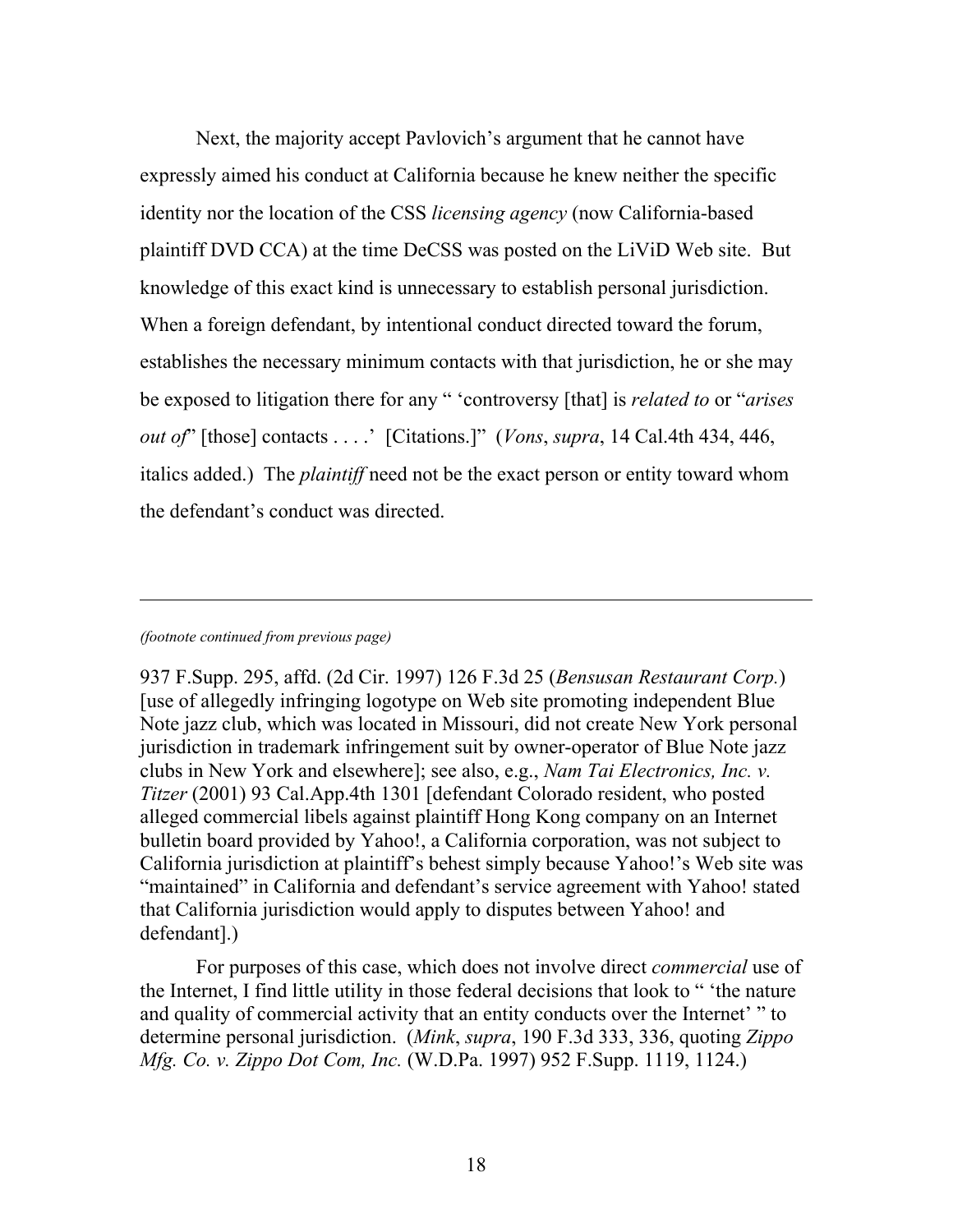The facts of *Vons, supra*, 14 Cal.4th 434, are illustrative. There, customers of several Jack-in-the-Box restaurants were injured or killed by eating tainted hamburger. Other Jack-in-the-Box franchisees brought a California suit against Jack-in-the-Box's California parent company, Foodmaker, seeking damages for business losses caused by the adverse publicity. Foodmaker cross-complained against various parties, including California-based Vons, which shipped hamburger to Foodmaker for use in Jack-in-the-Box restaurants. Vons, in turn, cross-complained against Foodmaker and the franchises where food poisoning had occurred, including two Washington state restaurants. Vons alleged the injuries could have been avoided by proper cooking procedures.

We held that for purposes of the particular litigation, jurisdiction over the Washington cross-defendants was proper, though they had no general ties with California, nor any direct contacts with Vons. As we explained, "the nexus required to establish specific jurisdiction is between the defendant, the *forum*, and the litigation [citations]—not between the plaintiff and the defendant." (*Vons*, *supra*, 14 Cal.4th 434, 458.) " The crucial inquiry concerns the character of [the] defendant's activity in the forum [and] whether the cause of action *arises out of or has a substantial connection with that activity* . . . .' " (*Id.*, at p. 452, quoting *Cornelison*, *supra*, 16 Cal.3d 143, 148, italics added by *Vons*.)

In *Vons*, this substantial connection between the Washington crossdefendants and Vons's California cross-complaint arose from the crossdefendants' California-centered contractual franchise relationship with *Foodmaker*. The cross-defendants bought all their hamburger from Foodmaker, and the standard franchise agreement, which provided that contractual disputes between Foodmaker and its franchisees would be litigated in California, set exacting standards for sanitary food preparation in Jack-in-the-Box restaurants. Hence, on the basis of their California contacts, the cross-defendants could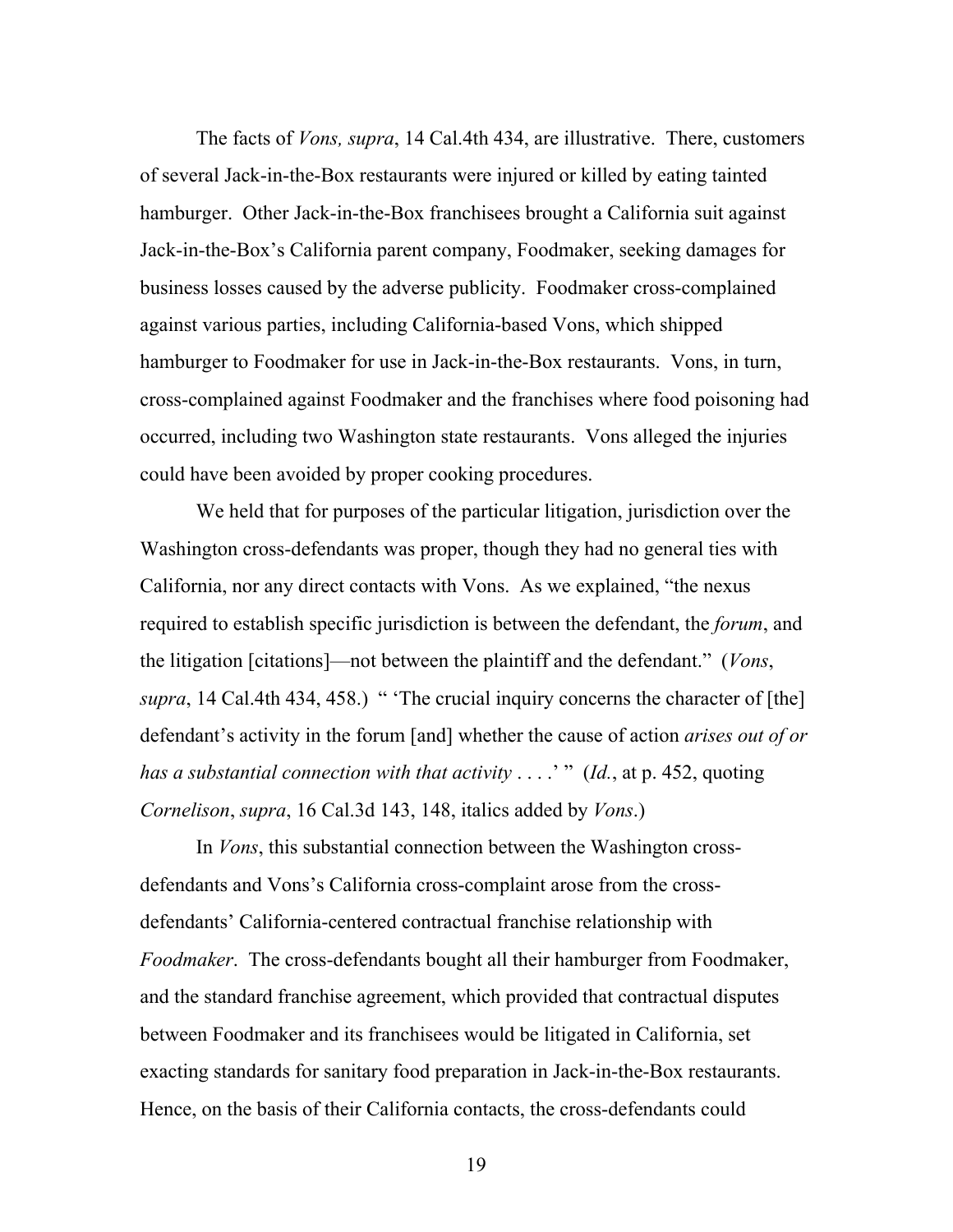reasonably anticipate a California lawsuit with respect to that subject. (*Vons*, *supra*, 14 Cal.4th 434, 456-460.)

Similarly here, defendant Pavlovich's connection with California arises from his participation in a concerted effort to defeat the CSS encryption system he knew was developed to protect interests of the movie and DVD-related computer industries. Those industries, as he also knew, were centered or substantially concentrated in this state. He knew CSS was a trade secret, available only by a license his LiViD project had specifically declined to obtain. He also assumed the DeCSS source code posted on the LiViD Web site had been derived by illegal means, and was an infringement of the proprietary information represented by CSS. DVD CCA's lawsuit, alleging that the Web site posting was an infringement of the CSS trade secret, thus " 'arises out of or has a substantial connection with' " his conduct aimed at this state. (*Vons*, *supra*, 14 Cal.4th 434, 452.) Because he targeted the trade secrets of industries he knew were centered in California, he must reasonably anticipate California litigation calling him to account for that conduct. That he did not know the exact identity or location of the entity authorized to prosecute such an action is immaterial.

The majority also accept Pavlovich's claim that his contacts with the California movie, computer, and consumer electronics industries are too random, remote, and attenuated to satisfy *Calder*'s express aiming test. (*Calder, supra*, 465 U.S. 783.) As to the *motion picture* industry, the majority insist it is insufficient that Pavlovich knew the DeCSS source code could be used to harm that industry through the pirating of copyrighted motion pictures. The majority note that DVD CCA's lawsuit does not allege Pavlovich pirated movies, and they say express aiming at the movie industry cannot be found from the *mere foreseeability* that other persons might use the code to do so. As to the *computer and electronics* industries, the majority observe there is no evidence Pavlovich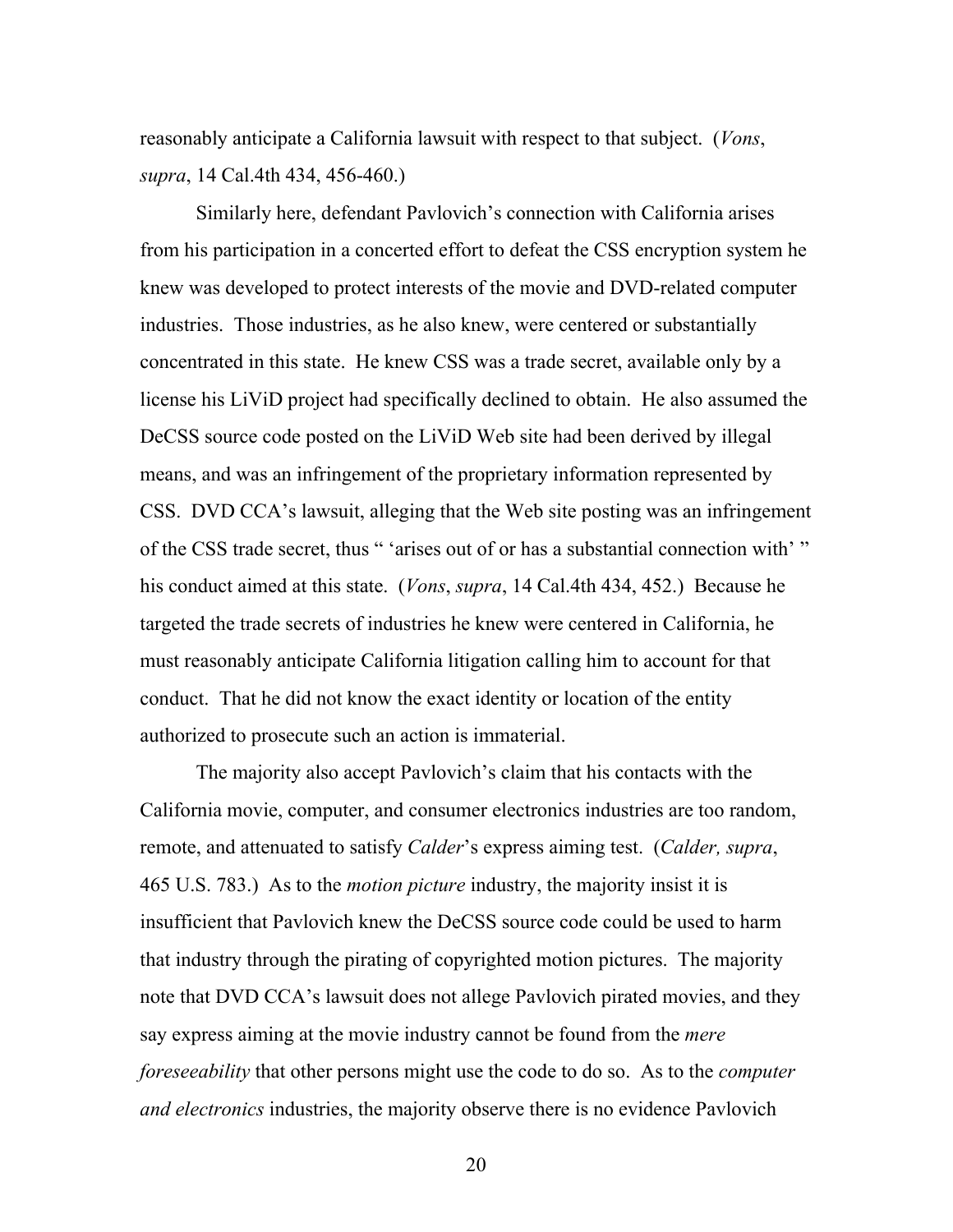actually knew that California members of these industries were among the CSS licensees allegedly harmed by DeCSS. Finally, the majority suggest that a defendant's knowledge of *industry-wide* effects cannot form the sole basis for personal jurisdiction in any event.

It is true that one cannot be sued in another forum simply because his or her conduct has *foreseeable* effects there.**6** A number of lower court decisions suggest further that, absent other indicia of activity purposefully directed at the forum, even the defendant's intent to injure a forum resident, standing alone, is not sufficient to satisfy the test of *Calder*, *supra*, 465 U.S. 783.**7** And several cases

 $\overline{a}$ 

**7** See, e.g., *IMO*, *supra*, 155 F.3d 254, 260-268 (defendant German corporation's activities, outside New Jersey, which allegedly interfered with New Jersey-based company's efforts to sell its Italian subsidiary did not create minimum contacts between defendant and New Jersey despite defendant's knowledge that plaintiff was headquartered there); *ESAB Group, Inc. v. Centricut, Inc.* (4th Cir. 1997) 126 F.3d 617, 625-626 (scheme, carried out in New Hampshire and Florida, at behest of defendant New Hampshire manufacturer, to procure, disclose, and use trade secrets and customer lists of the plaintiff, a South Carolina competitor, did not create minimum contacts with South Carolina despite the defendant's presumed intent to affect the plaintiff's business); *Hicklin Engineering, Inc. v. Aidco, Inc.* (8th Cir. 1992) 959 F.2d 738, 739 (actions by Michigan manufacturer, taken outside Iowa, to injure general business of Iowa competitor, did not create minimum contacts with Iowa).

**<sup>6</sup>** E.g., *Asahi Metal Industry Co. v. Superior Court* (1987) 480 U.S. 102, 112 (*Asahi Metal Industry Co.*) (placing product into stream of commerce does not create minimum contact with every state to which product may foreseeably travel); *World-Wide Volkswagen*, *supra*, 444 U.S. 286, 298 (mere foreseeability that vehicle sold by wholesale and retail dealers serving New York City metropolitan area would be taken to another state, such as Oklahoma, did not create dealers' minimum contacts with Oklahoma for products liability suit arising from Oklahoma accident); *Noonan v. Winston Co.* (1st Cir. 1998) 135 F.3d 85, 90- 92 (French publisher's knowledge that copies of its magazine, containing offensive photo of Massachusetts resident, might reach that state is insufficient to satisfy *Calder*); see also *Sibley*, *supra*, 16 Cal.3d 442, 445-446.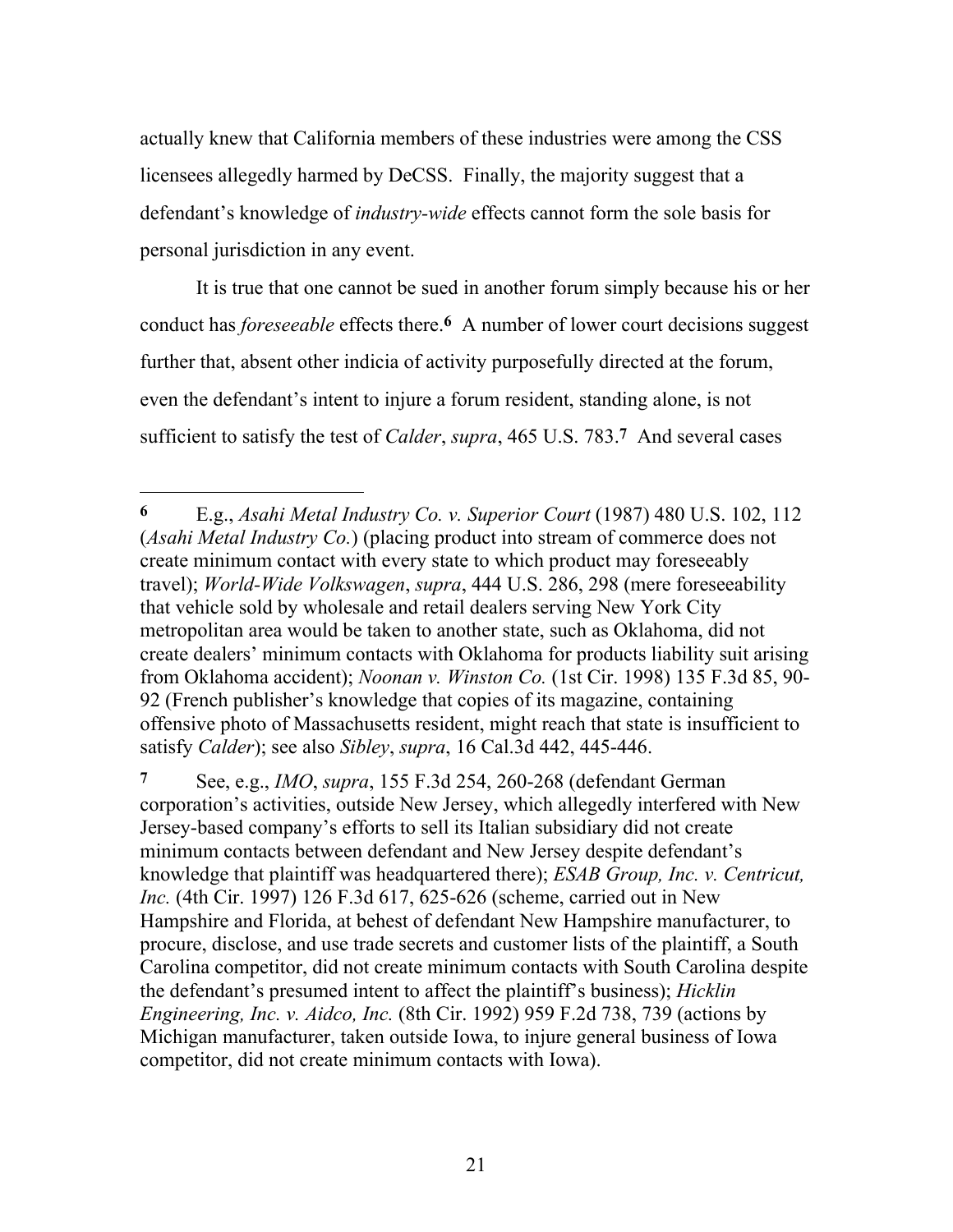have held that alleged trademark infringement on an Internet Web site cannot alone, under *Calder*, establish minimum contacts with the forum in which the trademark's owner resides.**8**

Nonetheless, I believe that the unusual and unprecedented facts of this case demonstrate *purposeful activity* directed toward this forum sufficient to establish minimum contacts under the *Calder* test. As a result of his actions, defendant Pavlovich should reasonably have anticipated being haled into court in this state, and recognition of California's jurisdiction thus meets constitutional standards of fairness.

The posting of the DeCSS source code on Pavlovich's LiViD Web site was done with the *specific goal* of negating, by illegal means, the licensed CSS technology Pavlovich knew had been jointly developed by the movie and DVD industries for their mutual protection. Pavlovich's immediate aim, he acknowledged, was to promote development of alternative DVD playback systems not dependent on CSS licensure. However, he also knew CSS was intended to afford crucial copyright protection to DVD movies. He has denied any personal desire to pirate movies, or to encourage others to do so. But by deciding to display the DeCSS source code without restriction on the universally accessible Web site, Pavlovich offered visitors to the site the patent opportunity to exploit this information as they chose.

**<sup>8</sup>** E.g., *Cybersell*, *supra*, 130 F.3d 414, 418-420; *Bensusan Restaurant Corp.*, *supra*, 937 F.Supp. 295, 299-300; but see *Inset Systems, Inc.*, *supra*, 937 F.Supp. 161, 164-165 (Massachusetts defendant directed its activities toward all states, including Connecticut, by advertising via Internet and toll-free telephone number; hence, Connecticut jurisdiction was proper for suit by Connecticut firm alleging that defendant's Web site domain name infringed plaintiff's trademark).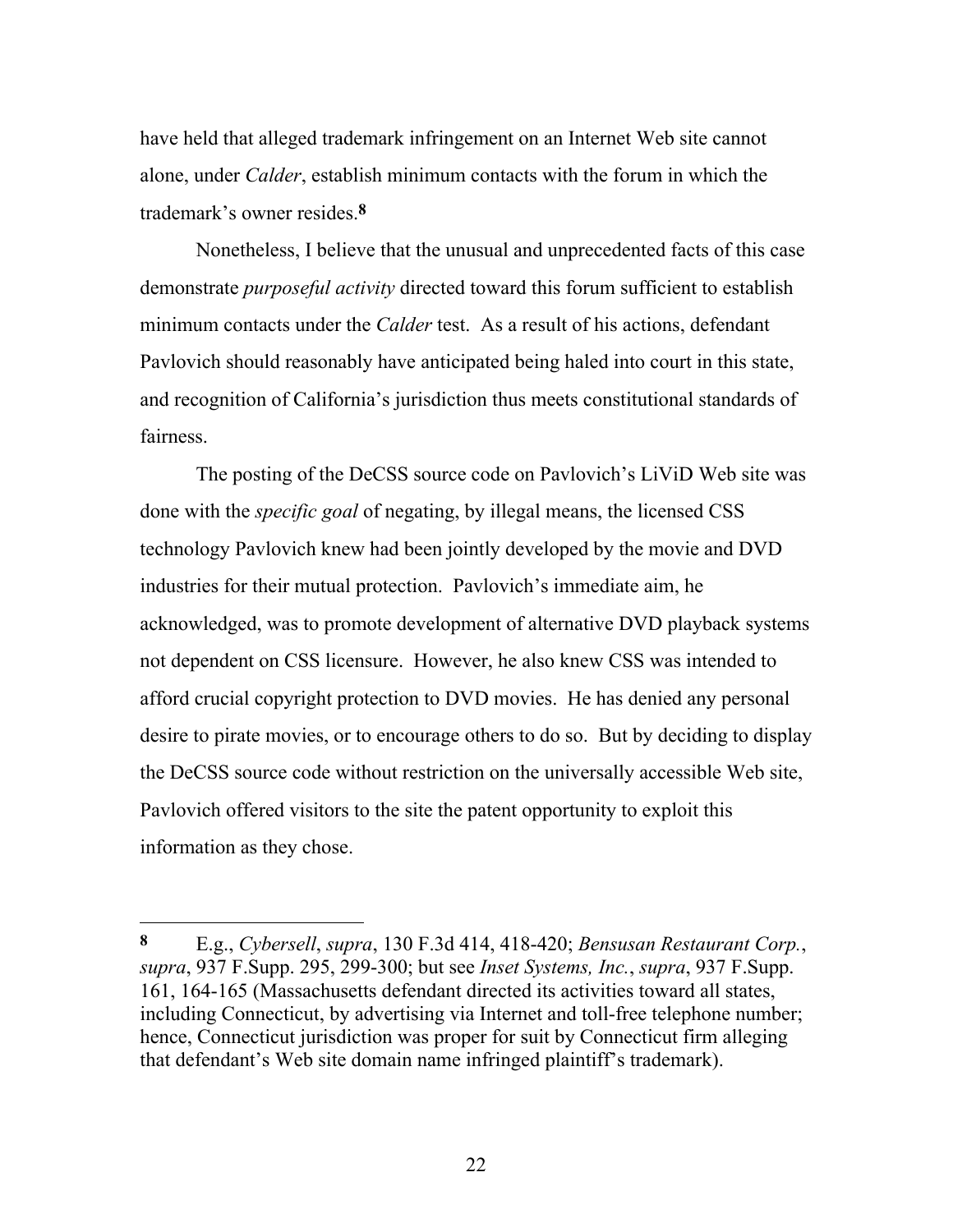By taking this calculated action, Pavlovich thus not only foresaw, but must have *intended*, the natural and probable consequences he knew would befall the affected industries. These consequences included *both* the competitive injury Pavlovich admitted he intended to inflict upon the DVD industry, which is substantially present in California, *and* the loss of copyright protection to the movie industry he knew is primarily associated with this state.

This lawsuit, brought by the agent of these affected industries, seeks to forestall just such damage by enjoining Pavlovich, and other members of his network, from continuing to display the DeCSS source code on their Web sites. (Civ. Code, § 3426.2, subd. (a).) For purposes of such an action, it is irrelevant whether Pavlovich himself exploited DeCSS for commercial benefit. The instant suit is predicated on the inherent harm to California-centered industries caused by Pavlovich's intentional, knowing, and allegedly improper "[d]isclosure" of their trade secret. (*Id.*, § 3426.1, subd. (b)(2).) Pavlovich knew he was targeting those industries when he acted. He proceeded despite his assumption that DeCSS was likely "illegal." He thus had every reason to expect—indeed, he effectively invited—responsive litigation.

For purposes of this particular action, therefore, he established sufficient connection with this state that he must "reasonably anticipate" being haled into a *California* court to account for his conduct. (*World-Wide Volkswagen*, *supra*, 444 U.S. 286, 297; see *Burger King*, *supra*, 471 U.S. 462, 474.) Because of the minimum contacts he forged by his intentional conduct directed toward this state, maintenance of a related suit against him in this forum does not offend traditional notions of fair play and substantial justice. (*Calder*, *supra*, 465 U.S. 783, 787- 788; see *Internat. Shoe Co.*, *supra*, 326 U.S. 310, 316, 320; see also *Integral Development Corp.*, *supra*, 99 Cal.App.4th 576, 587 [suggesting that, even absent prior employer-employee relationship, California suit by California corporation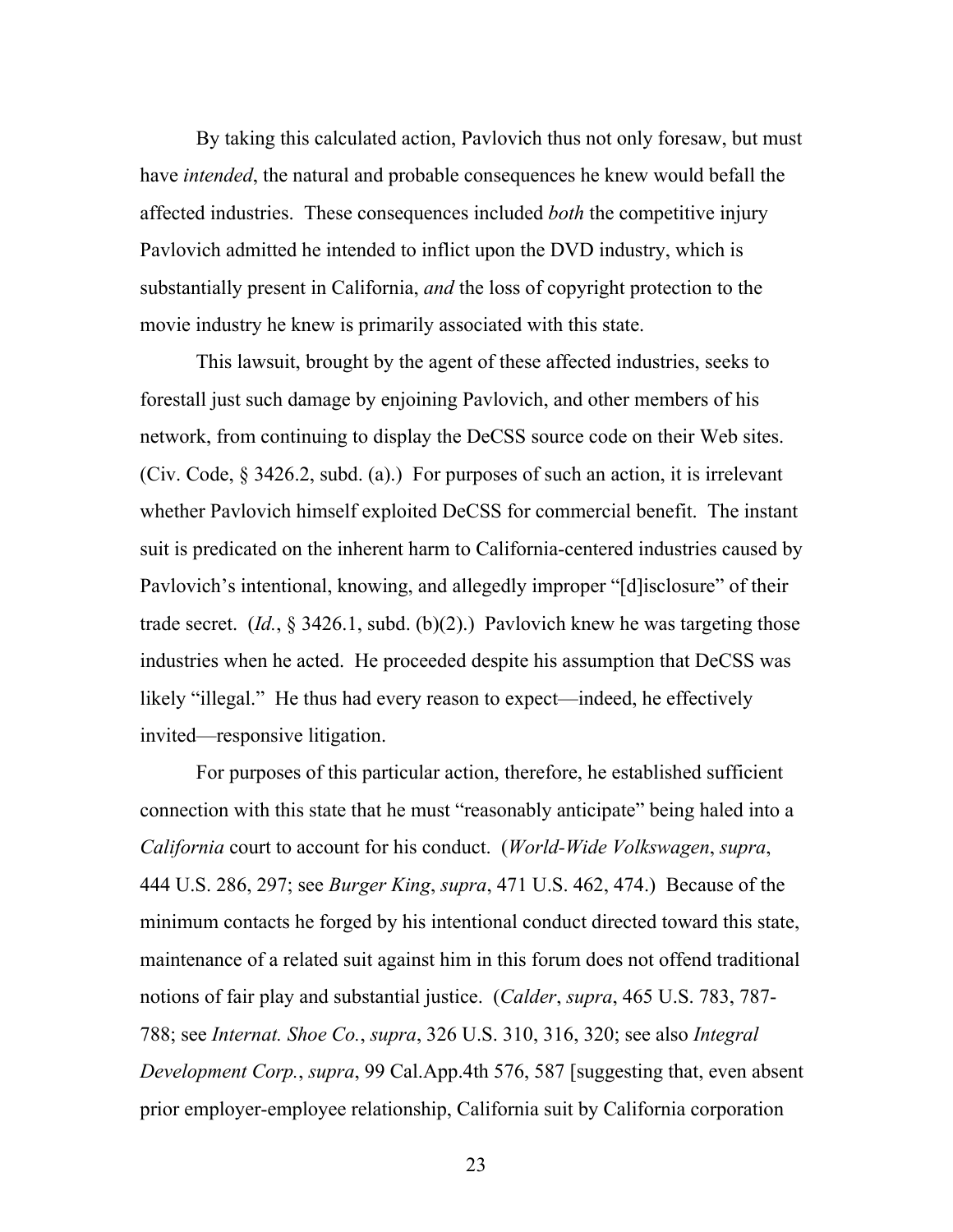against resident of Germany for misappropriation of trade secrets would be proper under *Calder* on basis that defendant directed his intentional tortious conduct toward a known forum resident].)**9**

I see no reason why the result should differ simply because Pavlovich targeted entire industries within the forum, rather than a single individual or business. The majority suggest there is no case "where a court exercised jurisdiction under the effects test based solely on the defendant's knowledge of industry-wide effects in the forum state." (Maj. opn., *ante*, at p. 18.) By the same token, however, no decision has held that the defendant's efforts to target an entire

 $\overline{a}$ **9** The majority reject *Janmark, Inc. v. Reidy* (7th Cir. 1997) 132 F.3d 1200, deeming it the only federal decision that would support jurisdiction over Pavlovich, because, they conclude, it stands for the unpersuasive notion that jurisdiction over an intentional tort is always proper where the injury, or at least foreseeable injury, occurred. In *Janmark*, a California manufacturer of minishopping carts was sued in Illinois by an Illinois competitor. The plaintiff alleged that when it refused to participate in the defendant's cartel scheme, the defendant retaliated by inducing a New Jersey customer to cancel an order for the plaintiff's carts. The court of appeals found jurisdiction proper on grounds that the alleged tort was not complete until the customer cancelled the order; accordingly, the court ruled, "the injury and thus the tort occurred in Illinois" for purposes of that state's long-arm statute. (*Id.* at p. 1202.) Whatever the merits of this reasoning, the court additionally noted, without extended discussion, that Illinois jurisdiction also satisfied the *Calder* test. I pass no final judgment on *Janmark*, but I do not believe it stands for so broad or unsupportable a proposition as the majority contend. The plaintiff in *Janmark* posited a scenario in which the defendant, who knew the plaintiff's identity and Illinois location, attempted to obtain the plaintiff's cooperation in a monopolistic scheme, and, when that effort failed, took revenge by acting for the express purpose of causing commercial injury to the plaintiff. I do not find this fact pattern lacking in *Calder*'s requirement of particularized " 'knowledge and intent in committing the tortious activity' " (maj. opn., *ante*, at p. 11, quoting *IMO*, *supra*, 155 F.3d 254, 264), nor do I construe *Janmark* as permitting jurisdiction based solely on mere " 'foreseeability of causing injury in another State' " (maj. opn., *ante*, at p. 11, quoting *Burger King*, *supra*, 471 U.S. 462, 474, original italics omitted).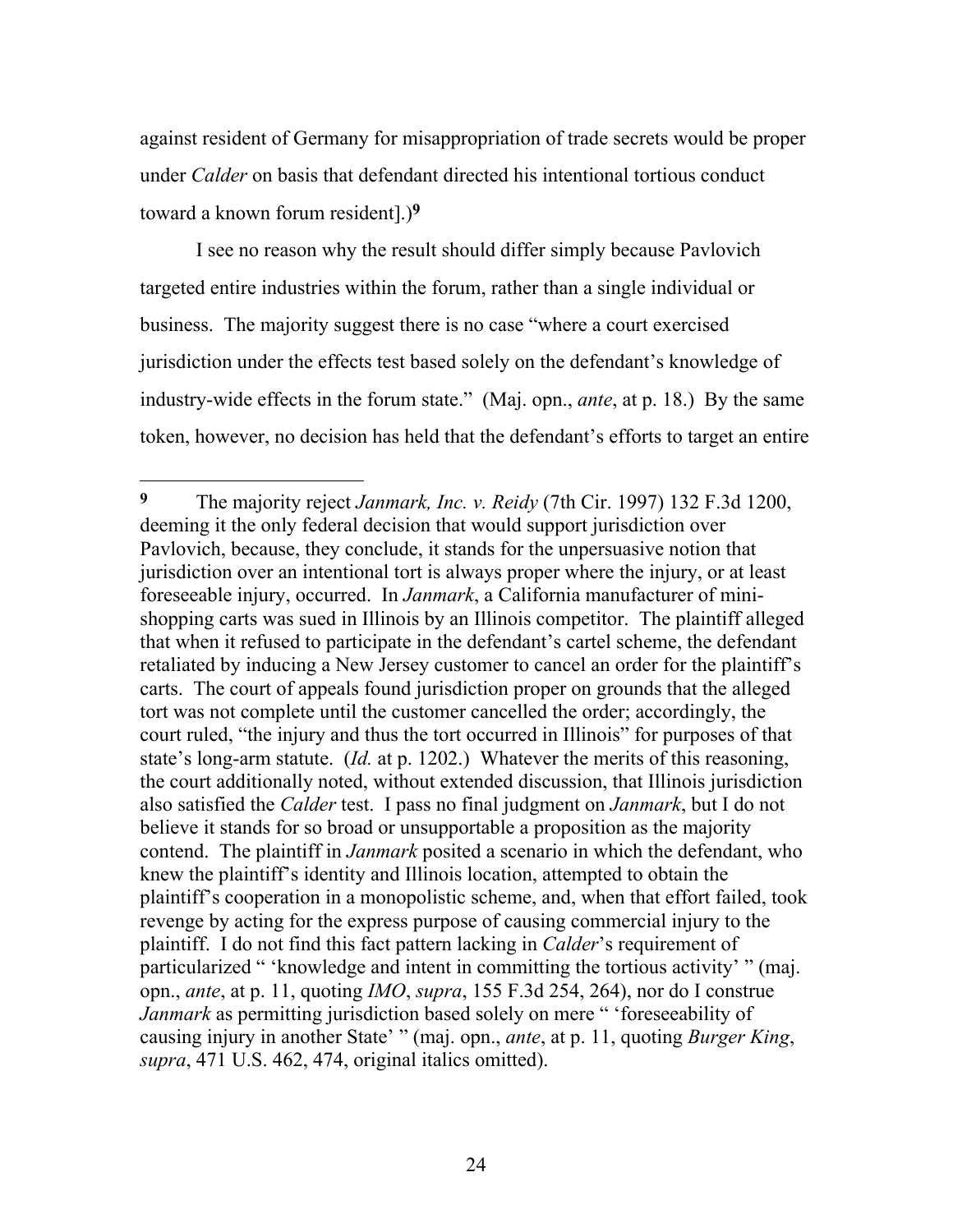industry *cannot* form a basis for specific personal jurisdiction. Jurisdiction is appropriate under *Calder* whenever a foreign defendant expressly aimed injurious actions toward *the forum*, with the intent and understanding that the brunt of the harm would be felt there. (*Calder*, *supra*, 465 U.S. 783, 788-790.) While targeting of an individual forum resident certainly meets that test, the aiming is no less specific, and jurisdiction no less proper, when the effort is directed, with equal purpose and precision, at one or more entire industries located there.

Pavlovich insists he did not aim at California in particular, because movie and computer companies exist throughout the nation and world. Moreover, he asserts, we may not assume large companies, with widely dispersed interests and operations, suffer the "brunt of the harm" in California simply because they are headquartered here.

Some cases have suggested that "a corporation 'does not [necessarily] suffer harm in a particular geographic location in the same sense that an individual does.' " (*Cybersell*, *supra*, 130 F.3d 414, 420, quoting *Core-Vent*, *supra*, 11 F.3d 1482, 1486; see also *IMO*, *supra*, 155 F.3d 254, 262-263, and cases cited.) But other decisions have implicitly rejected the argument that, for purposes of *Calder*, acts intended to harm a corporation cannot be said to be directed at any particular place. (*Core-Vent*, *supra*, at p. 1487.)

*Calder* "does not preclude a determination that a corporation suffers the brunt of harm in its principal place of business." (*Panavision*, *supra*, 141 F.3d 1316, 1322, fn. 2; see *Core-Vent*, *supra*, 11 F.3d 1482, 1487.) It seems reasonable that, for purposes of litigation arising from tortious conduct purposefully directed against the general commercial interests of particular business enterprises, those businesses may be deemed to have suffered the "brunt of the harm," and the actor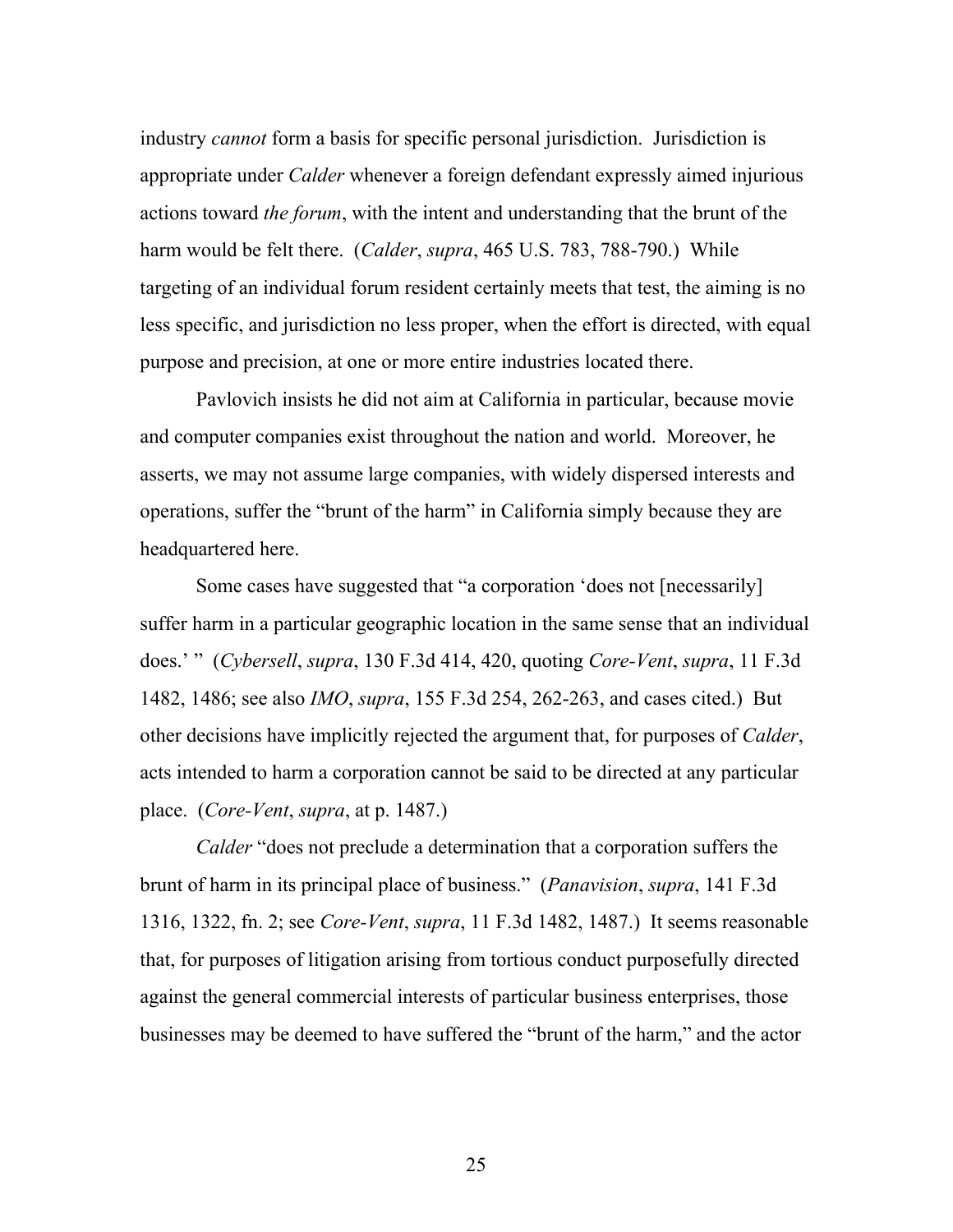may reasonably anticipate suit, in the state where he or she knew they maintained their principal places of business. (*Panavision*, *supra*, at p. 1322, fn. 2.)**10**

Nor, in my view, is it fatal that individual members of the industries Pavlovich targeted are not based *exclusively* within California. When, as here, one purposefully directs injurious conduct against entire industries, with *actual knowledge* that they are *primarily or substantially* present in a particular forum, his contacts with that state are no more attenuated, random, or fortuitous, than if, by unusual happenstance, they were solely concentrated there. The actor must reasonably anticipate that litigation generated by his intentional conduct will originate in a forum where, as he knows, the industry or industries he sought to injure are primarily or substantially located. Otherwise, one who acted from a remote location against an entire multistate or multinational industry, as opposed to a single enterprise, could rest secure that he was immune from suit in *every* jurisdiction where members of that industry were located.

Indeed, that is the unfortunate result, and the glaring flaw, of the majority's holding. Under the majority's rule, the California-centered industries directly targeted by Pavlovich and his numerous Internet colleagues have no recourse for their alleged injury but to pursue a multiplicity of individual suits against each defendant in his or her separate domicile. Nothing in the basic principles of longarm jurisdiction compels such an illogical and unfair outcome. I therefore conclude that Pavlovich purposefully established minimum contacts with

 $\overline{a}$ 

**<sup>10</sup>** In any event, where minimum contacts are otherwise present, it may not be *necessary* that the "brunt of the harm" was suffered in the forum. In *Keeton*, *supra*, 465 U.S. 770, the high court allowed a New Hampshire defamation action against a national magazine with circulation in that state, even though the plaintiff was a resident of New York, and it was "undoubtedly true that the bulk of the harm done to [the plaintiff] occurred outside [the forum]." (*Id.* at p. 780.)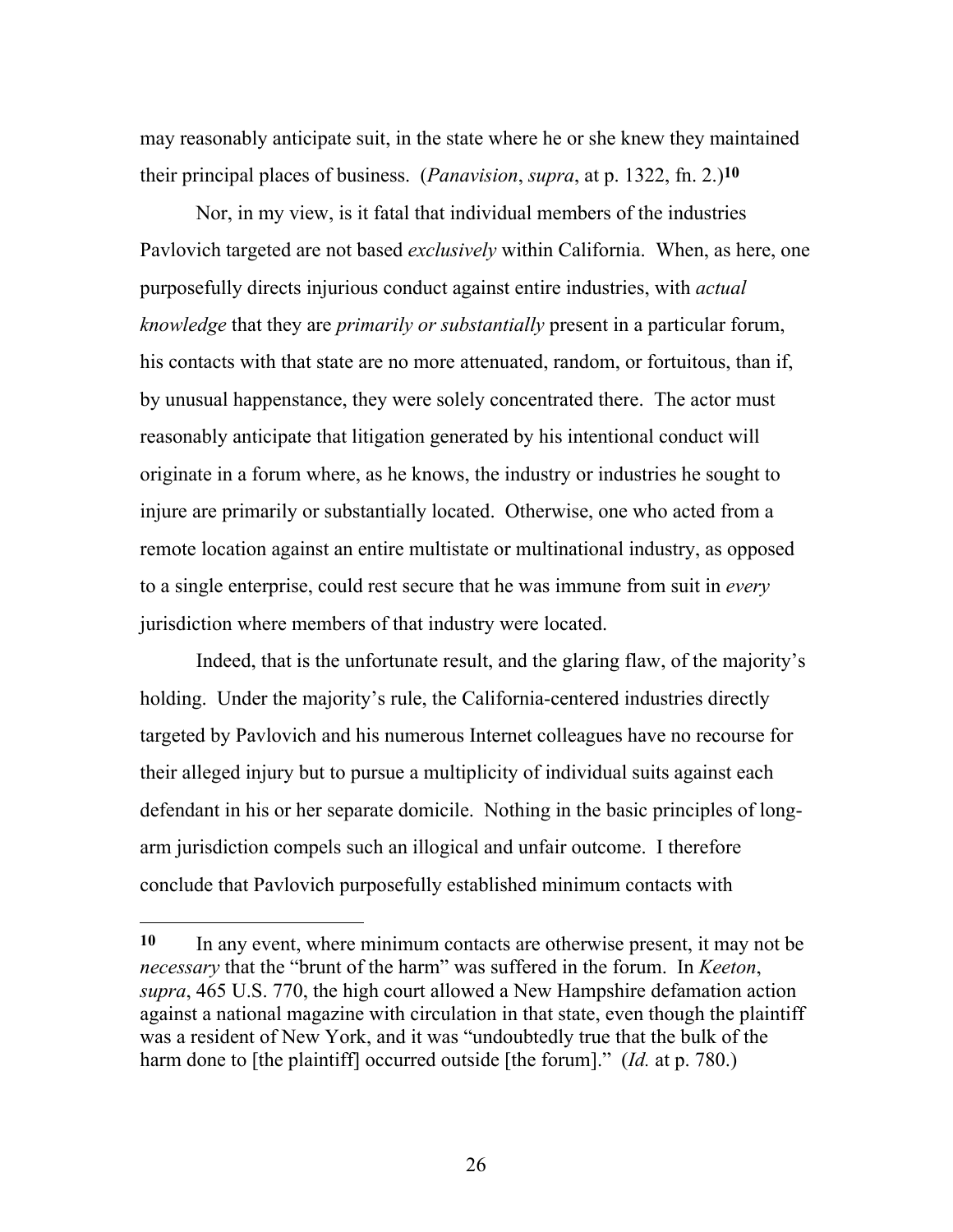California sufficient to permit litigation related to those contacts to proceed against him here.

Of course, "[o]nce it has been decided that a defendant purposefully established minimum contacts within the forum State, these contacts [must] be considered in light of other factors to determine whether the assertion of personal jurisdiction would comport with 'fair play and substantial justice.' [Citations.] Thus courts in 'appropriate case[s]' may evaluate 'the burden on the defendant,' 'the forum [s]tate's interest in adjudicating the dispute,' 'the plaintiff's interest in obtaining convenient and effective relief,' 'the interstate judicial system's interest in obtaining the most efficient resolution of controversies,' and the 'shared interests of the several [s]tates in furthering fundamental substantive social policies.' [Citations.]" (*Burger King*, *supra*, 471 U.S. 462, 476-477; see also *Asahi Metal Industry Co.*, *supra*, 480 U.S. 102, 113; *World-Wide Volkswagen*, *supra*, 444 U.S. 286, 292.)

"These considerations sometimes serve to establish the reasonableness of jurisdiction upon a *lesser showing of minimum contacts* than would otherwise be required. [Citations.]" (*Burger King*, *supra*, 471 U.S. 462, 477, italics added.) Moreover, "where a defendant who purposefully has directed his activities at forum residents seeks to defeat jurisdiction, he must present a *compelling case* that the presence of some other considerations would render jurisdiction unreasonable." (*Ibid.*, italics added.)

Though Pavlovich argues otherwise, he has failed to make such a compelling case here. On the contrary, as the Court of Appeal concluded, the factors bearing on the overall reasonableness of California jurisdiction weigh strongly on the side of such jurisdiction.

The first of these factors, the burden on the defendant, favors Pavlovich the most, since he would presumably be required to travel from his current home in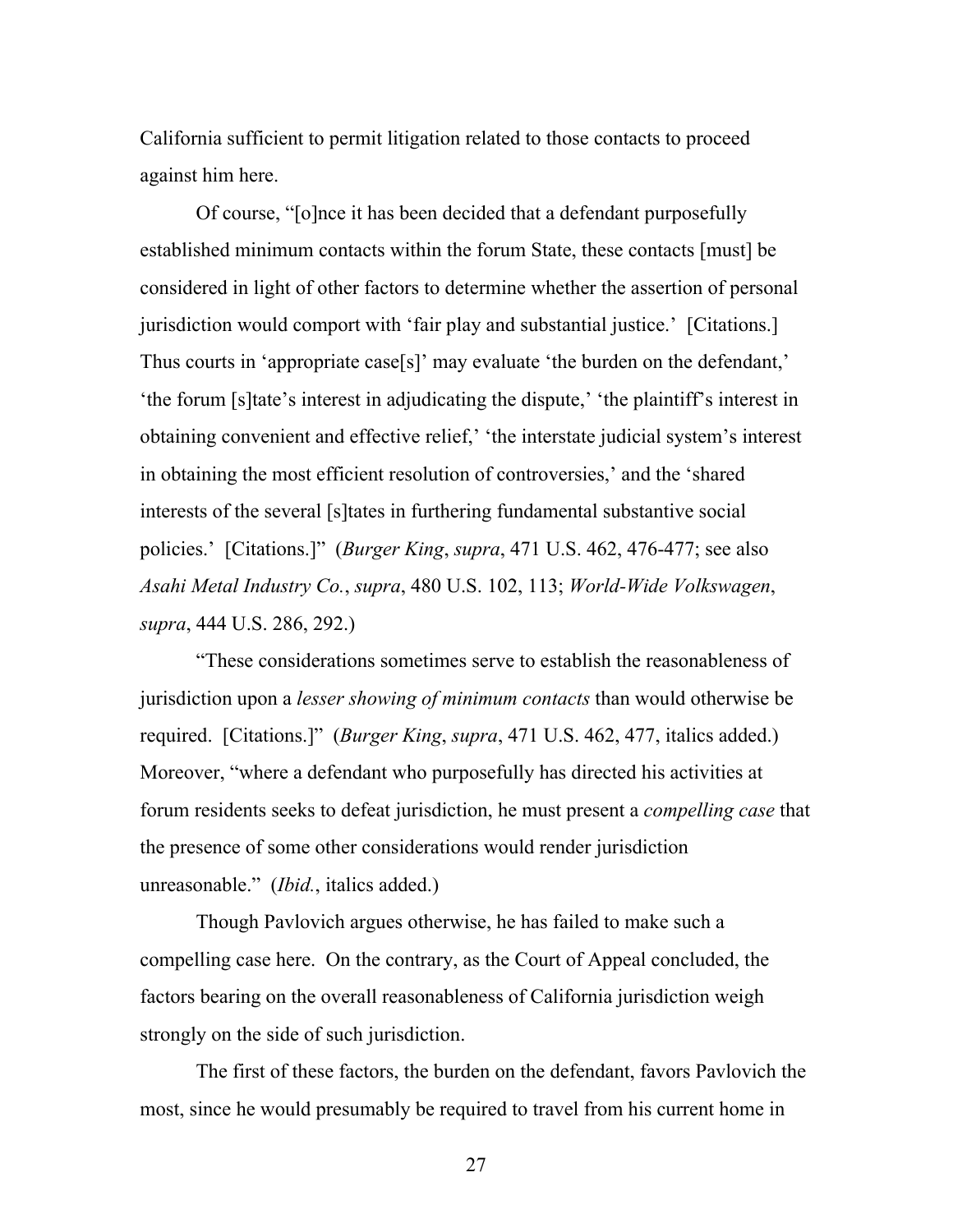Texas to defend the suit. We cannot discount the significant time, expense, and inconvenience this may entail.

But such concerns are present whenever jurisdiction away from the defendant's residence is at issue. Here, the travel required is domestic, not international, and Pavlovich is not disadvantaged by the alien judicial system of a foreign nation. (Compare, e.g., *Asahi Metal Industry Co.*, *supra*, 480 U.S. 102, 114; *Core-Vent*, *supra*, 11 F.3d 1482, 1489.) The distance between Texas and California is not extreme under modern conditions. Pavlovich cites his youth and represents in his brief that his current income is relatively low, but he does not otherwise suggest any unusual hardship.

Moreover, as indicated above, Pavlovich assumed the DeCSS source code was an illegal infringement of the licensed CSS technology, yet a decision was made to post it on the LiViD Web site anyway. Pavlovich thus had reason to anticipate a responsive lawsuit from somewhere. According to his deposition, he has already voluntarily appeared outside his home state as an expert witness in related litigation. Thus, the burden is not constitutionally unreasonable in this case.

On the other hand, the interests of the plaintiff, the forum, and the interstate judicial system all strongly favor jurisdiction in this state. For several reasons, California is a logical forum for convenient, efficient, and effective relief. The industries affected by Pavlovich's conduct are centered or substantially present here. Their licensing agent DVD CCA, the plaintiff in this suit, has its headquarters here. As indicated above, California has a natural interest, reflected by the reach of its long-arm statute, in redressing the effects of an act within its territory, even though the act was done elsewhere. (See *ante*, p. 11.) California has also evidenced a more specific interest in the type of injury at issue here. California's adoption of the Uniform Trade Secrets Act (Civ. Code, § 3426 et seq.)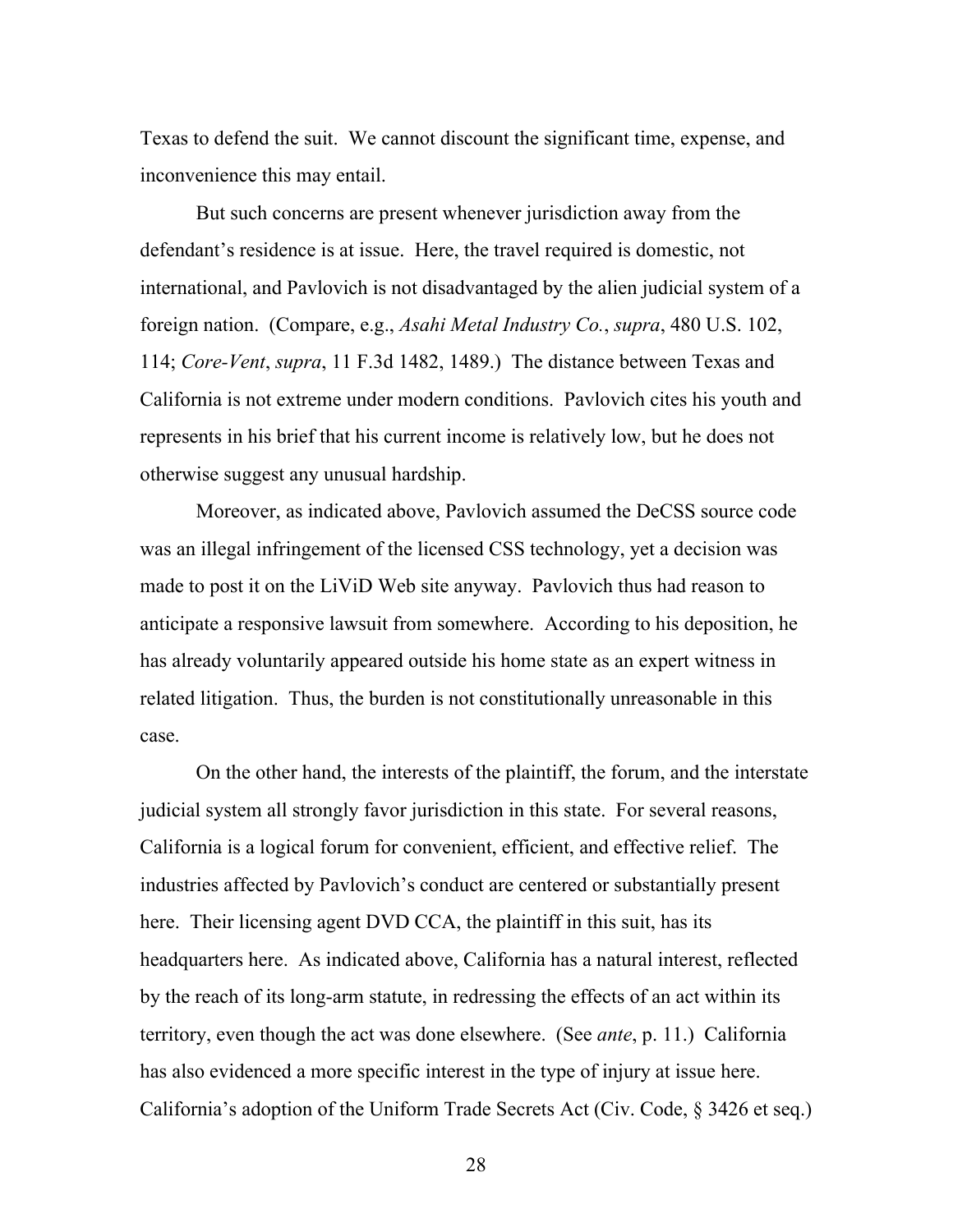reflects both its common concern with regulating trade secret infringements and its special interest in providing effective remedies for such infringements committed against its own residents.

Finally, and importantly, both DVD CCA and the interstate judicial system have a strong interest in efficient resolution of DVD CCA's dispute, involving common issues of fact and law, with *all* of the many defendants named in its complaint. That interest is not served by requiring DVD CCA to pursue individual defendants in separate fora, if a single suit in one fair and logical forum is possible. For the reasons already stated, California is such a forum in this case. In fact, I submit, California's specific interests, reinforced by the interest in efficient dispute resolution, are so strong here that "the reasonableness of [California] jurisdiction [may be established] upon a lesser showing of minimum contacts that would otherwise be required." (*Burger King*, *supra*, 471 U.S. 462, 477.) For these reasons, I am amply persuaded that California's assertion of personal jurisdiction over Pavlovich, for purposes of this specific litigation, is constitutionally fair and reasonable.**11**

**11** To the extent it is relevant to consider whether California jurisdiction would conflict with the competing sovereign interest of another forum, particularly the defendant's state of residence (see, e.g., *Core-Vent*, *supra*, 11 F.3d 1482, 1487), Pavlovich identifies no specific interest of Texas in this litigation that might create such a conflict, and I am aware of none. Pavlovich concedes that this factor has little if any weight in his favor.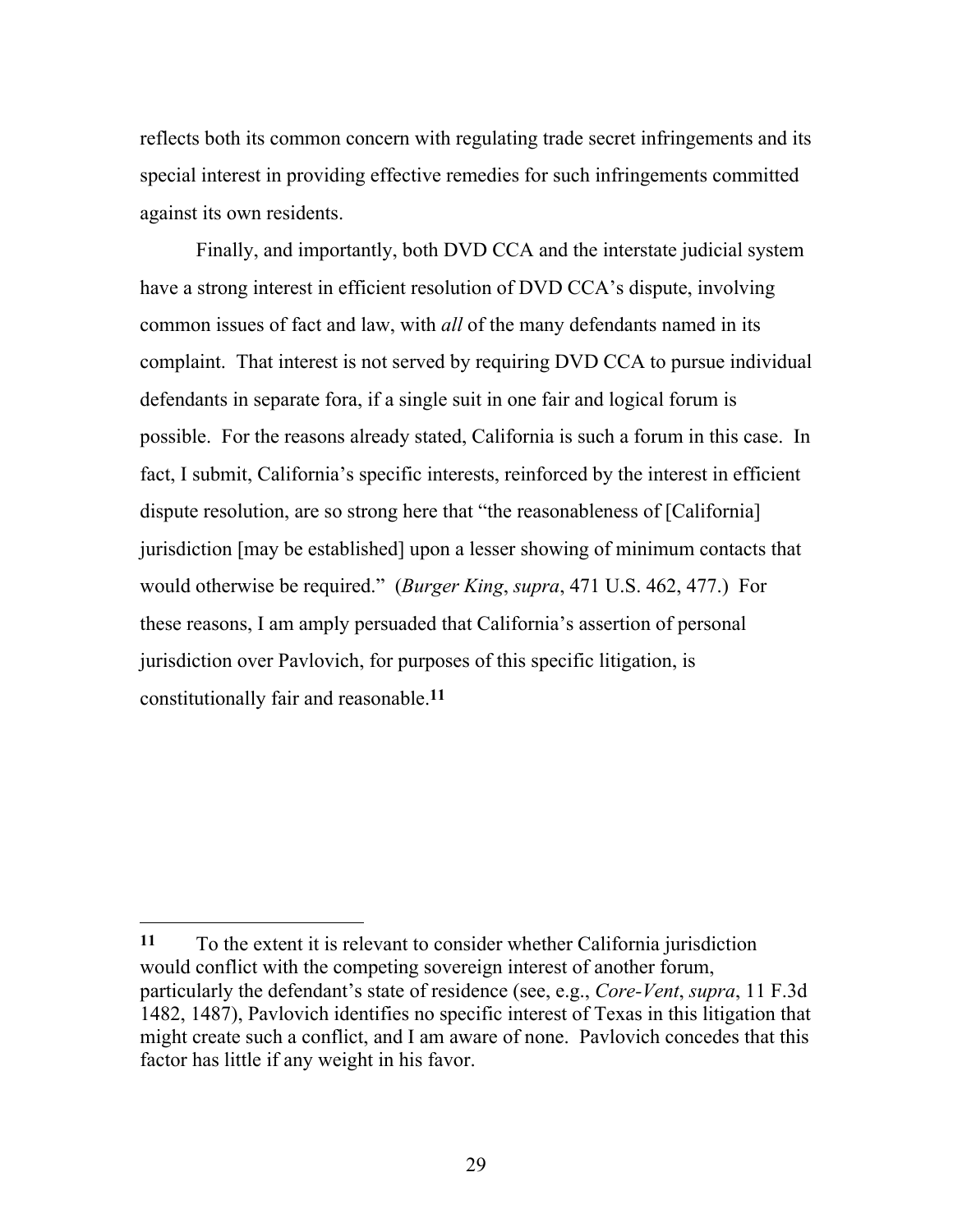Though the majority imply otherwise, the result I propose does not signal a broad new rule that California jurisdiction is proper over any foreign defendant who causes foreseeable effects in this state. On the contrary, I base my conclusions on the specific facts of this case. These facts indicate that defendant Pavlovich engaged in intentional conduct purposefully targeted at interests he knew were centered or substantially present in California, with knowledge they would suffer harm here, such that he must reasonably have anticipated being called to account in this state. Pavlovich thus forged minimum contacts with California, and it is otherwise fair and reasonable to assert personal jurisdiction over him here for purposes of related litigation. For these reasons, and these reasons alone, I conclude that his motion to quash was properly denied.

I would affirm the judgment of the Court of Appeal.

BAXTER, J.

WE CONCUR:

GEORGE, C.J. CHIN, J.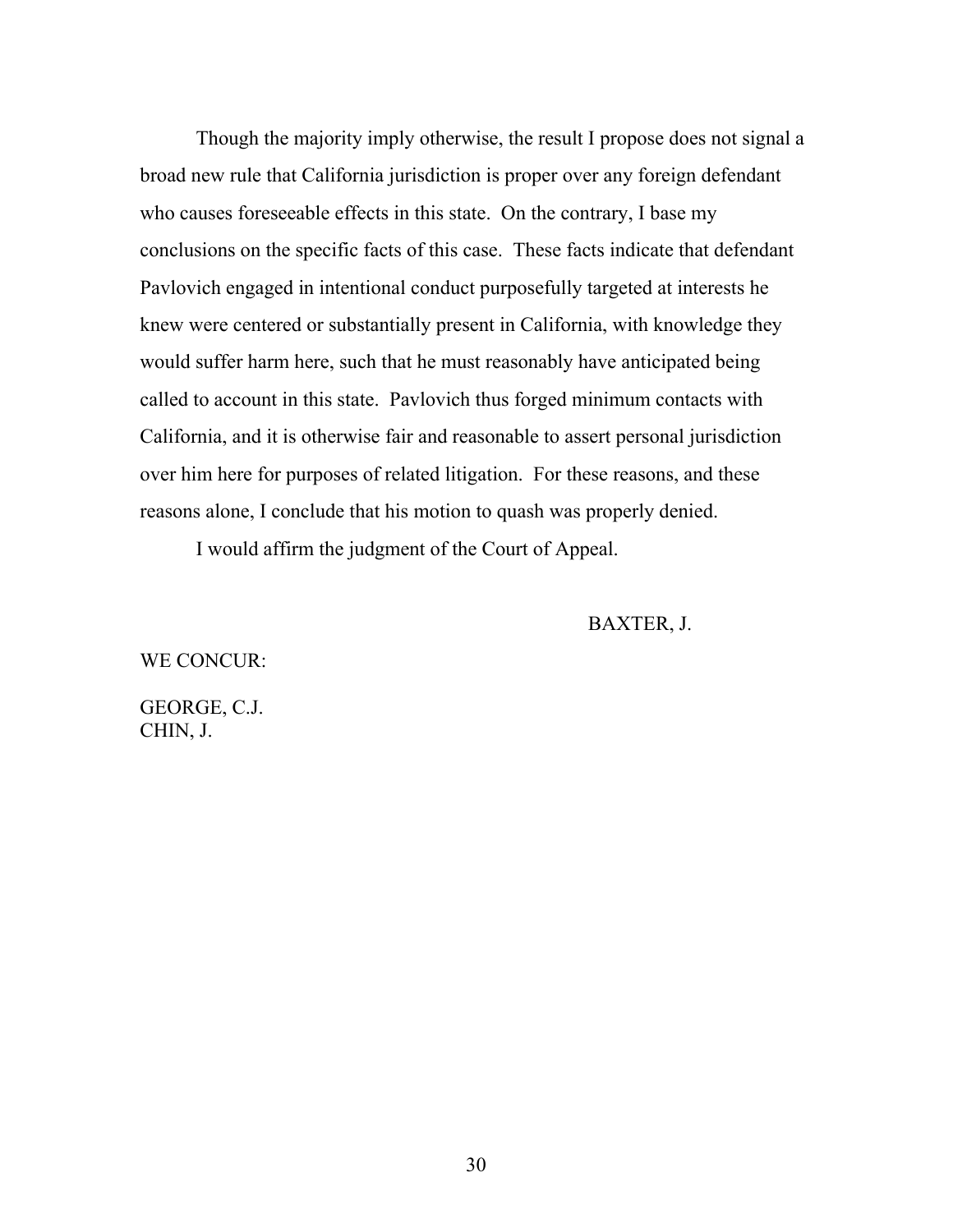See next page for addresses and telephone numbers for counsel who argued in Supreme Court.

**\_\_\_\_\_\_\_\_\_\_\_\_\_\_\_\_\_\_\_\_\_\_\_\_\_\_\_\_\_\_\_\_\_\_\_\_\_\_\_\_\_\_\_\_\_\_\_\_\_\_\_\_\_\_\_\_\_\_\_\_\_\_\_\_\_\_\_\_\_\_\_\_\_\_\_\_\_\_\_\_\_\_** 

**\_\_\_\_\_\_\_\_\_\_\_\_\_\_\_\_\_\_\_\_\_\_\_\_\_\_\_\_\_\_\_\_\_\_\_\_\_\_\_\_\_\_\_\_\_\_\_\_\_\_\_\_\_\_\_\_\_\_\_\_\_\_\_\_\_\_\_\_\_\_\_\_\_\_\_\_\_\_\_\_\_\_** 

**\_\_\_\_\_\_\_\_\_\_\_\_\_\_\_\_\_\_\_\_\_\_\_\_\_\_\_\_\_\_\_\_\_\_\_\_\_\_\_\_\_\_\_\_\_\_\_\_\_\_\_\_\_\_\_\_\_\_\_\_\_\_\_\_\_\_\_\_\_\_\_\_\_\_\_\_\_\_\_\_\_\_** 

**Name of Opinion** Pavlovich v. Superior Court

**Unpublished Opinion Original Appeal Original Proceeding Review Granted** XXX 91 Cal.App.4th 409 **Rehearing Granted** 

**Opinion No.** S100809 **Date Filed:** November 25, 2002

**Court:** Superior **County:** Santa Clara **Judge:** William J. Elfving

#### **Attorneys for Appellant:**

Ornah Levy; Huber Samuelson; HS Law Group; Hopkins & Carley, Arthur V. Plank and Allonn E. Levy for Petitioner.

Richard S. Wiebe for the Computer & Communications Industry Association and the Student Press Law Center as Amicus Curiae on behalf of Petitioner.

Ann Brick and Stephen McG. Bundy for the American Civil Liberties Union of Northern California as Amicus Curiae on behalf of Petitioner.

#### **Attorneys for Respondent:**

Weil, Gotshal & Manges, Jared Ben Bobrow, Christopher J. Cox, Robert G. Sugarman, Jeffrey L. Kessler, Geoffrey D. Berman, and Gregory S. Coleman for Real Party in Interest.